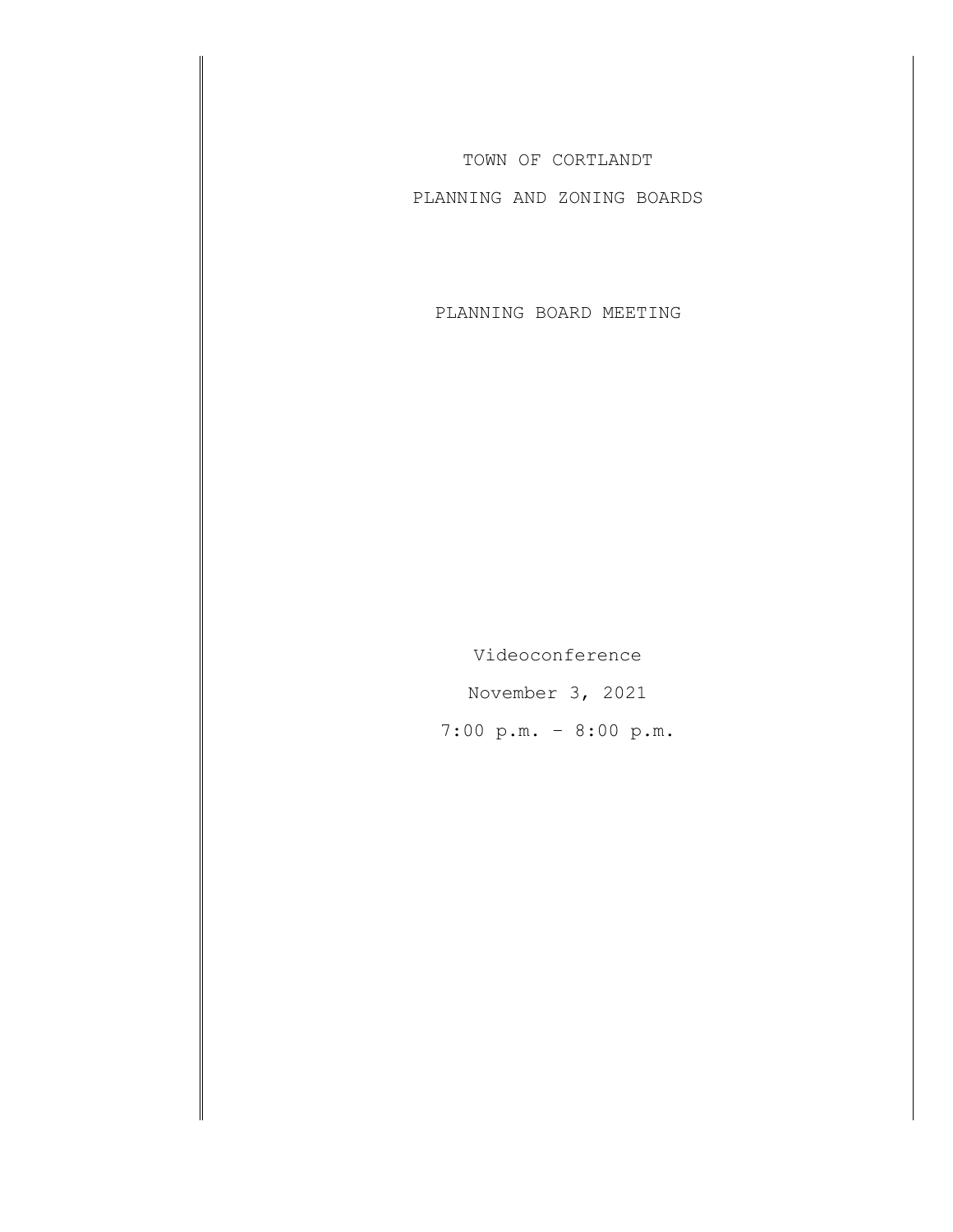November 3, 2021

MEMBERS PRESENT:

Loretta Taylor, Chairperson Thomas A Bianchi, Vice Chairperson Stephen Kessler, Member George Kimmerling, Member Jeffrey Rothfeder, Member Suzanna Decker, Member Robert Mayes, Alternate Member

ALSO PRESENT:

Chris Kehoe, Deputy Director, Planning Michael Preziosi, Director of DOTS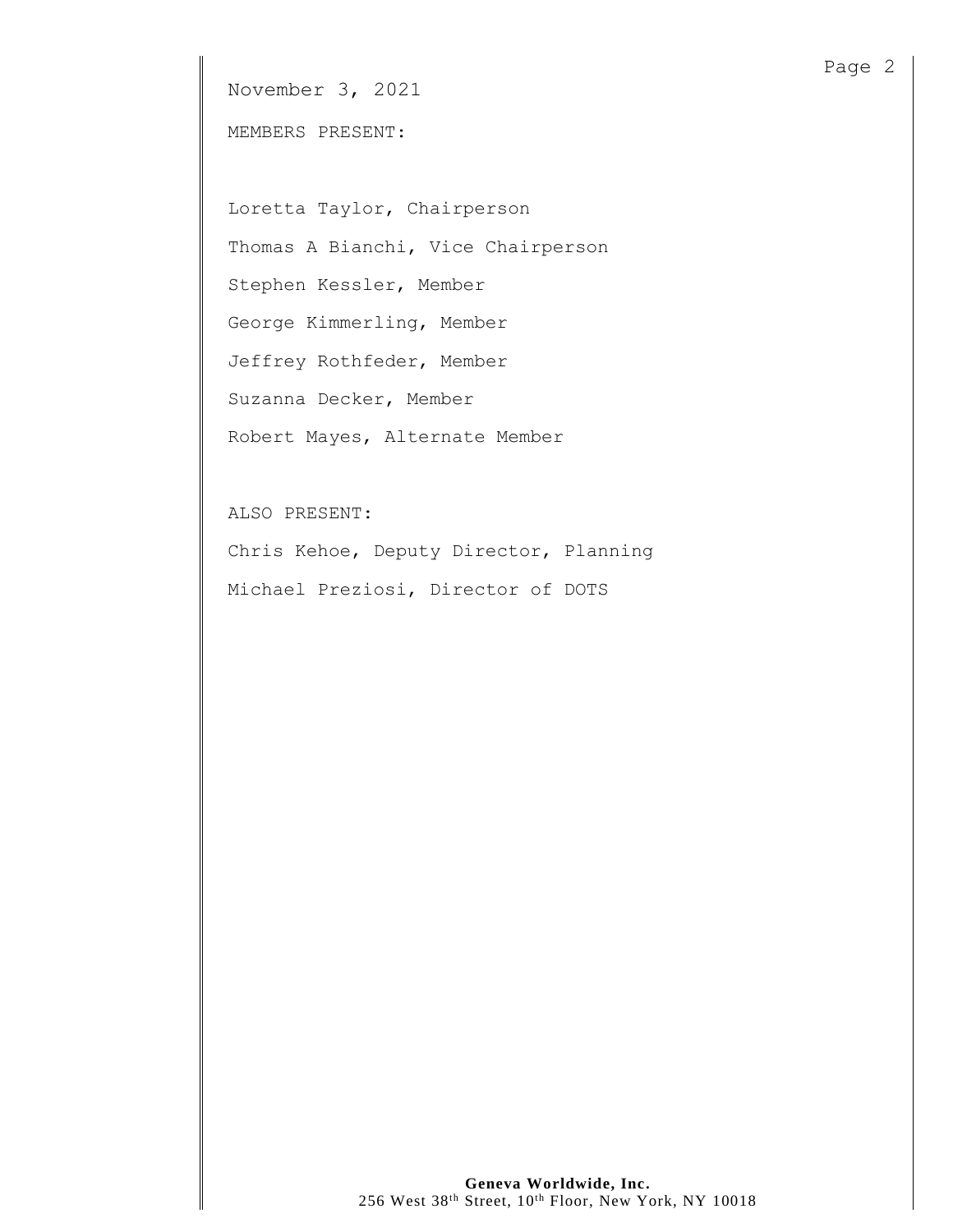|             | Page 3                                           |
|-------------|--------------------------------------------------|
| $\mathbf 1$ | November 3, 2021                                 |
| 2           | (The board meeting commenced at 7:00 p.m.)       |
| 3           | MS. LORETTA TAYLOR: Cite the Pledge.             |
| 4           | MULTIPLE: I pledge allegiance to the             |
| 5           | flag of the United States of America; and to the |
| 6           | Republic for which it stands, one Nation under   |
| 7           | God, indivisible, with liberty and justice for   |
| 8           | all.                                             |
| $\mathsf 9$ | MR. CHRIS KEHOE: Mr. Kimmerling?                 |
| 10          | MR. GEORGE KIMMERLING: Here.                     |
| 11          | MR. KEHOE: Mr. Rothfeder?                        |
| 12          | MR. JEFFREY ROTHFEDER: Here.                     |
| 13          | MR. KEHOE: Mr. Kessler?                          |
| 14          | MR. STEPHEN KESSLER: Here.                       |
| 15          | MR. KEHOE: Ms. Taylor?                           |
| 16          | MS. TAYLOR: Here.                                |
| 17          | MR. KEHOE: Mr. Bianchi?                          |
| 18          | MR. THOMAS BIANCHI: Here.                        |
| 19          | MR. KEHOE: Ms. Decker?                           |
| 20          | MS. SUZANNE DECKER: Here.                        |
| 21          | MR. KEHOE: Mr. Foley noted as absent             |
| 22          | and Mr. Mayes noted as not here yet. We expect   |
| 23          | him I believe.                                   |
| 24          | MS. TAYLOR: Alrighty. We have a couple           |
|             |                                                  |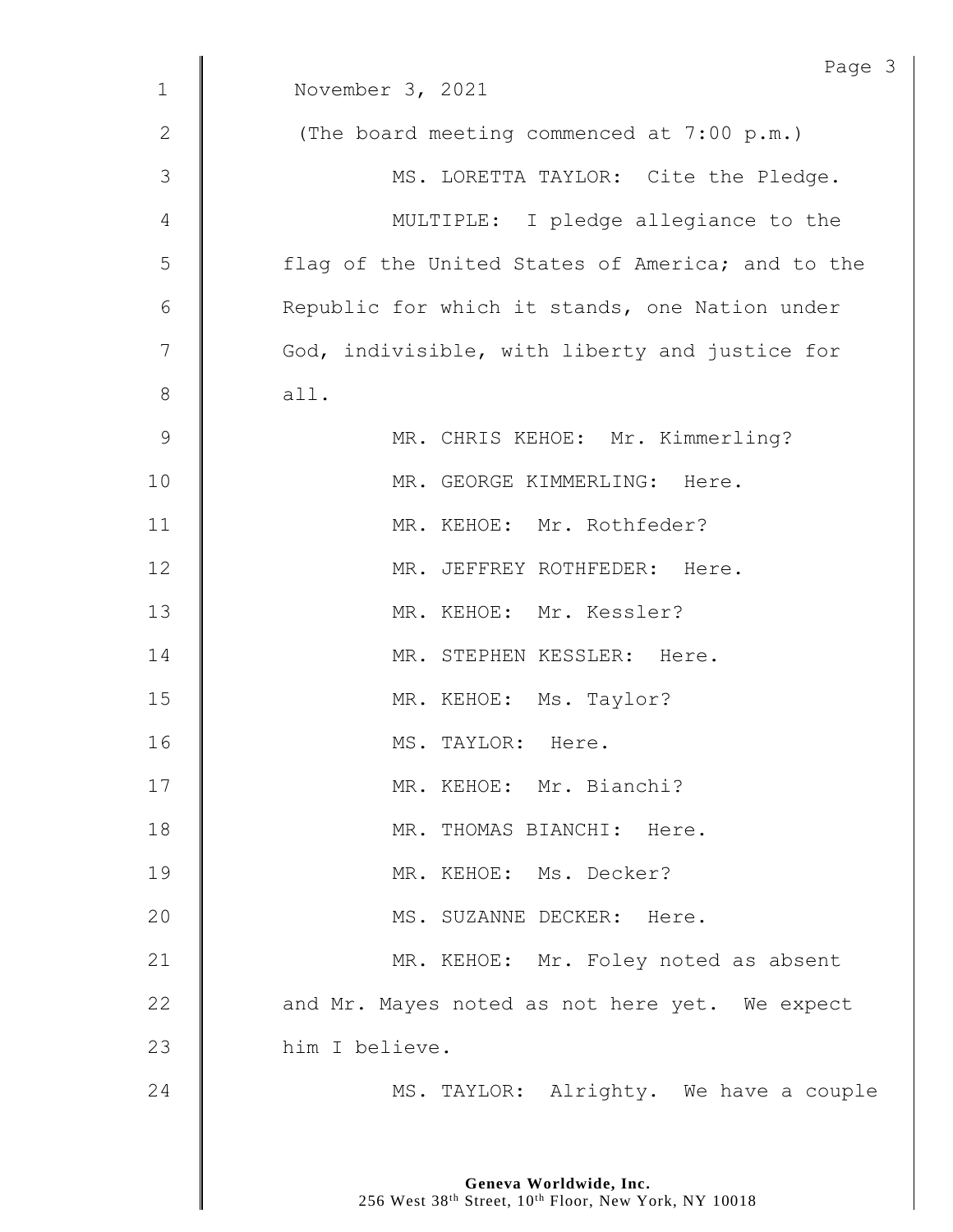|               | Page 4                                            |
|---------------|---------------------------------------------------|
| $\mathbf{1}$  | November 3, 2021                                  |
| 2             | changes to the agenda tonight. PB 1-16 Pomona     |
| 3             | Development with three lots subdivision and okay. |
| 4             | And PB 2020-10, the 2.3-megawatt solar power      |
| 5             | system at Route 202 and Lexington Avenue. Can I   |
| 6             | have someone please make a motion to adopt these  |
| 7             | changes?                                          |
| 8             | MR. BIANCHI: So moved.                            |
| $\mathcal{G}$ | MS. TAYLOR: Thank you.                            |
| 10            | MR. KESSLER: Second.                              |
| 11            | MS. TAYLOR: Thank you. On the                     |
| 12            | question, all in favor?                           |
| 13            | MULTIPLE: Aye.                                    |
| 14            | MS. TAYLOR: Opposed. Alrighty.                    |
| 15            | MR. KESSLER: Hudson Wellness I thought            |
| 16            | was also changed in the agenda.                   |
| 17            | MR. KEHOE: Oh, yeah. That came about              |
| 18            | after our work session that Hudson Wellness will  |
| 19            | be adjourned til the December meeting.            |
| 20            | MS. TAYLOR: Okay.                                 |
| 21            | MR. KEHOE: Yeah.                                  |
| 22            | MS. TAYLOR: Well, are we gonna add that           |
| 23            | to the                                            |
| 24            | MR. BIANCHI: The motion?                          |
|               |                                                   |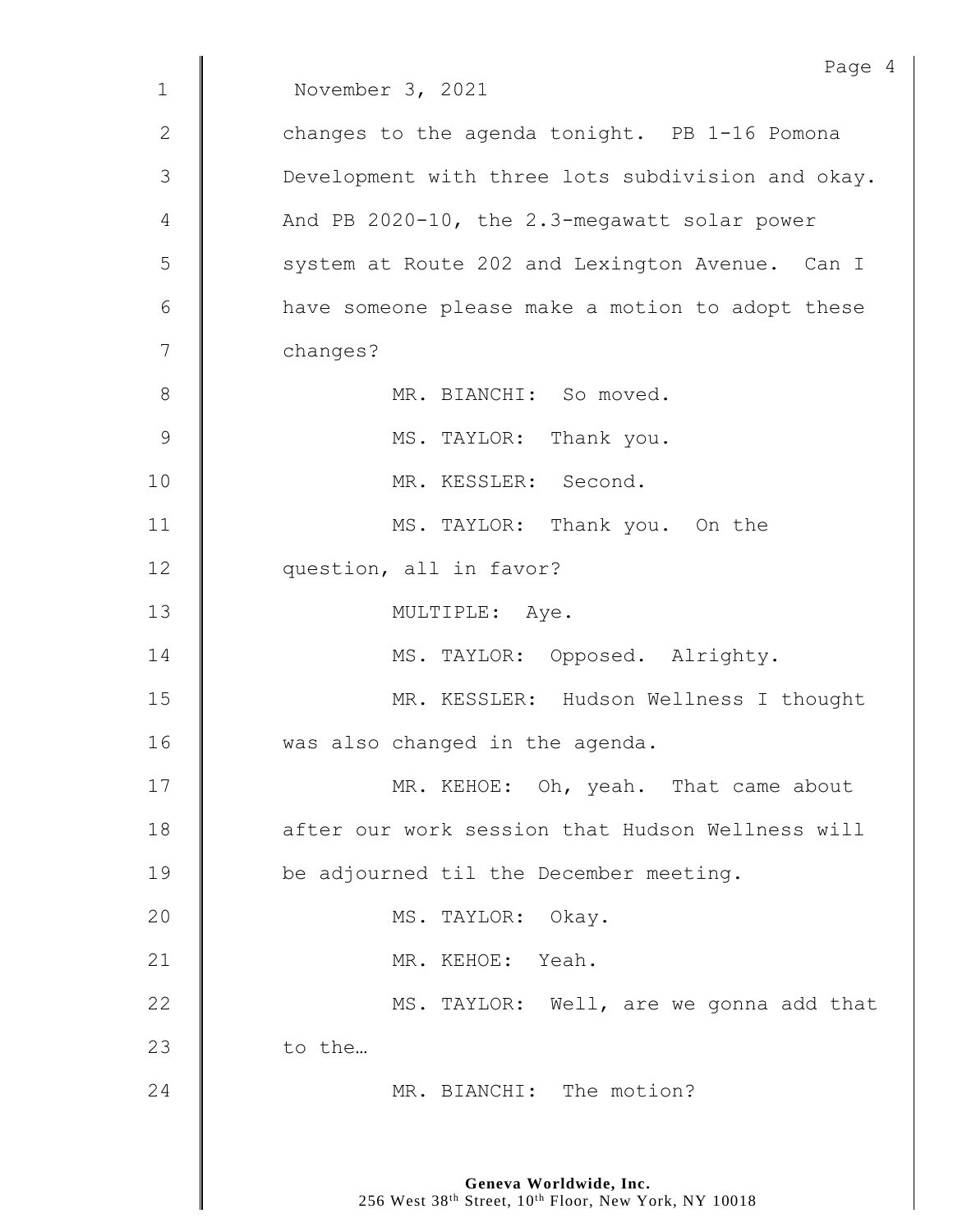|                 | Page 5                                            |
|-----------------|---------------------------------------------------|
| $\mathbf{1}$    | November 3, 2021                                  |
| 2               | MS. TAYLOR: Yeah.                                 |
| 3               | MR. BIANCHI: Sure.                                |
| 4               | MS. TAYLOR: To the motion. We're                  |
| 5               | adding the -- excuse me. PB 615 which is the      |
| $6\phantom{.}6$ | application for Hudson Wellness to this motion to |
| 7               | change the agen-, the agenda. So we, we were on   |
| $8\,$           | the question, all in favor?                       |
| 9               | MULTIPLE: Aye.                                    |
| 10              | MS. TAYLOR: Opposed? Very good. Okay.             |
| 11              | Moving along. Can I have a motion please to       |
| 12              | adopt the minutes of the meeting of October 5th?  |
| 13              | MR. KIMMERLING: So moved.                         |
| 14              | MS. TAYLOR: Thank you.                            |
| 15              | MR. KESSLER: Second.                              |
| 16              | MS. TAYLOR: Thank you. On the                     |
| 17              | question, all in favor?                           |
| 18              | MULTIPLE: Aye.                                    |
| 19              | MS. TAYLOR: Opposed? Alrighty. Moving             |
| 20              | down now to items of correspondence. PB 2020-3,   |
| 21              | a letter dated October 14, 2021 from Heike        |
| 22              | Schneider, AIA requesting the 1st, one-year time  |
| 23              | extension of condition site plan approval for the |
| 24              | 3451 Lexing- Lexington Avenue Classic Car Storage |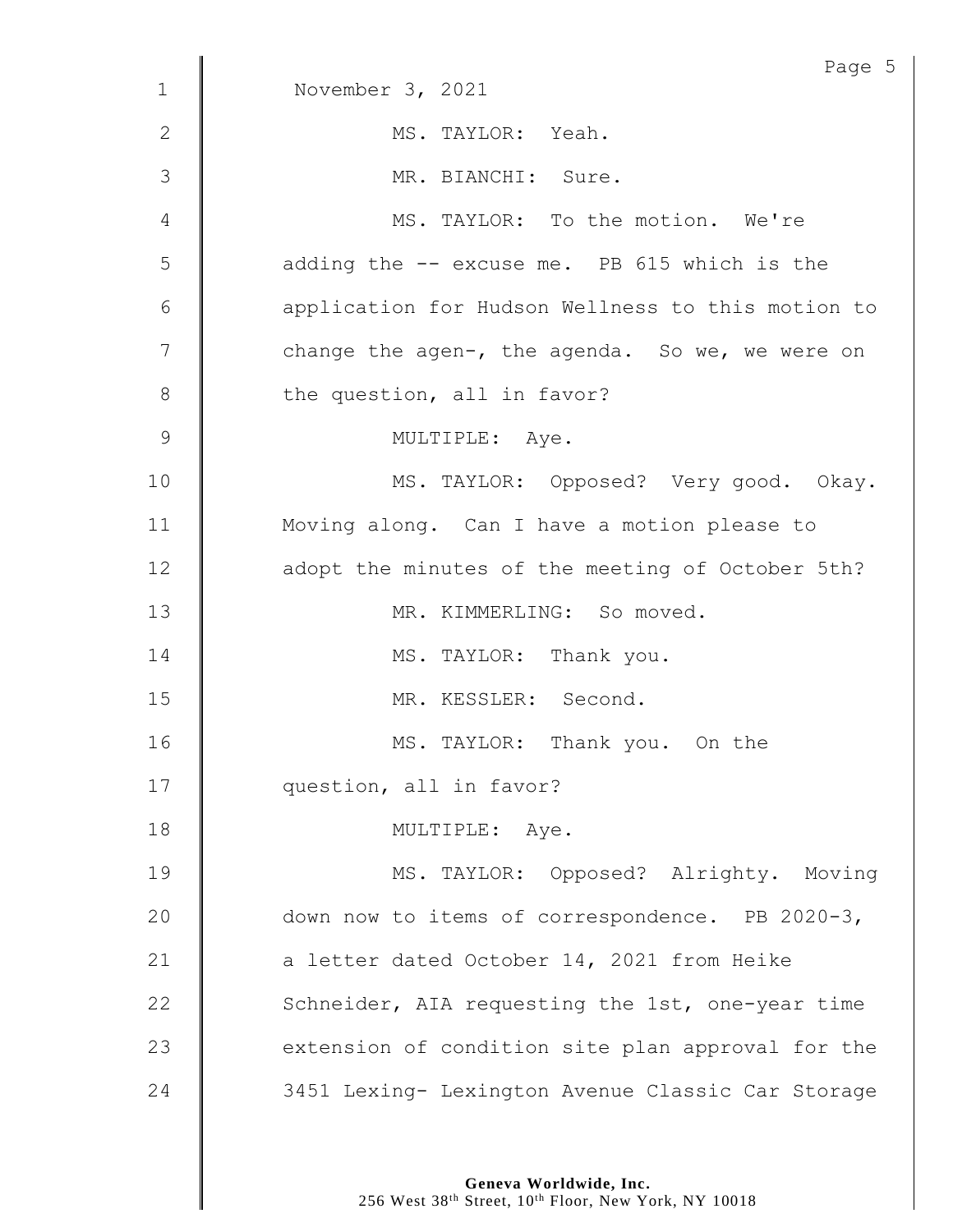|                | Page 6                                           |
|----------------|--------------------------------------------------|
| $\mathbf{1}$   | November 3, 2021                                 |
| $\mathbf{2}$   | Facility.                                        |
| $\mathcal{S}$  | MR. BIANCHI: Madam Chair, I move we              |
| 4              | adopt resolution 16-21 approving the extension.  |
| 5              | MS. TAYLOR: Alrighty.                            |
| $6\,$          | MR. KESSLER: Second.                             |
| $\overline{7}$ | MS. TAYLOR: Thank you. On the                    |
| $8\,$          | question, all in favor?                          |
| $\overline{9}$ | MULTIPLE: Aye.                                   |
| 10             | MS. TAYLOR: Opposed? Okay. Alright.              |
| 11             | The next item the PB 2019-10, the letter dated   |
| 12             | October 21, 2021 from Keith Staudohar requesting |
| 13             | the 1st, one-year time extension of conditional  |
| 14             | site plan approval for Custom Marine located at  |
| 15             | what 301 6th Street. May I have a motion please? |
| 16             | MR. ROTHFEDER: Okay. Madam Chair, I              |
| 17             | move that we refer the spec to staff.            |
| 18             | MS. TAYLOR: Thank you.                           |
| 19             | MR. KIMMERLING: Second.                          |
| 20             | MS. TAYLOR: Thank you. On the                    |
| 21             | question?                                        |
| 22             | MR. KEHOE: And just on the question for          |
| 23             | the record, we're gonna go out and do a site     |
| 24             | inspection before recommending that you grant a  |
|                |                                                  |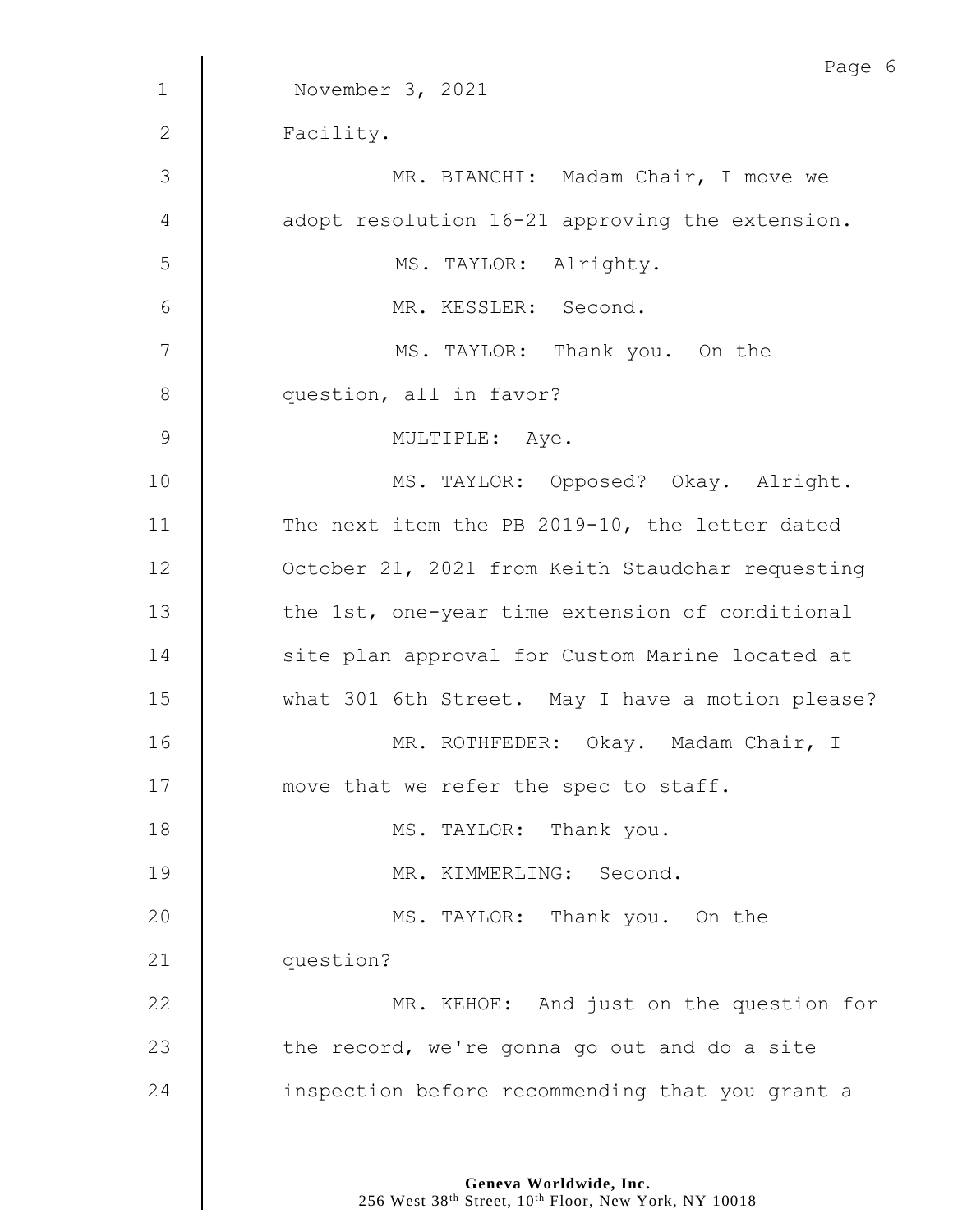|                | Page 7                                           |
|----------------|--------------------------------------------------|
| $\mathbf{1}$   | November 3, 2021                                 |
| $\mathbf{2}$   | time extension. We wanna take a look at the      |
| 3              | site. We believe there are some compliance       |
| 4              | issues.                                          |
| 5              | MS. TAYLOR: Did you want the Board to            |
| $6\,$          | go or just?                                      |
| $\overline{7}$ | MR. KEHOE: No, it's just staff.                  |
| $8\,$          | MS. TAYLOR: Oh, just staff, okay.                |
| $\mathcal{G}$  | MR. KEHOE: Just staff.                           |
| 10             | MS. TAYLOR: Alrighty. Okay. So we                |
| 11             | have on the question, all in favor?              |
| 12             | MULTIPLE: Aye.                                   |
| 13             | MS. TAYLOR: Opposed? Alright. Good.              |
| 14             | The final item under correspondence is PB 13-05, |
| 15             | a letter dated October 21st -- excuse me. 2021   |
| 16             | from Brad Schwartz, Esquire requesting the 20th, |
| 17             | 90-day time extension of final plan, final plat  |
| 18             | approval for Mill Court Crossing Subdivision     |
| 19             | located at the south end of Mill Court.          |
| 20             | MR. KIMMERLING: Madam Chair, I move              |
| 21             | that we approve the extension and adopt          |
| 22             | resolution. I'm sorry I think it's number 18-21? |
| 23             | MULTIPLE: 17th.                                  |
| 24             | MR. KIMMERLING: You changed the                  |
|                |                                                  |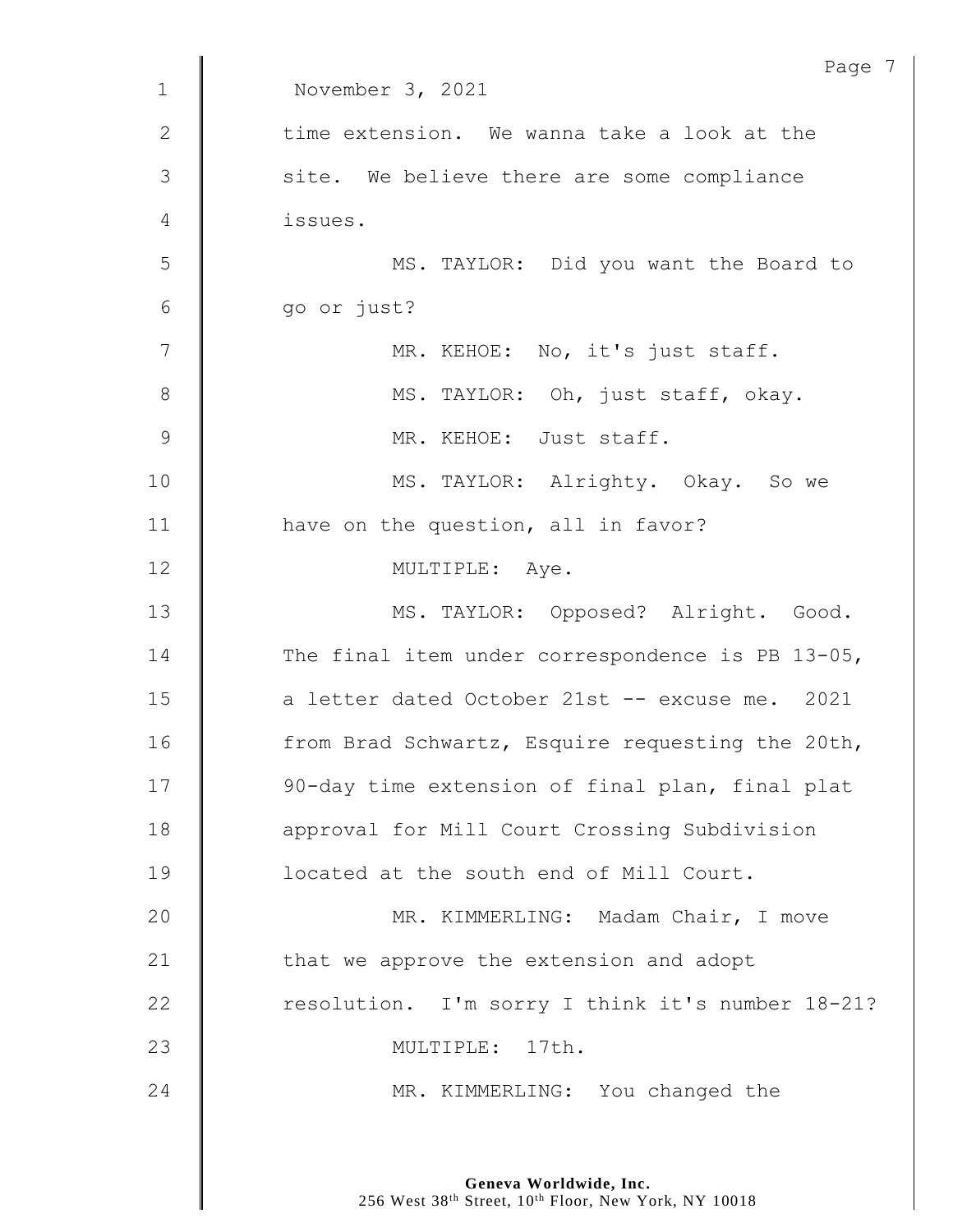| MS. TAYLOR: Opposed? Alright. Very               |
|--------------------------------------------------|
| good. Excellent. Moving along to resolutions.    |
| PB 2021-12, the application of New York SMSA     |
| Limited Partnership d/b/a Verizon Wireless, for  |
| the property of the Lake Mohegan Fire District,  |
| for recertification of the special permit for an |
| existing cell towner located at 260 Croton       |
|                                                  |
|                                                  |
|                                                  |
| MR. BIANCHI: I'll take it. You wanna             |
| take it Robert? Okay. Madam Chair, I'll move     |
|                                                  |
|                                                  |
|                                                  |
|                                                  |
|                                                  |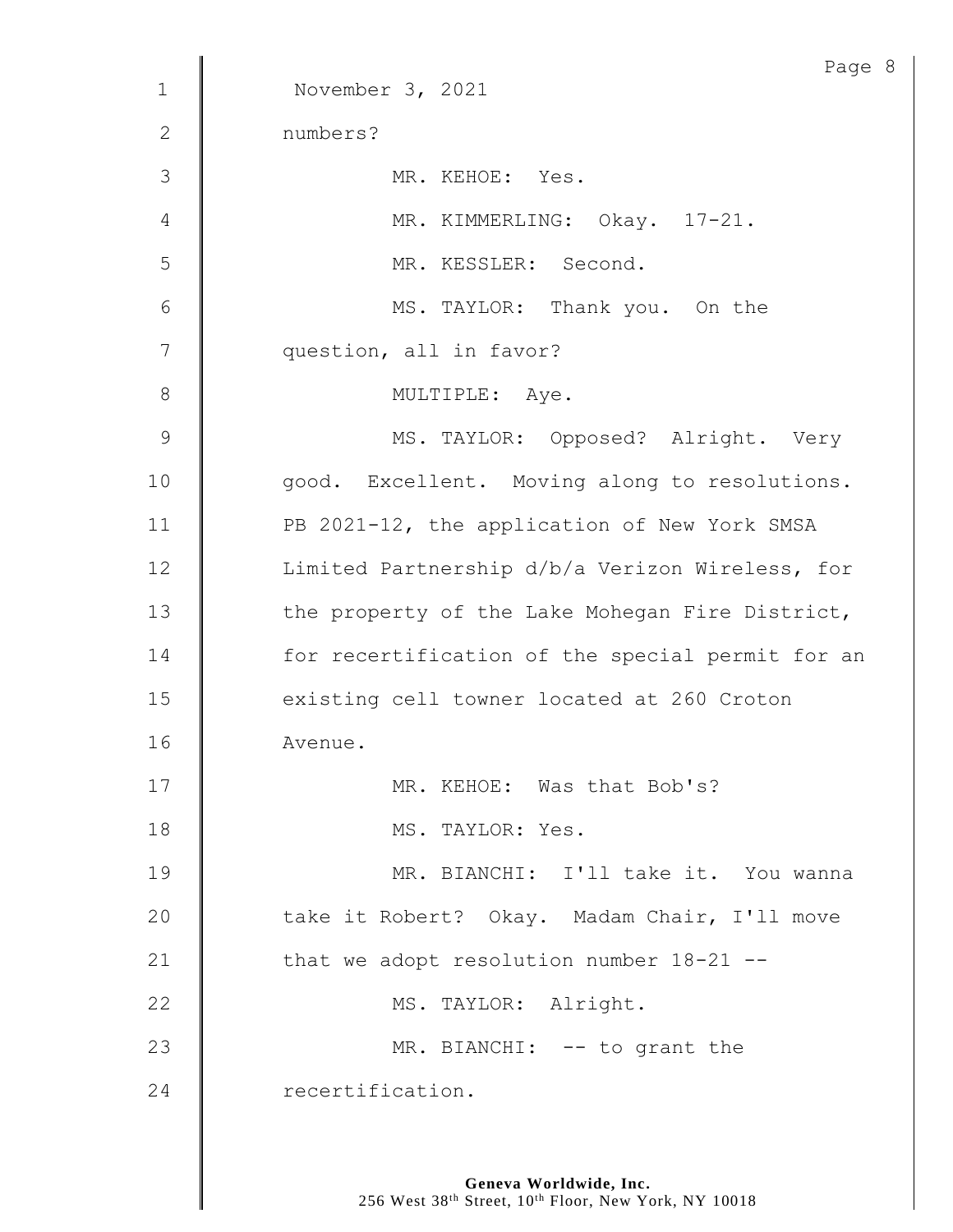|               | Page 9                                            |
|---------------|---------------------------------------------------|
| $\mathbf{1}$  | November 3, 2021                                  |
| $\mathbf{2}$  | MS. TAYLOR: Okay.                                 |
| 3             | MR. ROBERT MAYES: Second.                         |
| 4             | MS. TAYLOR: Thank you. On the                     |
| 5             | question, all in favor?                           |
| $6\,$         | MULTIPLE: Aye.                                    |
| 7             | MS. TAYLOR: Opposed? Very good.                   |
| $\,8\,$       | Alright. Moving along to the next item under      |
| $\mathcal{G}$ | resolutions is PB 2021-1, the application of NRP  |
| 10            | Properties for site development plan approval, a  |
| 11            | special permit and with tree removal and steep    |
| 12            | slope permits for a proposed 135-unit active      |
| 13            | adult residential community to be located on an   |
| 14            | approximately 8.7-acre parcel of property at 119  |
| 15            | Oregon Road. The latest revised drawings are      |
| 16            | dated September 22, 2021. Good evening.           |
| 17            | MR. LEE LEFKOWITZ: Good evening, Madam            |
| 18            | Chair, Members of the Board. We're back before    |
| 19            | your Board. I'm with the rezoning approved by     |
| 20            | the town board now for a special permit and site  |
| 21            | plan approval. And I'm here with Miles Monahan    |
| 22            | from NRP. We're available to answer any           |
| 23            | questions your Board may have but we're in        |
| 24            | receipt of the resolution which I understand your |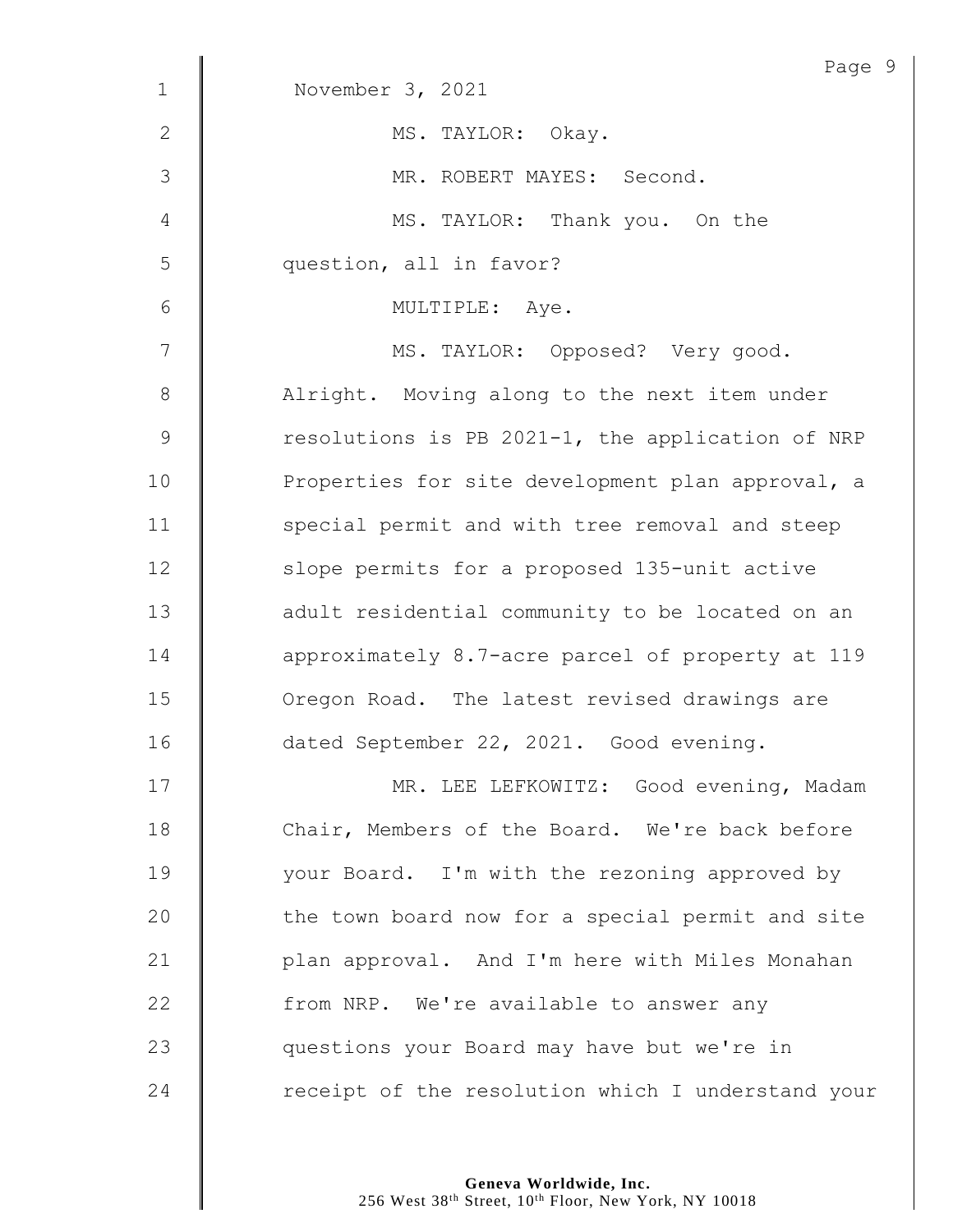|               | Page 10                                           |
|---------------|---------------------------------------------------|
| $\mathbf 1$   | November 3, 2021                                  |
| 2             | Board is also in possession of. The resolution    |
| 3             | is acceptable to NRP and today we'll be asking    |
| 4             | that your Board approve the resolution as it's    |
| 5             | before you and we wanna thank all of, all of you  |
| $6\,$         | for your hard work on this. Especially, I wanna   |
| 7             | also thank Mr. Cunningham who we had -- for his   |
| 8             | dialogue with us and his hard work on this        |
| $\mathcal{G}$ | resolution. So we're available for any questions  |
| 10            | but we're tonight we'll be asking that your Board |
| 11            | approve this resolution.                          |
| 12            | MS. TAYLOR: Was there any questions?              |
| 13            | MR. KEHOE: Just obviously as you know,            |
| 14            | you receive one at the work session and that was  |
| 15            | shared with the applicant. They worked with the   |
| 16            | attorney and agreed upon some changes. I spoke    |
| 17            | with Mike Preziosi and there was some more        |
| 18            | changes so that real convoluted track changes one |
| 19            | was sent over via e-mail along with the clean     |
| 20            | version and as I said almost all of those         |
| 21            | modifications are either timing of when           |
| 22            | signatures happen or how we explain securities    |
| 23            | but there's nothing substantively changed.        |
| 24            | MS. TAYLOR: Okay. The Board is                    |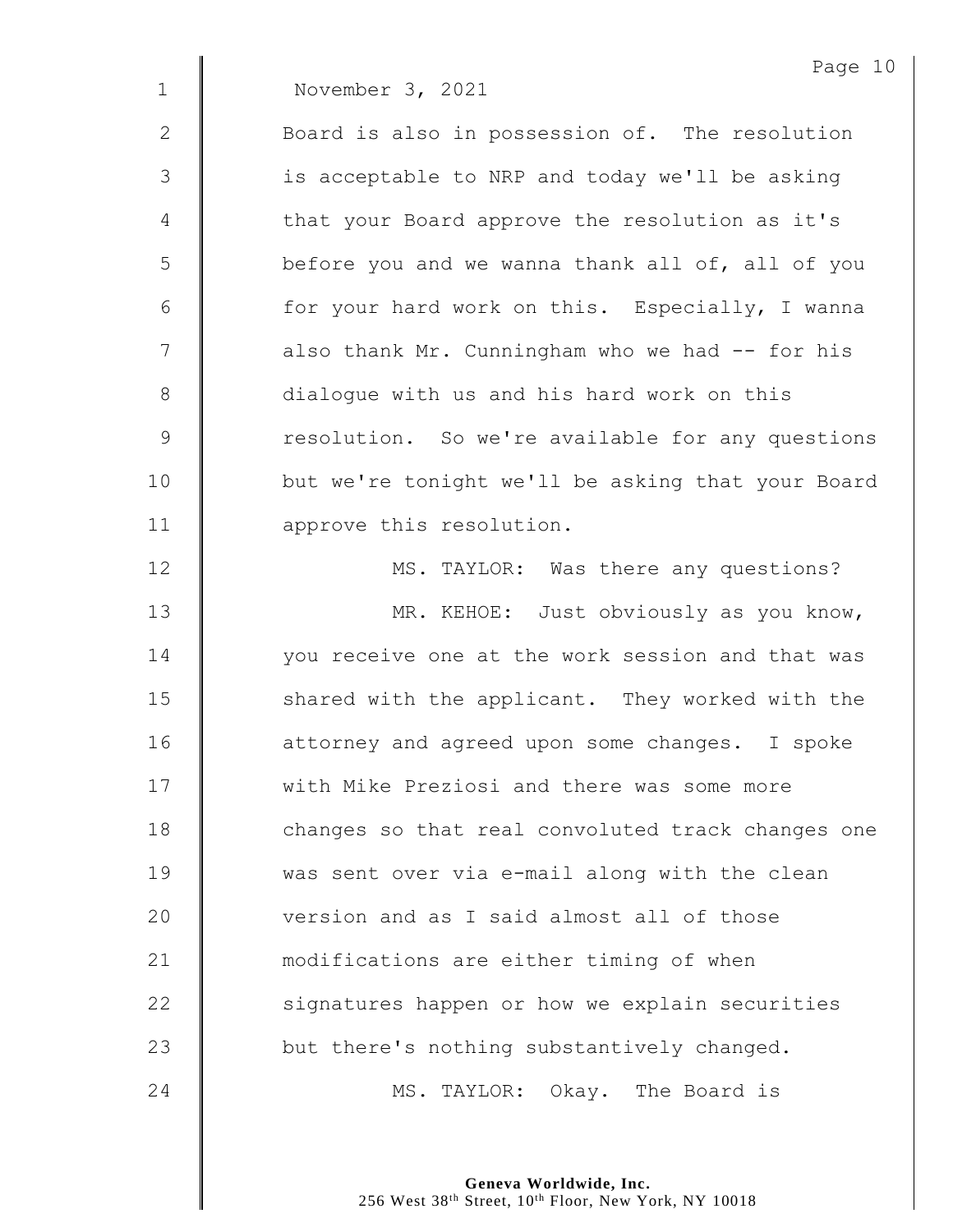|                | Page 11                                          |
|----------------|--------------------------------------------------|
| $\mathbf 1$    | November 3, 2021                                 |
| $\mathbf{2}$   | looking. Nobody? You want? Did you wanna?        |
| 3              | MS. DECKER: Motion to adopt Resolution           |
| 4              | Number 19-21.                                    |
| 5              | MS. TAYLOR: Okay.                                |
| $6\,$          | MR. BIANCHI: Second.                             |
| $\overline{7}$ | MS. TAYLOR: Thank you. On the                    |
| $8\,$          | question, all in favor?                          |
| 9              | MULTIPLE: Aye.                                   |
| 10             | MS. TAYLOR: Opposed? Alrighty.                   |
| 11             | MR. LEFKOWITZ: Thank you very much.              |
| 12             | MS. TAYLOR: Good luck.                           |
| 13             | UNIDENTIFIED MALE: Excuse the                    |
| 14             | distraction but I just wanna say thank you all.  |
| 15             | It's been an absolute pleasure working with Mr.  |
| 16             | Kehoe as well. I don't wanna leave out Mr. Kehoe |
| 17             | and Mr. Preziosi as well as Mr. Cunningham. The  |
| 18             | rest of the Board we I think we have a terrific  |
| 19             | project here. We're really excited about the     |
| 20             | future. Thank you all.                           |
| 21             | MR. KEHOE: Thank you for correcting              |
| 22             | that oversight.                                  |
| 23             | MR. KESSLER: Sounds like a reduction of          |
| 24             | the performance bond.                            |
|                |                                                  |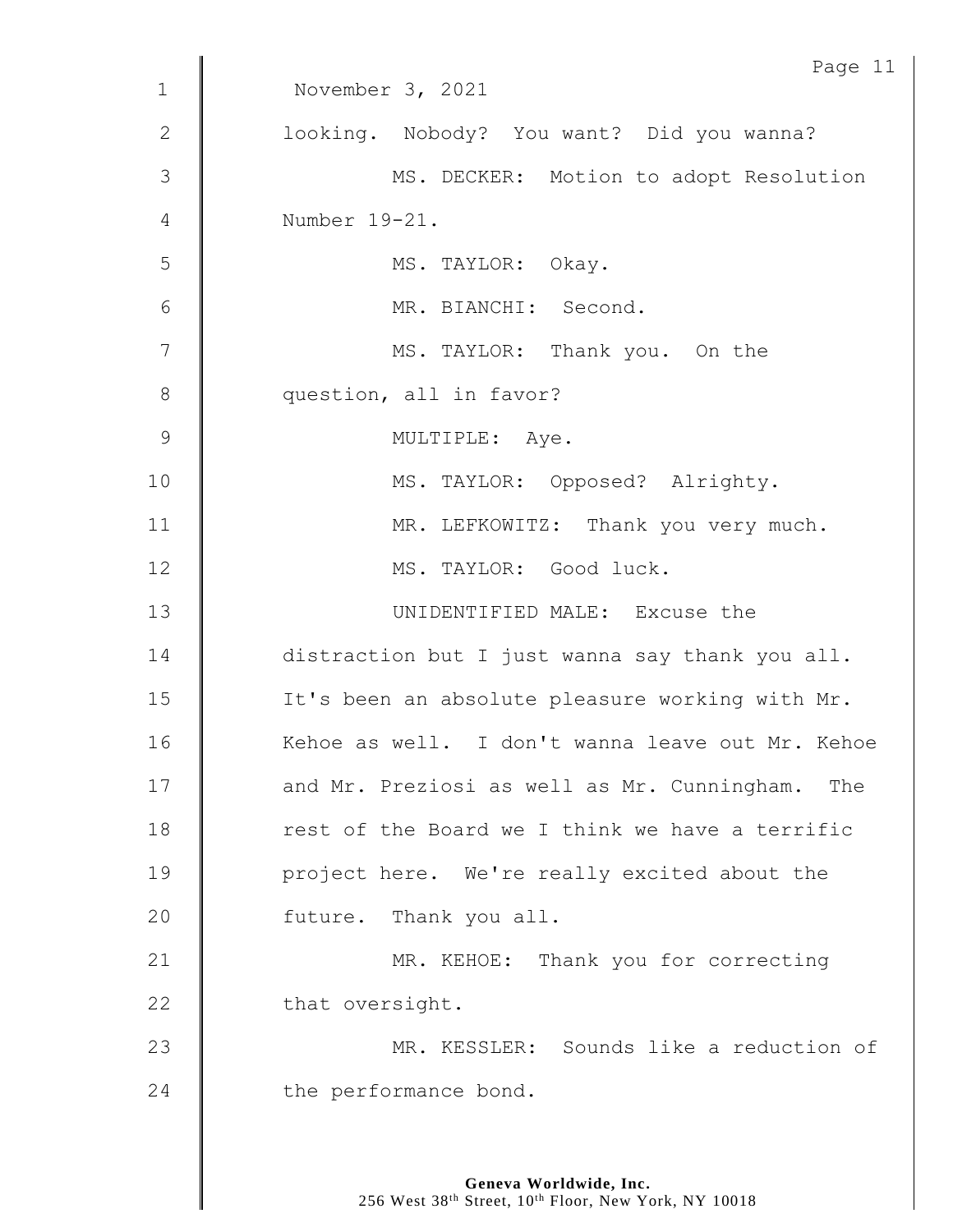|                | Page 12                                          |
|----------------|--------------------------------------------------|
| $\mathbf{1}$   | November 3, 2021                                 |
| $\mathbf{2}$   | MS. TAYLOR: Alrighty. The next item is           |
| $\mathcal{S}$  | one that we had said would be not, not taken up  |
| 4              | tonight. This is the, the 2.3-megawatt community |
| 5              | solar power system. So Mr. Bianchi?              |
| $6\,$          | MR. BIANCHI: Yes. Madam Chair, I move            |
| 7              | that we adjourn this application to the December |
| $8\,$          | meeting as per the applicant's request.          |
| $\overline{9}$ | MR. KESSLER: Second.                             |
| 10             | MS. TAYLOR: Thank you. On the                    |
| 11             | question, all in favor?                          |
| 12             | MULTIPLE: Aye.                                   |
| 13             | MS. TAYLOR: Opposed? Alrighty. Moving            |
| 14             | right along. Alright. The next item is a public  |
| 15             | hearing or excuse me. Let me just say that there |
| 16             | is the, the first item under public, adjourned   |
| 17             | public hearing from previous meetings. That      |
| 18             | first item will not be taken up as PB 116 which  |
| 19             | was the -- excuse me. The subdivision for three  |
| 20             | homes and that was at Revolutionary Road. So     |
| 21             | that, I'll just leave it at that. We are going   |
| 22             | to adjourn that so can I get a motion from Mr.   |
| 23             | Kessler please on that.                          |
| 24             | MR. KESSLER: Oh, sure. I move that we            |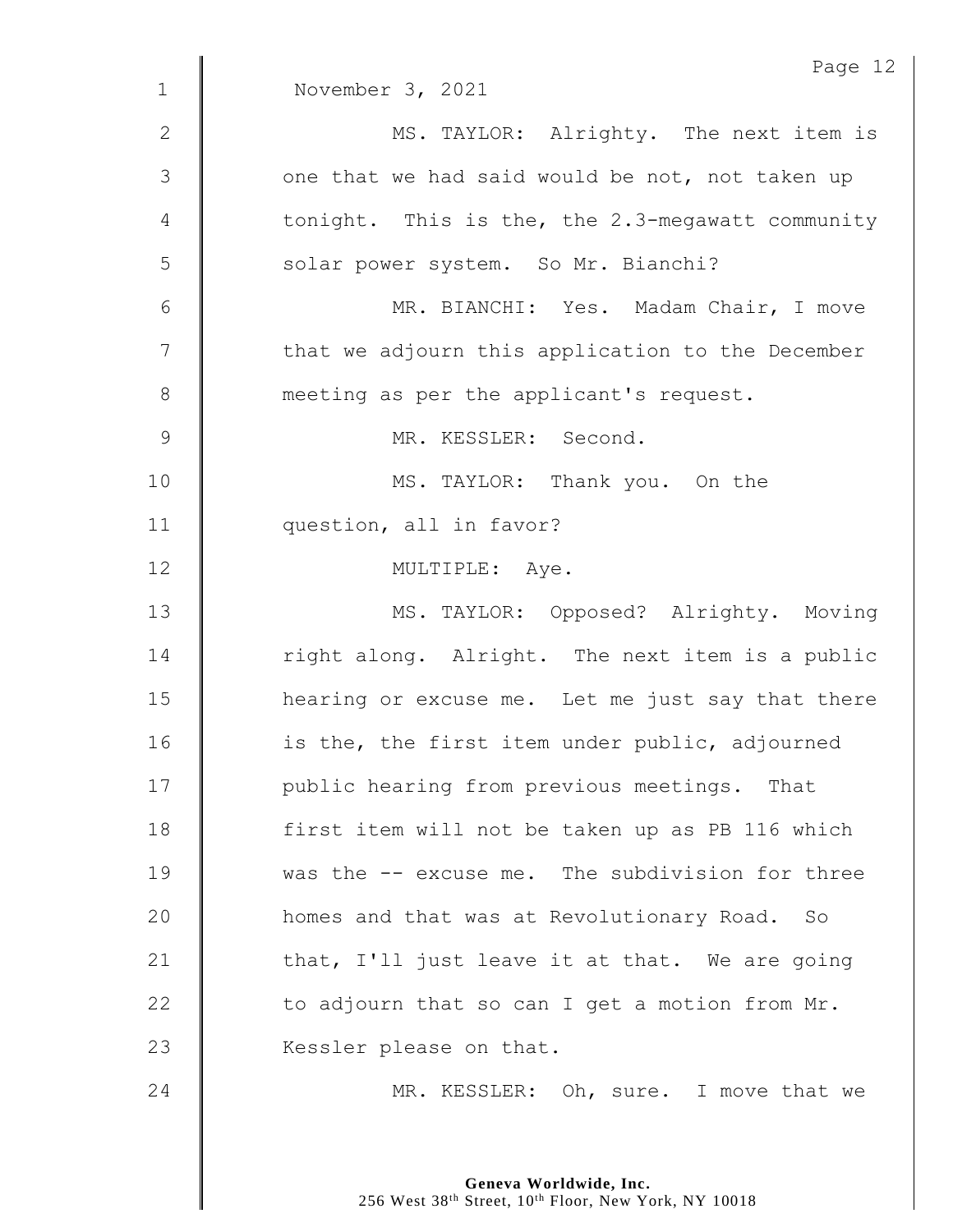|               | Page 13                                           |
|---------------|---------------------------------------------------|
| $\mathbf 1$   | November 3, 2021                                  |
| 2             | defer this application to our December meeting.   |
| $\mathcal{S}$ | MR. KIMMERLING: Second.                           |
| 4             | MS. TAYLOR: Thank you. On the                     |
| 5             | question, all in favor?                           |
| 6             | MULTIPLE: Aye.                                    |
| 7             | MS. TAYLOR: Good. Alrighty. Opposed?              |
| $8\,$         | Alright. Moving right along to the second         |
| $\mathsf 9$   | previously adjourned hearing, public hearing PB   |
| 10            | 2020-6, a public hearing on the application of    |
| 11            | Palisades Enterprises, LLC for site plan approval |
| 12            | and special permit for a tree removal and steep   |
| 13            | slope permit for a proposed 2,940 square foot gas |
| 14            | station and convenience store with six fuel pumps |
| 15            | on approximately 1.7-acre parcel of property      |
| 16            | located at 2058 East Main Street. Drawings, the   |
| 17            | latest revised drawings are dated October 15,     |
| 18            | 2021.                                             |
| 19            | MR. JOHN CANNING: Good evening, Madam             |
| 20            | Chair, Members of the Board.                      |
| 21            | MS. TAYLOR: Good evening.                         |
| 22            | MR. CANNING: It's good to see everybody           |
| 23            | this evening. Since we last met, we prepared a    |
| 24            | response to your comments and provided an         |
|               |                                                   |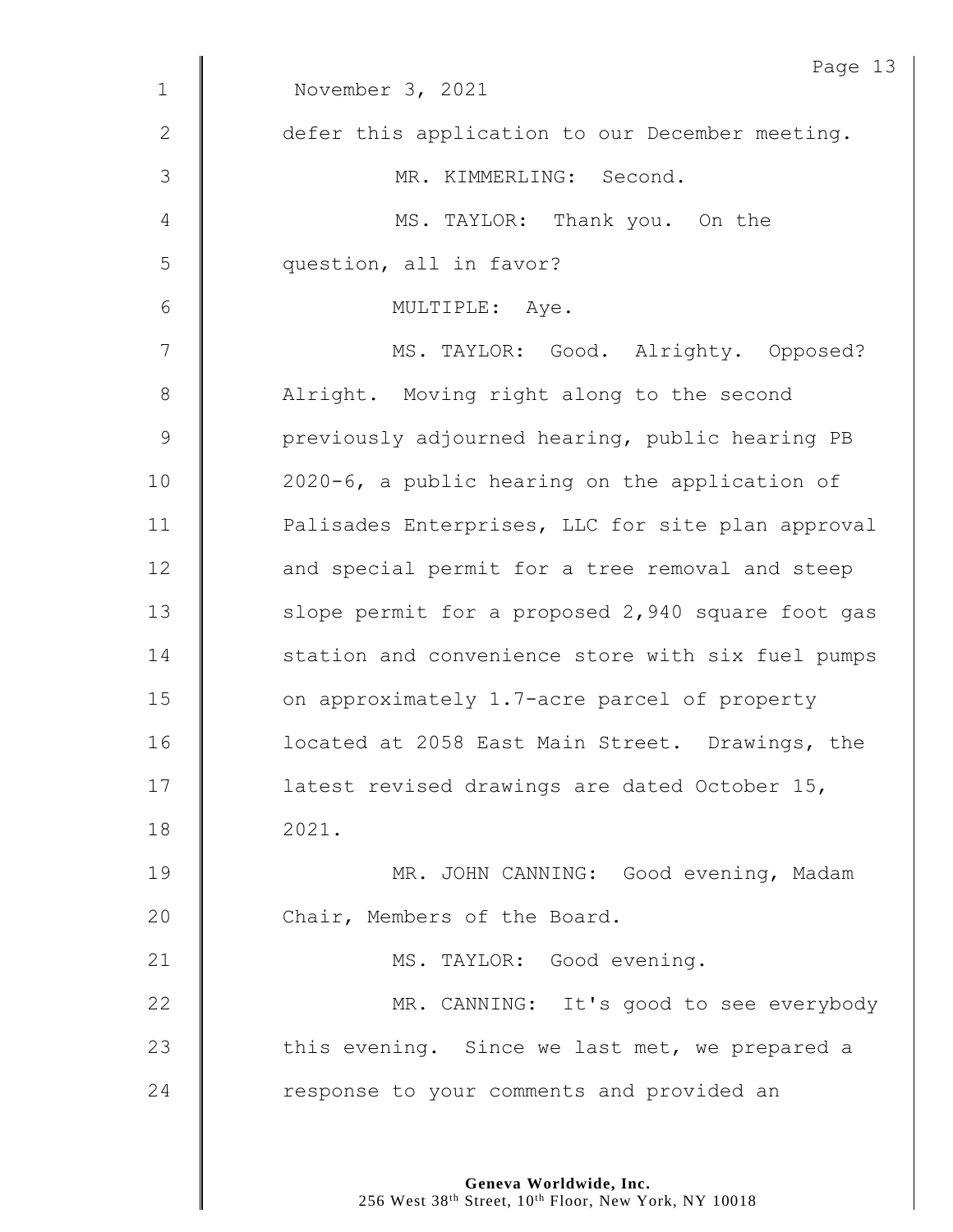|             | Page 14                                           |
|-------------|---------------------------------------------------|
| $\mathbf 1$ | November 3, 2021                                  |
| 2           | additional set of plans with some minor changes.  |
| 3           | We've reviewed. There were a couple of            |
| 4           | additional letters that came in or at least one   |
| 5           | additional letter. To summarize, I guess the,     |
| 6           | the concerns that the Board has raised and the    |
| 7           | points that we have presented, there, there was a |
| 8           | question of having too many gas stations on Route |
| 9           | 6 and I will note that this is an existing        |
| 10          | business so we're not really adding a gas         |
| 11          | station; that the site was too small and there's  |
| 12          | too much traffic; that the applicants already     |
| 13          | submitted to having traffic from the west         |
| 14          | prohibited from entering the site which reduces   |
| 15          | the traffic on the site; that it's a convenient   |
| 16          | space business and by that I mean that most of    |
| 17          | the people that actually stop at gas stations are |
| 18          | already passing on the street so it's not new     |
| 19          | traffic. Once they get onto the site, there's     |
| 20          | traffic but half of them are already passing on   |
| 21          | the street. This site although it's small when    |
| 22          | you look at it now, it's 40 percent larger than   |
| 23          | the Gas Land 6 gas station that you approved on   |
| 24          | the other side of the parkway. The drive aisles   |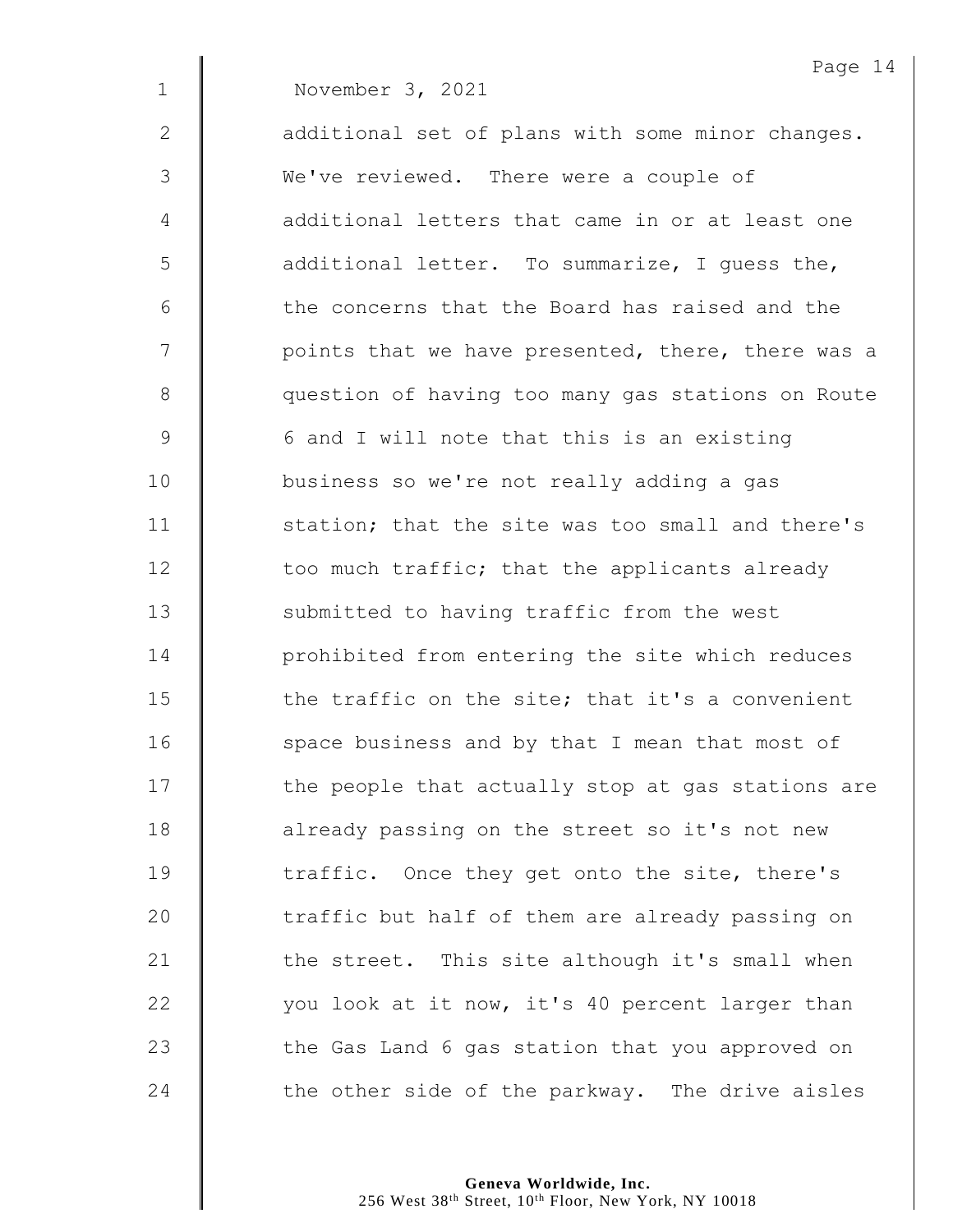1 November 3, 2021

 $2 \parallel$  are generally 50 percent larger than the drive

3 || aisles in the Gas Land application. The back of 4 The site is almost 175 feet from the street. The 5 | signage that's proposed and physical improvements  $6$  | are proposed in the driveways to prohibit and 7 | discourage people from making left turns into the 8 driveway from the westbound -- from the eastbound 9 direction. That there's too much happening on 10 **d** the site. The owner has committed and I 11 | mentioned this to you the last day not to having 12 **a** Dunkin Donuts or some other similar high 13 The traffic type use on the site in the convenience 14  $\parallel$  store. We have because of the, the left turn 15 | prohibition and because it's a convenience-based 16 | business, not that many motorists are gonna get 17 | off the park deliberately to come down. Some 18 will for sure but because you got the left turn 19 **Quare 19** prohibition and because you have to get off the 20  $\parallel$  parkway to get to the gas station, approximately 21  $\parallel$  85 percent of the tr-, the traffic that 22 **deg is approaches this site is gonna approach from the** 23  $\parallel$  east, make the right turn in, and move around the 24 Site in a counterclockwise direction so it will

> **Geneva Worldwide, Inc.** 256 West 38th Street, 10th Floor, New York, NY 10018

Page 15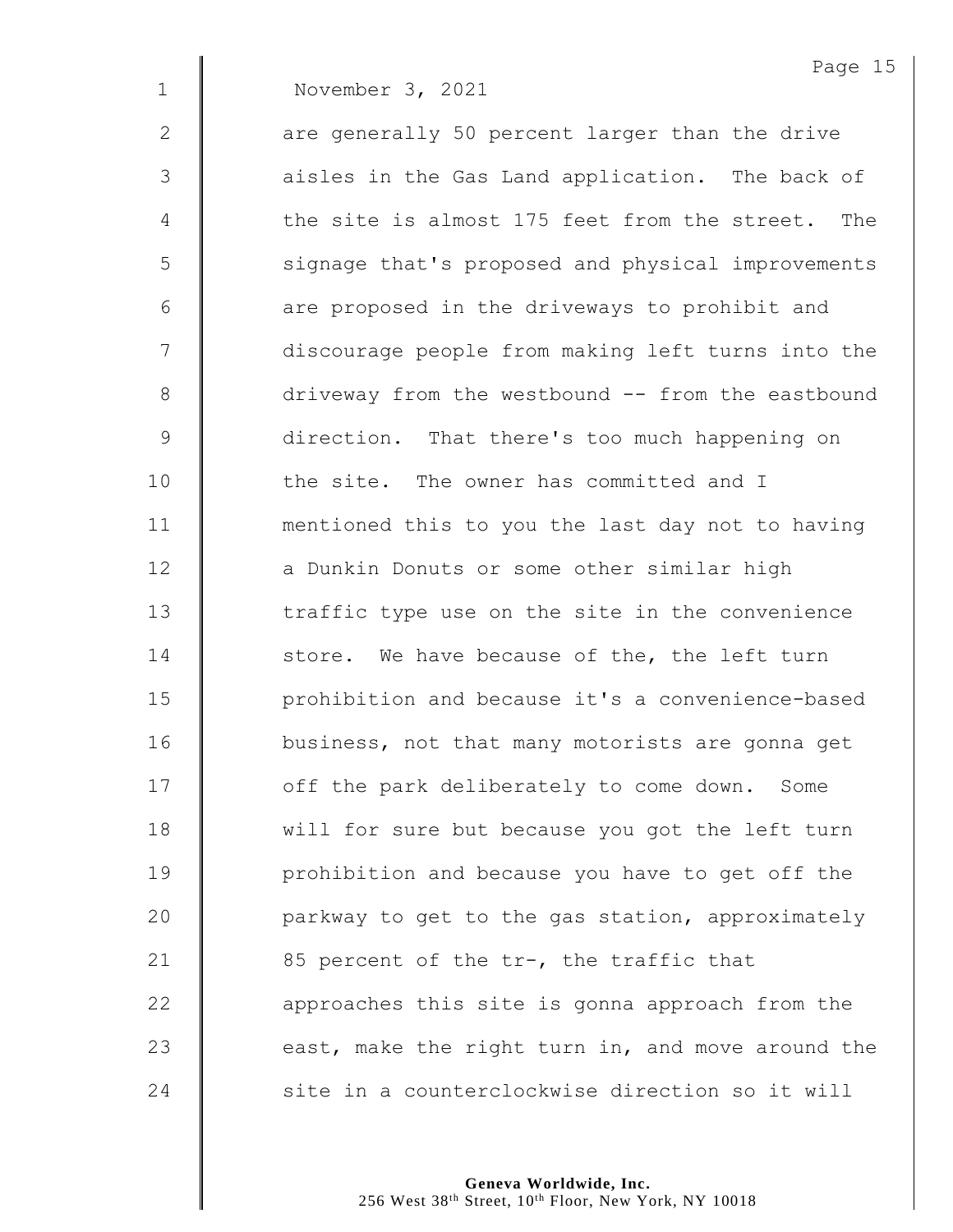|              | Page 16                                           |
|--------------|---------------------------------------------------|
| $\mathbf 1$  | November 3, 2021                                  |
| $\mathbf{2}$ | be more orderly and less chaotic. We have added   |
| 3            | signage and, and striping to the plans to         |
| 4            | encourage that and as I mentioned before, the,    |
| 5            | the dimensions of the site are more               |
| 6            | accommodating. There was a concern expressed at   |
| 7            | the last meeting that we, we keep moving the goal |
| 8            | posts. Some -- well certainly there have been     |
| 9            | some changes to the plans mostly in response to   |
| 10           | comments that we've received from the DOT and     |
| 11           | from your consultant but have added where we're   |
| 12           | gonna put the, the vacuum pump and the air pump   |
| 13           | which is over by the parking spaces that are in   |
| 14           | the back of the left side and we've also added a  |
| 15           | note to restrict or to require employees to park  |
| 16           | in the parking spaces at the right so there will  |
| 17           | be no noise from gas pumps and vacuum, vacuums    |
| 18           | and air pumps over by the houses and the          |
| 19           | employees will be parking on the right side       |
| 20           | leaving the spaces on the left for the customers. |
| 21           | There will not be an order board for the drive    |
| 22           | thru and we've added the window to the building.  |
| 23           | The intent of the drive thru is basically for the |
| 24           | convenience of the C store customers, the         |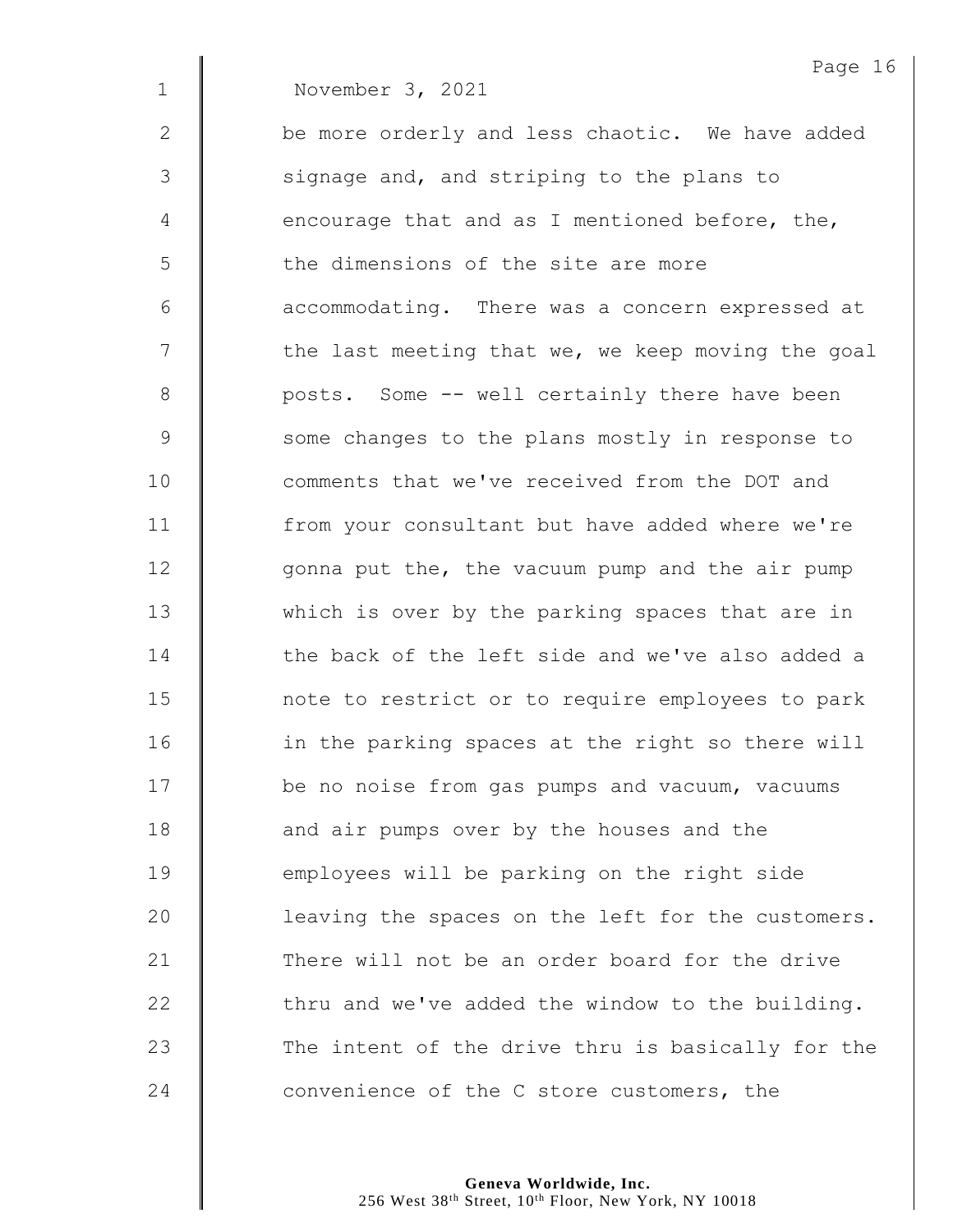Page 17 1 November 3, 2021 2  $\parallel$  convenience store customers who can either use an 3 || app to order something or phone something in or 4 | just drive up to the window and order it. So 5 || it's not a high intensity use. We modified the  $6$   $\parallel$  truck turning plans. There was a concern that  $7 \parallel$  the truck turning plans showed the path of the 8 vehicle coinciding with the path of a parked 9 Vehicle at the vehicle fueling positions so 10 | that's been changed to address that. I think the 11 | two biggest issues that the Board had an I 12 | understand this is the number of vehicle fueling 13 **Quare 21 September 12, 6 pumps, 12 vehicle** 14 **fueling positions which is exactly what was** 15 **deger** approved at the Gas Land site on the other side 16 | of the, of the parkway and the drive thru which  $17$   $\parallel$  the applicant has committed not to having a brand 18 | name store in there selling coffee and the like. 19 | I brought this to my client and expressed the 20 **Board's concerns and his response basically was** 21 U twofold. One, he's already down traffic so he 22 **has left traffic than they're gonna have at Gas** 23 | Land, he's only asking for what was approved at 24 Gas Land and that he has to complete with Gas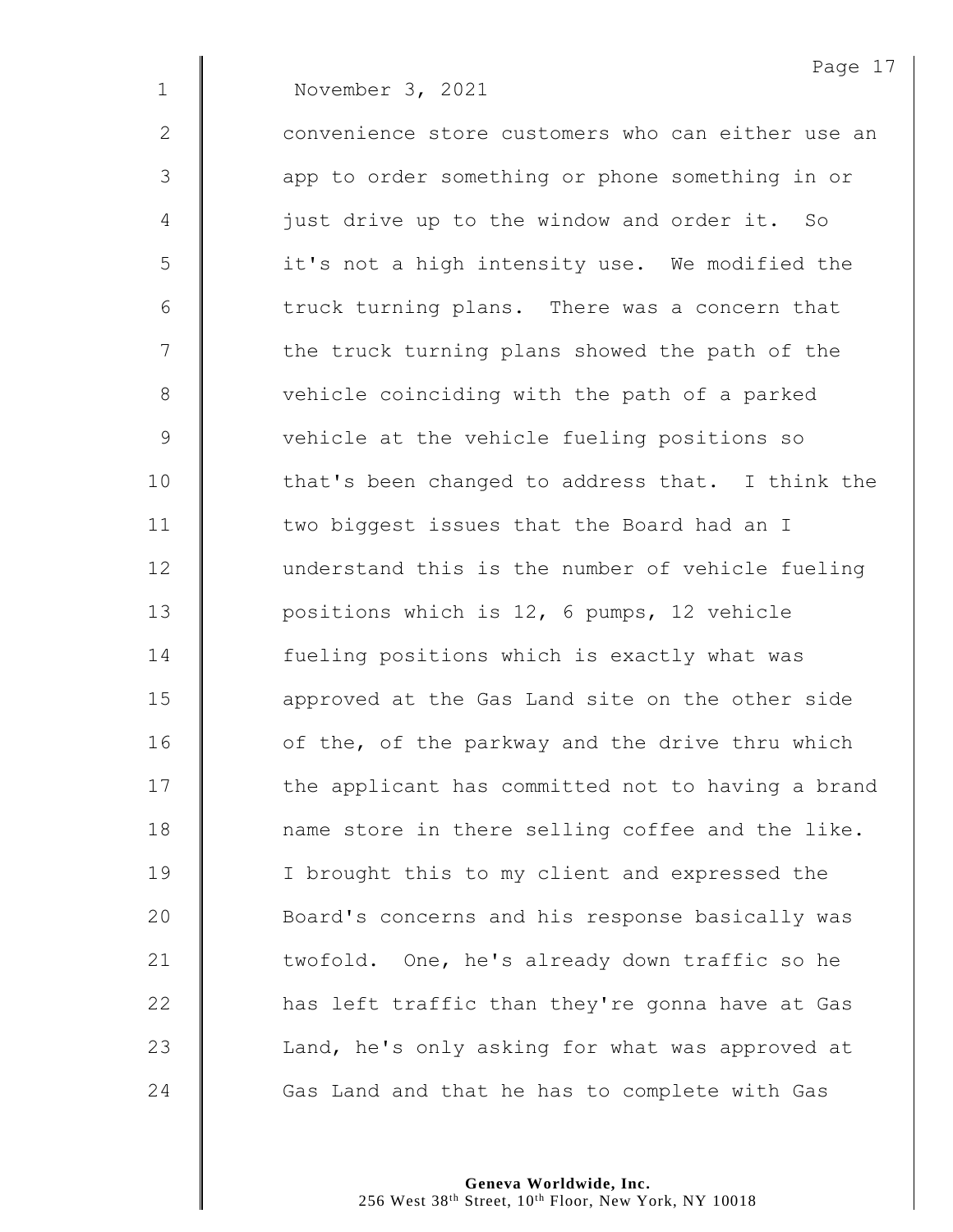Page 18 1 November 3, 2021 2 | Land and he makes his money on the margins and he 3  $\parallel$  needs these veh- vehicle fueling positions 'cause 4 | that's where people park and that they walk in 5  $\parallel$  and it's a convenience-based business and the 6  $\parallel$  same for the drive thru. And, and he feels that  $7 \parallel$  this is, you know, a really important aspect of 8 this application for him and that the, the 9 | project is already bringing a benefit to the 10 | community with the traffic light which will 11 | address a longstanding issue at that location and 12 **that the volume of traffic on this site will be** 13 **I** lower than at Gas Land and the site is bigger. 14  $\parallel$  And so he, he, he feels that this is an important 15 **ignor** issue and he asks the Board for consideration in 16 | this matter. 17 | MR. KESSLER: What I'm hearing is

18 **because we approved it at, at Gas Land, we should** 19 **dec** approve it here 12 pumps?

20 | MR. CANNING: Well, so not, not really. 21  $\parallel$  It's, it's that, that's what was approved there. 22  $\parallel$  This site is bigger. This, this site has less 23  $\parallel$  traffic. It has to compete with that site, with 24 that site. Your consultant has reviewed the

> **Geneva Worldwide, Inc.** 256 West 38<sup>th</sup> Street, 10<sup>th</sup> Floor, New York, NY 10018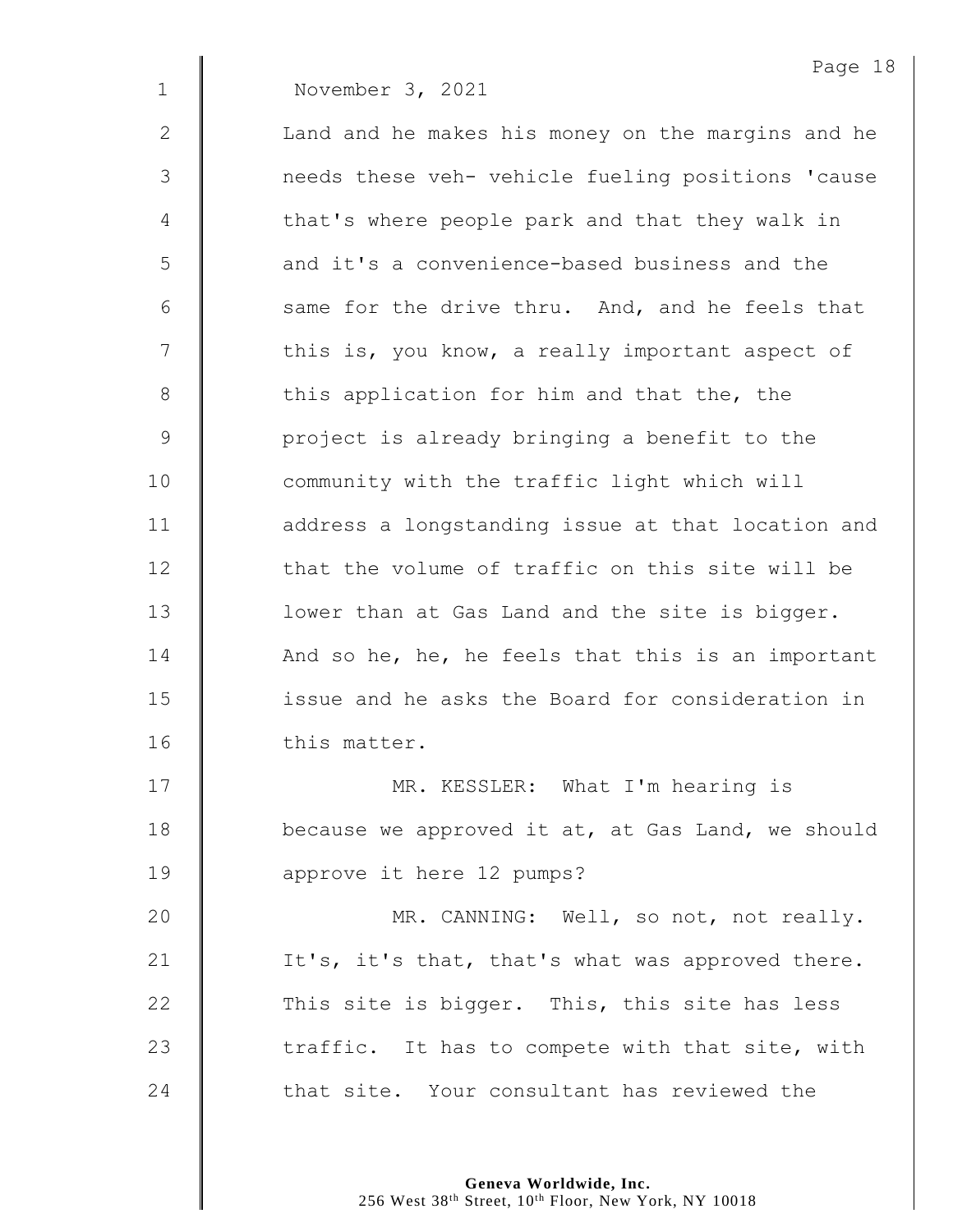| Page 19                                           |
|---------------------------------------------------|
| November 3, 2021                                  |
| traffic--                                         |
| MR. KESSLER: You're also competing                |
| with, you're competing with three other gas       |
| stations as well.                                 |
| MR. CANNING: Correct. That's correct.             |
| Yes.                                              |
| MR. KESSLER: But you're singling out              |
| one for your arguments.                           |
| MR. CANNING: Well, 'cause well becau-             |
| because I'm more familiar with that one to be     |
| honest with you. The, the town's traffic          |
| consultant has reviewed the traffic analysis.     |
| The DOT has reviewed the traffic analysis, and we |
| believe that based on the arguments that we       |
| presented to you that this will be a safe         |
| operation, less intense than some of the other    |
| uses, and that the record stands for itself.      |
| MR. KESSLER: You mentioned the air and            |
| vacuum yet you don't show that as a parking       |
| space. Your plan says there are 14 parking        |
| spaces. There are 14 parking spaces not           |
| including your air pump.                          |
| MR. CANNING: Well, I--                            |
|                                                   |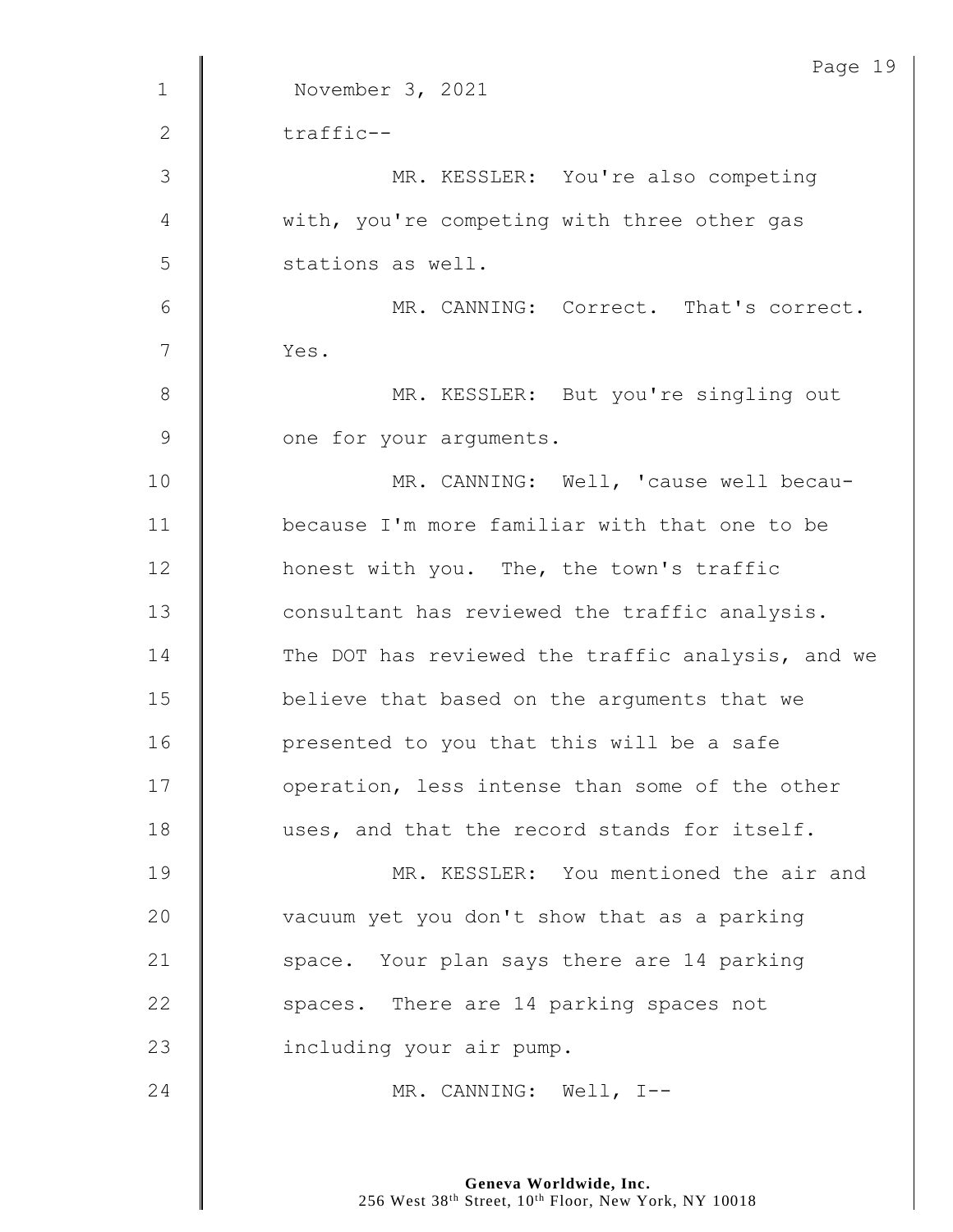|              | Page 20                                           |
|--------------|---------------------------------------------------|
| $\mathbf 1$  | November 3, 2021                                  |
| $\mathbf{2}$ | MR. KESSLER: The comment you mentioned            |
| 3            | there's a parking space there. There is no        |
| 4            | parking space there.                              |
| 5            | MR. CANNING: Aren't there too parking             |
| 6            | spaces up by the?                                 |
| 7            | MR. KESSLER: It's not on your plan.               |
| 8            | You're saying there are six required, 11          |
| 9            | provided, 11 and three and I count for-, you have |
| 10           | numbered 14 spaces here.                          |
| 11           | MR. CANNING: I believe--                          |
| 12           | MR. KESSLER: Not including the air pump           |
| 13           | and vacuum. So what is it?                        |
| 14           | MR. CANNING: I believe there's 14 there           |
| 15           | $but --$                                          |
| 16           | MR. KESSLER: There are 14 but that does           |
| 17           | not include your air pump and vacuum.             |
| 18           | MR. KIMMERLING: They're not numbered so           |
| 19           | 16.                                               |
| 20           | MR. KEHOE: No, I think they're                    |
| 21           | numbered.                                         |
| 22           | MR. KESSLER: They're seven and eight.             |
| 23           | MR. KEHOE: It's hard to see but there's           |
| 24           | the eight --                                      |
|              |                                                   |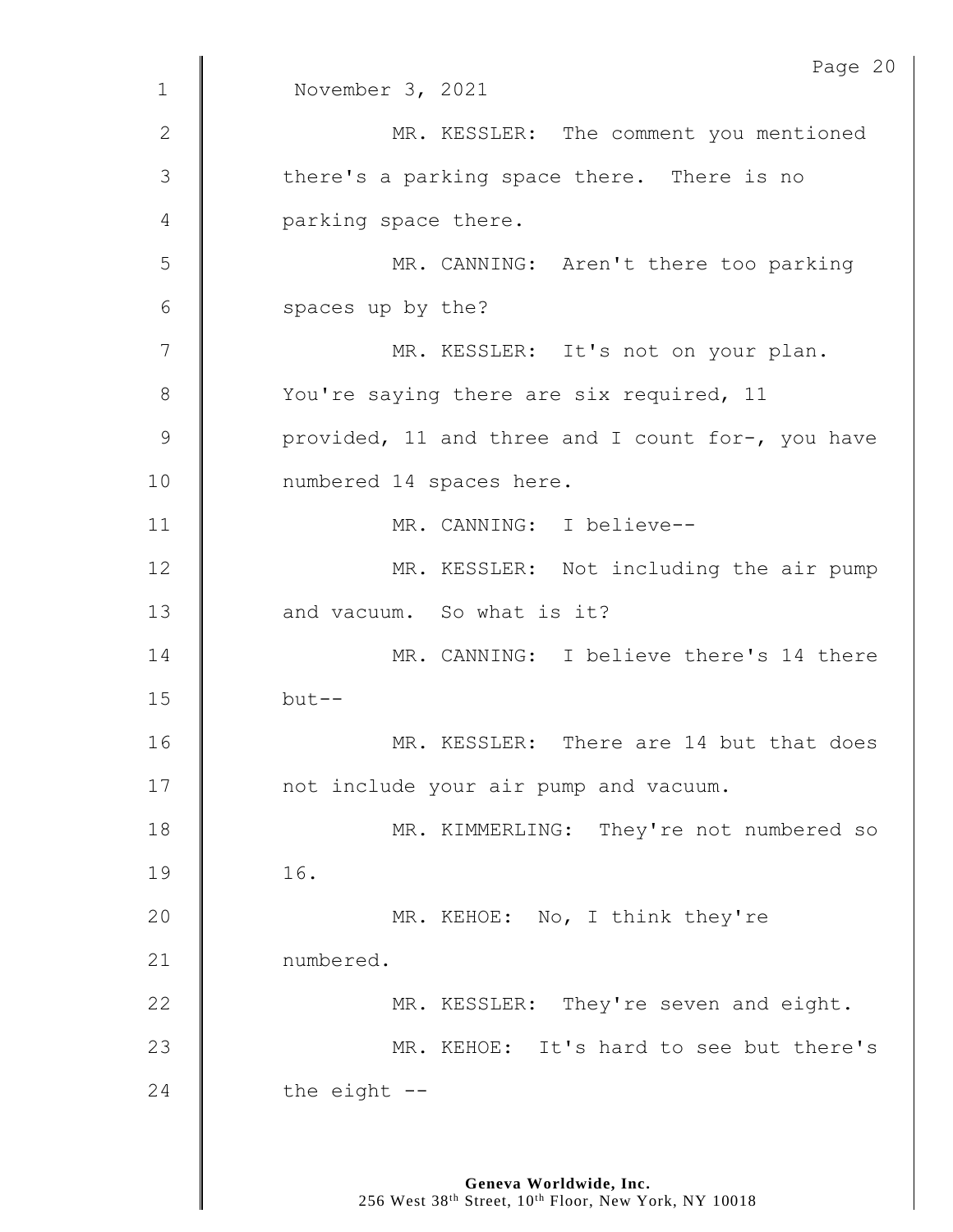|               | Page 21                                        |
|---------------|------------------------------------------------|
| $\mathbf{1}$  | November 3, 2021                               |
| $\mathbf{2}$  | MR. KESSLER: Eight and nine, eight and         |
| 3             | nine.                                          |
| 4             | MR. KEHOE: -- there's an eight between         |
| 5             | the word --                                    |
| 6             | MR. KESSLER: Is there?                         |
| 7             | MR. KEHOE: -- air pump and vacuum and          |
| $\,8\,$       | then there's a nine.                           |
| $\mathcal{G}$ | MR. KESSLER: Yeah. Okay. I can't see           |
| 10            | it. Okay. I stand corrected. Thank you.        |
| 11            | MR. BIANCHI: The I don't know if this          |
| 12            | was discussed previously. I don't remember.    |
| 13            | There's a 500-gallon propane tank. Is that for |
| 14            | propane exchange tanks to be used? Is that a   |
| 15            | service that's gonna be provided?              |
| 16            | MR. CANNING: I believe that is intended        |
| 17            | to provide propane for the store.              |
| 18            | MR. BIANCHI: Oh, okay. So there's no           |
| 19            | sales of propane?                              |
| 20            | MR. CANNING: That's right, Ralph?              |
| 21            | MR. RALPH MASTROMONACO: It could be            |
| 22            | sales of propane.                              |
| 23            | MR. CANNING: I stand corrected. There          |
| 24            | could be sales of propane.                     |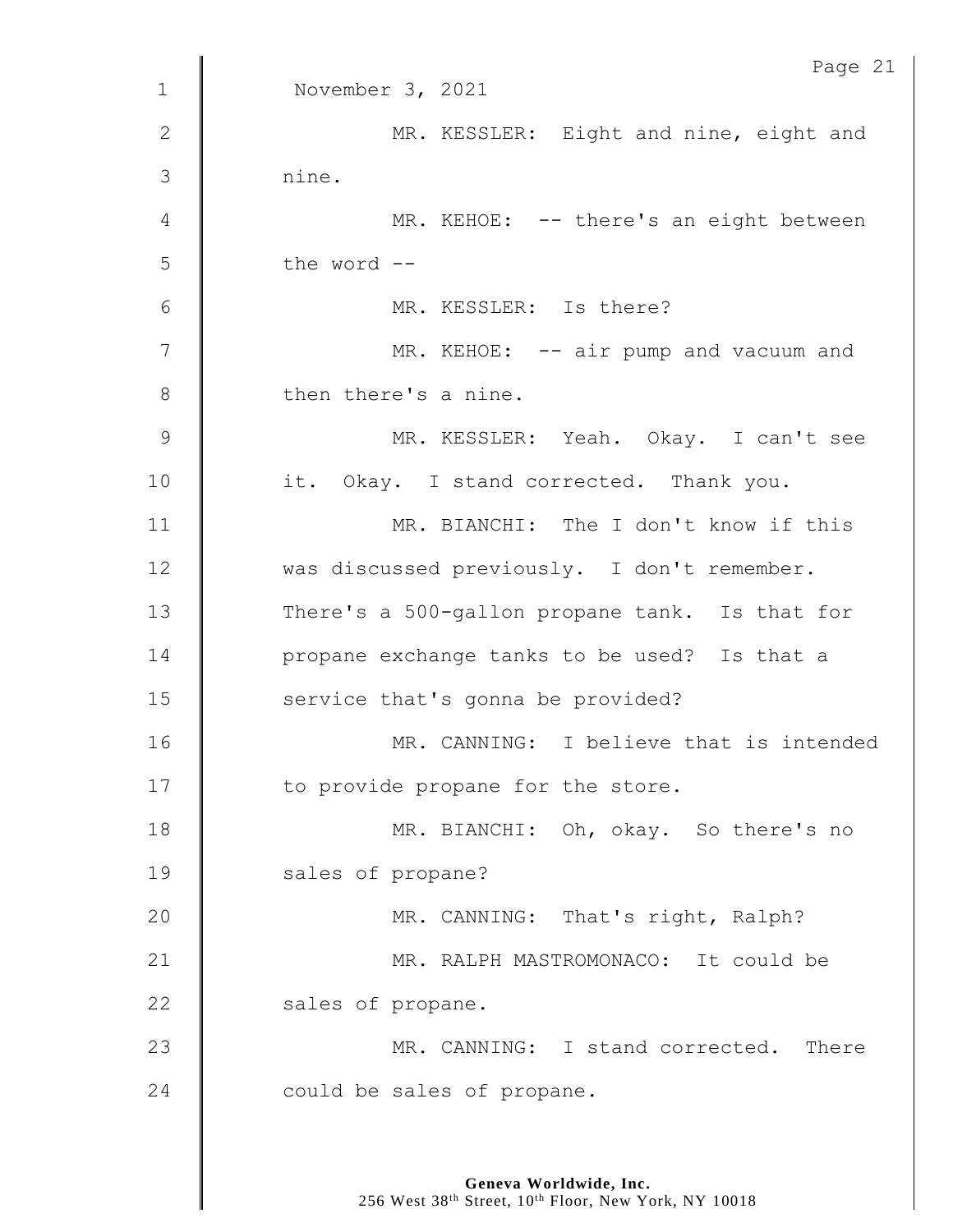|              | Page 22                                           |
|--------------|---------------------------------------------------|
| $\mathbf{1}$ | November 3, 2021                                  |
| $\mathbf{2}$ | MR. BIANCHI: Well, again, is there or             |
| 3            | is there not and we need to know that?            |
| 4            | MR. CANNING: Okay.                                |
| 5            | MR. BIANCHI: Because that impacts how             |
| 6            | people with these heavy tanks have to park and    |
| 7            | how they bring the tank there, a car there to, to |
| 8            | load the car 'cause they're not gonna carry these |
| $\mathsf 9$  | tanks for long.                                   |
| 10           | MR. CANNING: Understood. Understood.              |
| 11           | MR. BIANCHI: Yeah.                                |
| 12           | MR. MICHAEL PREZIOSI: Yeah. Any out,              |
| 13           | any outdoor merchandise displays or storage of    |
| 14           | propane tanks, etc., needs to be shown on the     |
| 15           | revised sight plan for referral to the town's     |
| 16           | fire inspector and building inspector.            |
| 17           | MR. CANNING: Okay. Okay.                          |
| 18           | MR. BIANCHI: Don't you also need                  |
| 19           | bollards there or something between the parking   |
| 20           | lot?                                              |
| 21           | MR. PREZIOSI: Yes. There's separation             |
| 22           | requirements and there's also code or sections of |
| 23           | our code that limits the amount of outdoor        |
| 24           | storage and merchandise displays.                 |
|              |                                                   |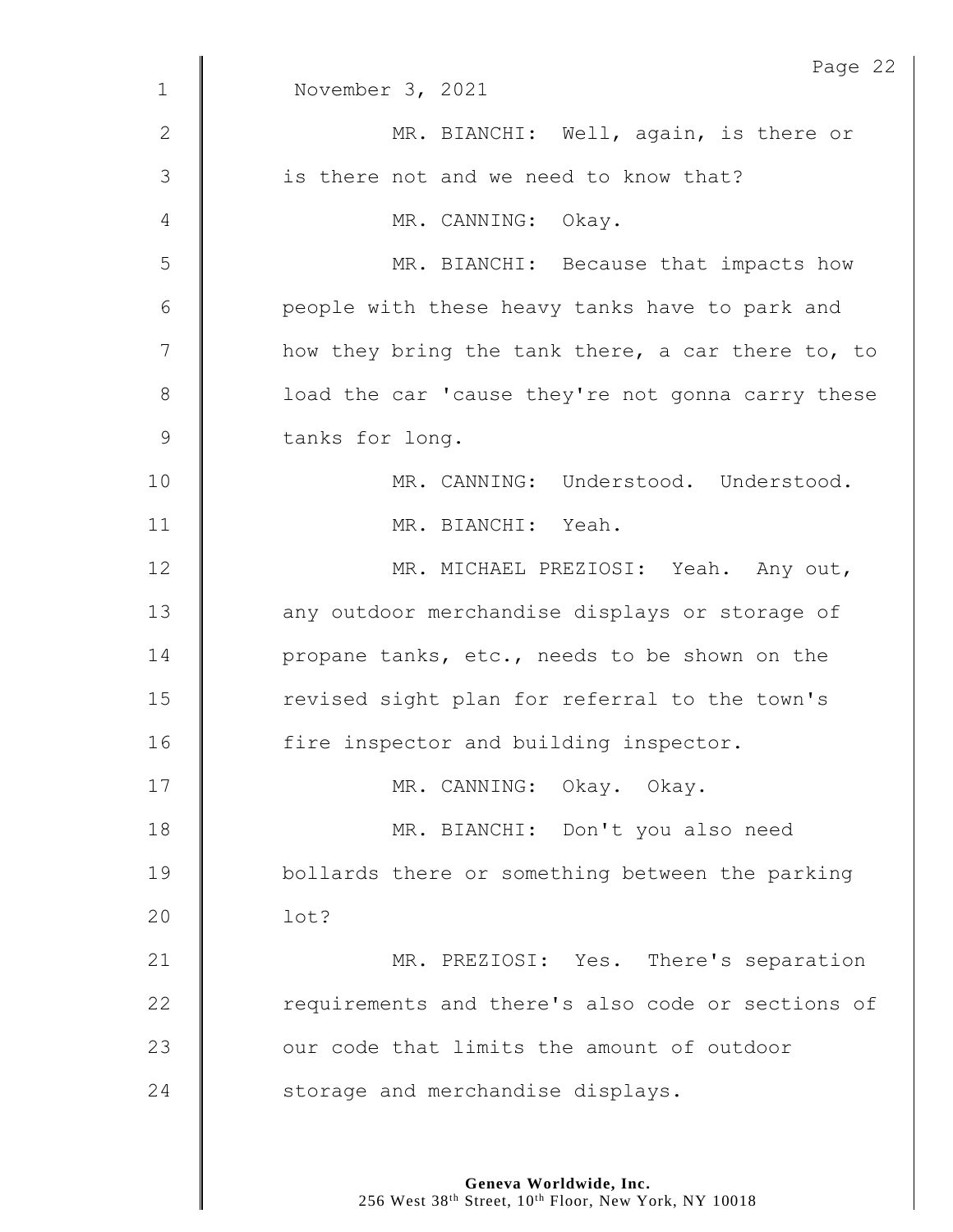|              | Page 23                                             |
|--------------|-----------------------------------------------------|
| $\mathbf{1}$ | November 3, 2021                                    |
| $\mathbf{2}$ | MR. CANNING: Okay. I'll follow up on                |
| 3            | that.                                               |
| 4            | MR. KEHOE: Alright. But until Ralph                 |
| 5            | spoke, I mean the plan implies that it's to heat    |
| 6            | or provide fuel for the gas station, correct?       |
| 7            | MR. CANNING: Well, that, that was my                |
| $8\,$        | understanding but I would clarify.                  |
| $\mathsf 9$  | MR. BIANCHI: So I would like to know                |
| 10           | how the tanks are gonna be filled. Is it going      |
| 11           | to be on each tank or you gonna exchange tanks      |
| 12           | and where is the display gonna be for the           |
| 13           | exchange or cage whatever you call it?              |
| 14           | MR. CANNING: Yep.                                   |
| 15           | MR. BIANCHI: And how, how is that gonna             |
| 16           | work so I need to know the procedure for filling    |
| 17           | those tanks is gonna $--$ what it is $--$ what it's |
| 18           | going to be I should say.                           |
| 19           | MR. CANNING: Understood.                            |
| 20           | MR. ROTHFEDER: I, I find the argument               |
| 21           | about the gas pumps unconvincing for, for a few     |
| 22           | reasons. One, you sort of keep falling back on      |
| 23           | it's not gonna be a lot of traffic there, it's      |
| 24           | not gonna have the same volume as the one down      |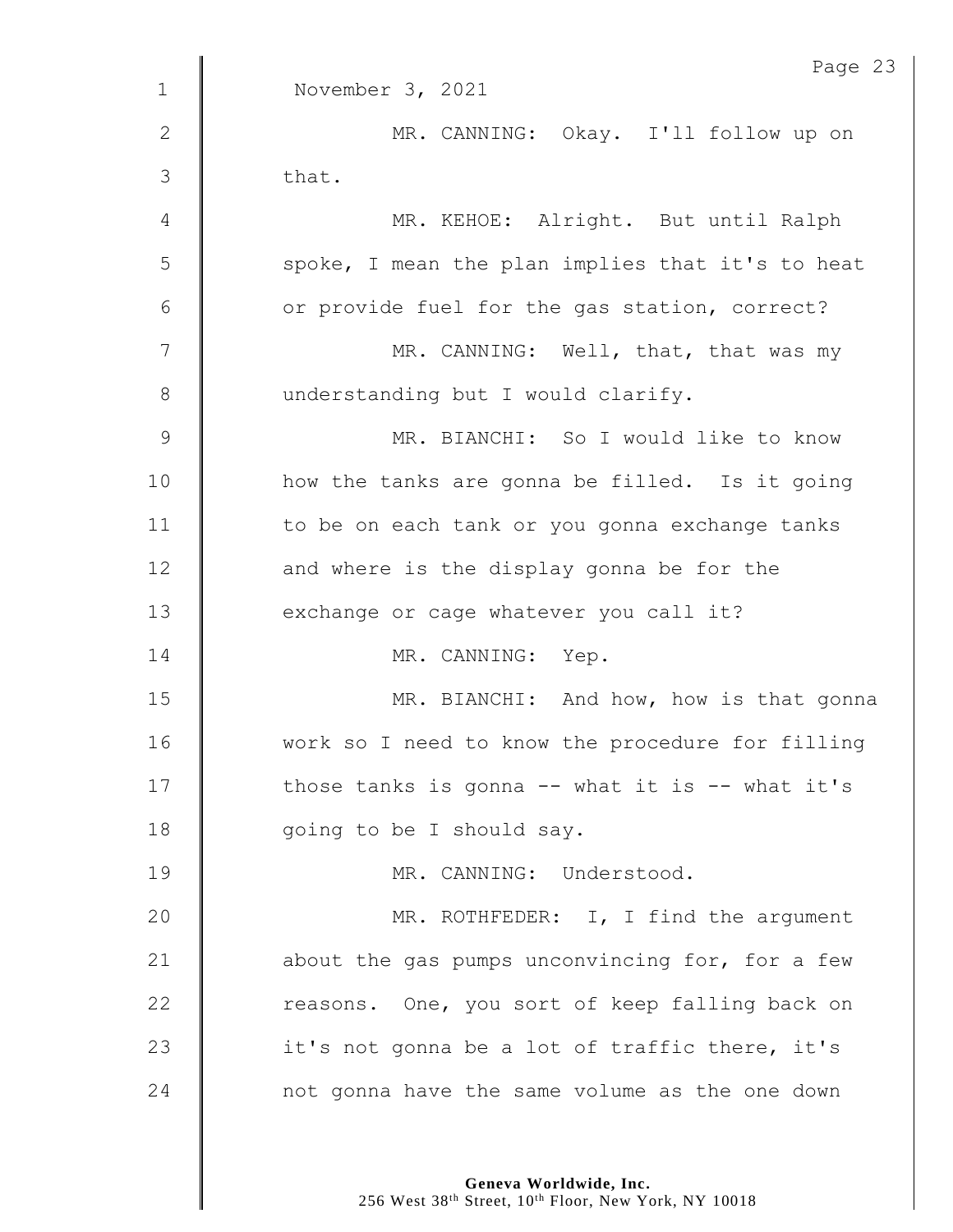|               | Page 24                                           |
|---------------|---------------------------------------------------|
| $\mathbf{1}$  | November 3, 2021                                  |
| $\mathbf{2}$  | the street but you want as many pumps and you     |
| $\mathcal{S}$ | said that last time where, you know, we're        |
| 4             | already curtailed. Well, then you don't need as   |
| 5             | many pumps and my concern is the way you wrote    |
| 6             | this response is now you've got these cars and I  |
| 7             | understand people do that, I do it as well,       |
| $8\,$         | you've got these cars now stopped at these pumps  |
| $\mathsf 9$   | and sitting there for awhile perhaps as they go   |
| 10            | in. So I -- to me, it's creating more of the      |
| 11            | problem that we were raising of cars coming in    |
| 12            | and cars having to go around cars that are there  |
| 13            | already and, you know, so I think you, actually I |
| 14            | think you have enough parking spaces at the store |
| 15            | itself that you're never going to need more there |
| 16            | and, and so having to, to put people at pumps and |
| 17            | wait there, you know, to me is more problematic   |
| 18            | actually rather than less. So I, I -- my sense    |
| 19            | is, you know, and we raised this last time as a   |
| 20            | Board that we'd like to cut back two pumps.       |
| 21            | That, that I don't know how the rest of the Board |
| 22            | feels but I, I, I definitely still feel that way. |
| 23            | MS. TAYLOR: I would agree with that. I            |
| 24            | would agree. I have also some, some -- I need     |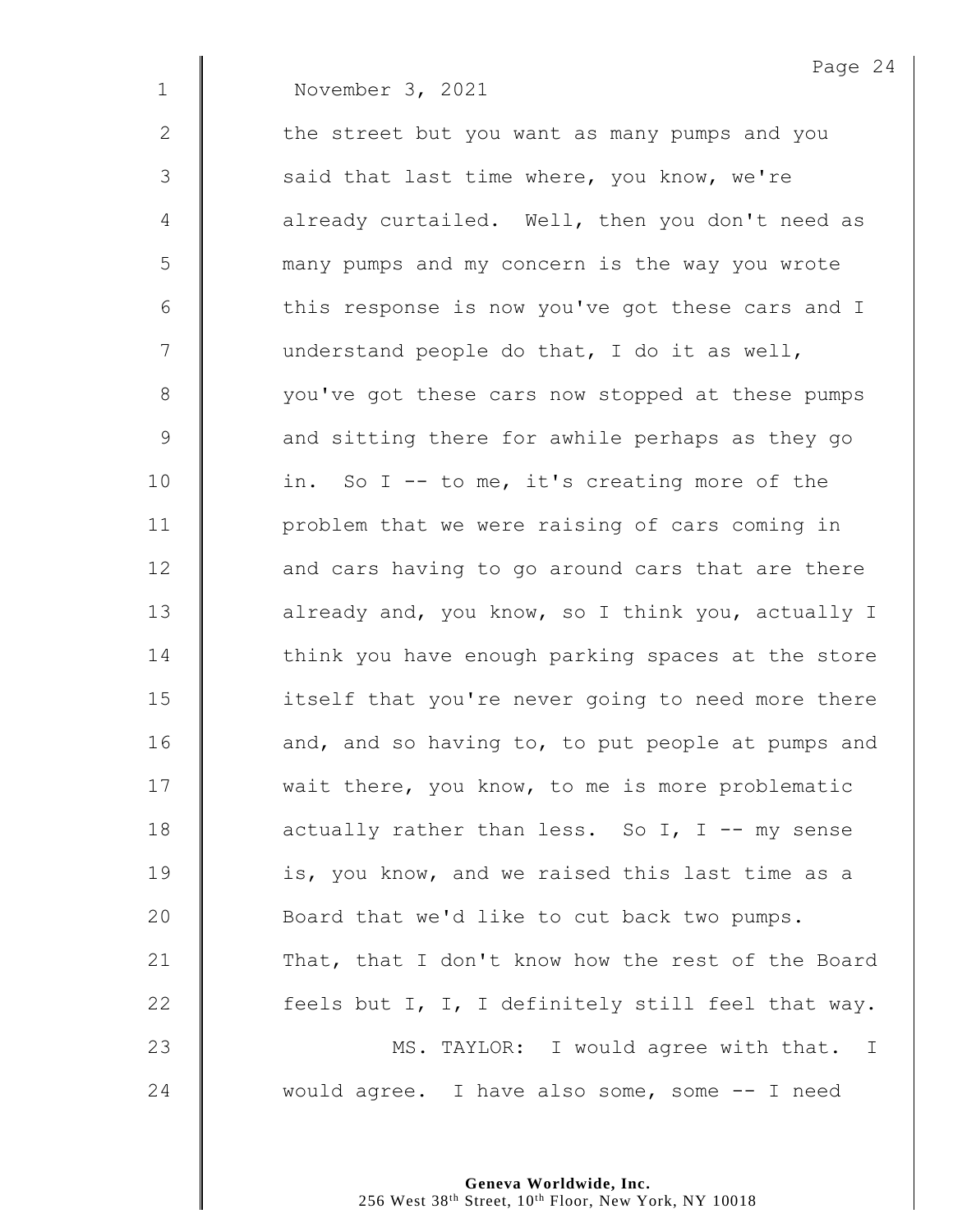|               | Page 25                                           |
|---------------|---------------------------------------------------|
| $\mathbf 1$   | November 3, 2021                                  |
| 2             | probably some more clarity about the circulation  |
| $\mathcal{S}$ | in, in this situation. Are people going to come   |
| 4             | in, drive in and park, walk over to, to exchange  |
| 5             | the propane tanks and whatever? I'm not sure how  |
| 6             | things are going to be working here. There's a    |
| 7             | lot of -- the, the, the con-, the applicant has   |
| $8\,$         | proposed a new -- a number of things and all of   |
| $\mathsf 9$   | this is built on, on, on a site where flow of, of |
| 10            | cars is, is, is really tantamount to success and  |
| 11            | I don't know -- I just don't think it this thing  |
| 12            | works in terms of the flow.                       |
| 13            | MR. CANNING: Well, so I will have to              |
| 14            | get back to you on the tanks presuming that there |
| 15            | is going to be an exchange of tanks because--     |
| 16            | MS. TAYLOR: If one person from the                |
| 17            | store for example, was destinated to go and do    |
| 18            | the, the thing with the tanks, that's one thing   |
| 19            | but when you have numerous people driving in and  |
| 20            | then, you know, going to do this, going to the    |
| 21            | store or going to the tanks, I just think it's a  |
| 22            | little too busy and that spot, that site itself   |
| 23            | is a little -- even though you may have a larger  |
| 24            | amount of, of $-$ -                               |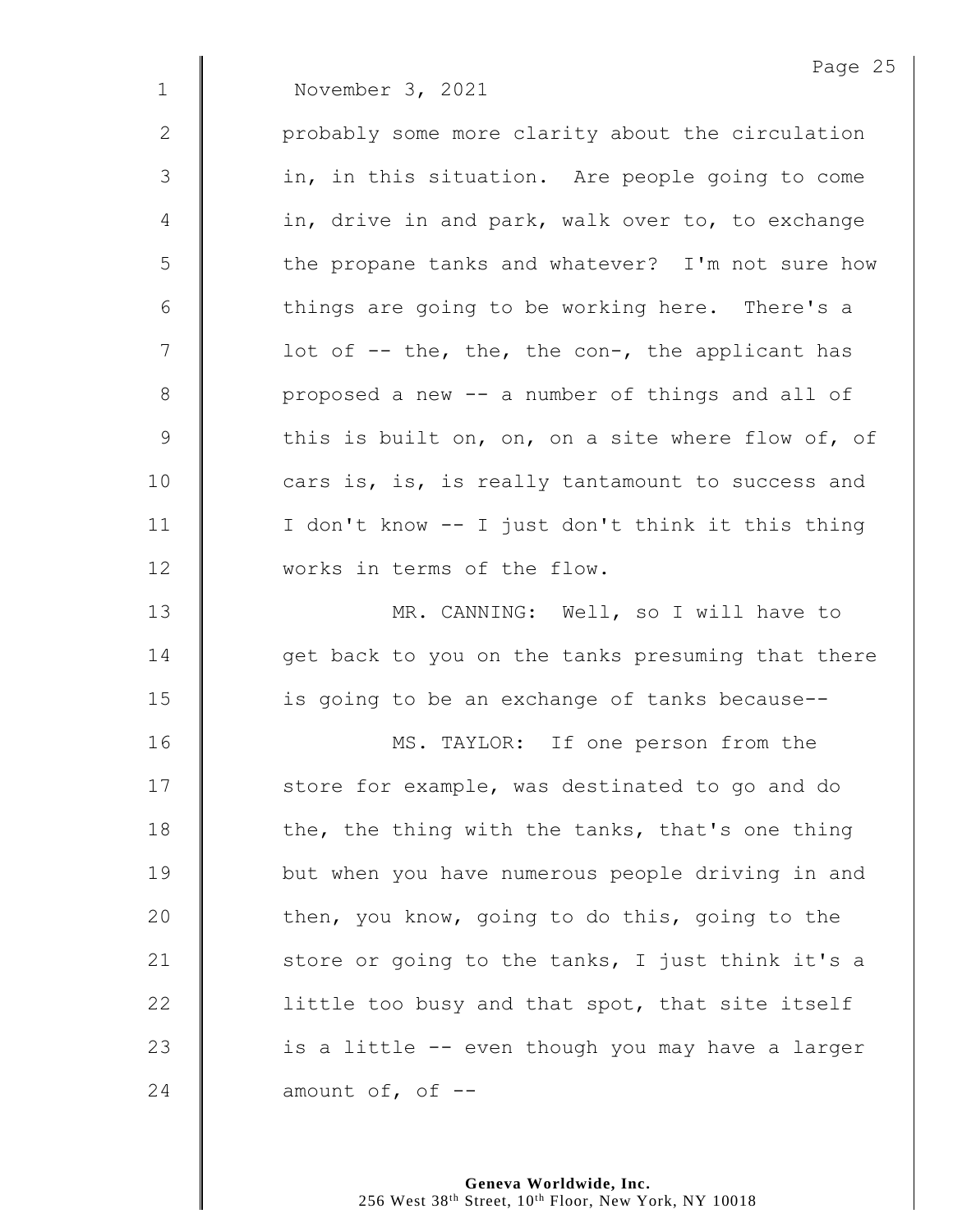|               | Page 26                                          |
|---------------|--------------------------------------------------|
| $\mathbf 1$   | November 3, 2021                                 |
| 2             | MR. CANNING: Area.                               |
| $\mathcal{S}$ | MS. TAYLOR: -- area. Thank you.                  |
| 4             | MR. CANNING: Uh-huh.                             |
| 5             | MS. TAYLOR: It just, it just seems to            |
| $6\,$         | me that you're trying to do too much in this one |
| 7             | site which is potentially fairly dangerous. I    |
| $8\,$         | mean this site I drive past it all, all, all the |
| $\mathsf 9$   | time and I see so many strange things even with  |
| 10            | that little site. The guy's gas is very cheap so |
| 11            | a lot of people will, you know, drive up to get  |
| 12            | in. People have come across the, the, the        |
| 13            | parkway, parkway and come out and then they go   |
| 14            | across the Route 6 to go get up in there and I'm |
| 15            | thinking --                                      |
| 16            | MR. CANNING: Uh-huh.                             |
| 17            | MS. TAYLOR: -- this is really -- it's            |
| 18            | just, it just seems like a little too much. If   |
| 19            | you had one or two less things for people to do, |
| 20            | it might feel safer to me than all of these      |
| 21            | things going on. Then you might have also with   |
| 22            | the, with the window, the drive thru window, how |
| 23            | does that work? Why would somebody drive up to   |
| 24            | the window and sit there while somebody else has |

**Geneva Worldwide, Inc.**

256 West 38th Street, 10th Floor, New York, NY 10018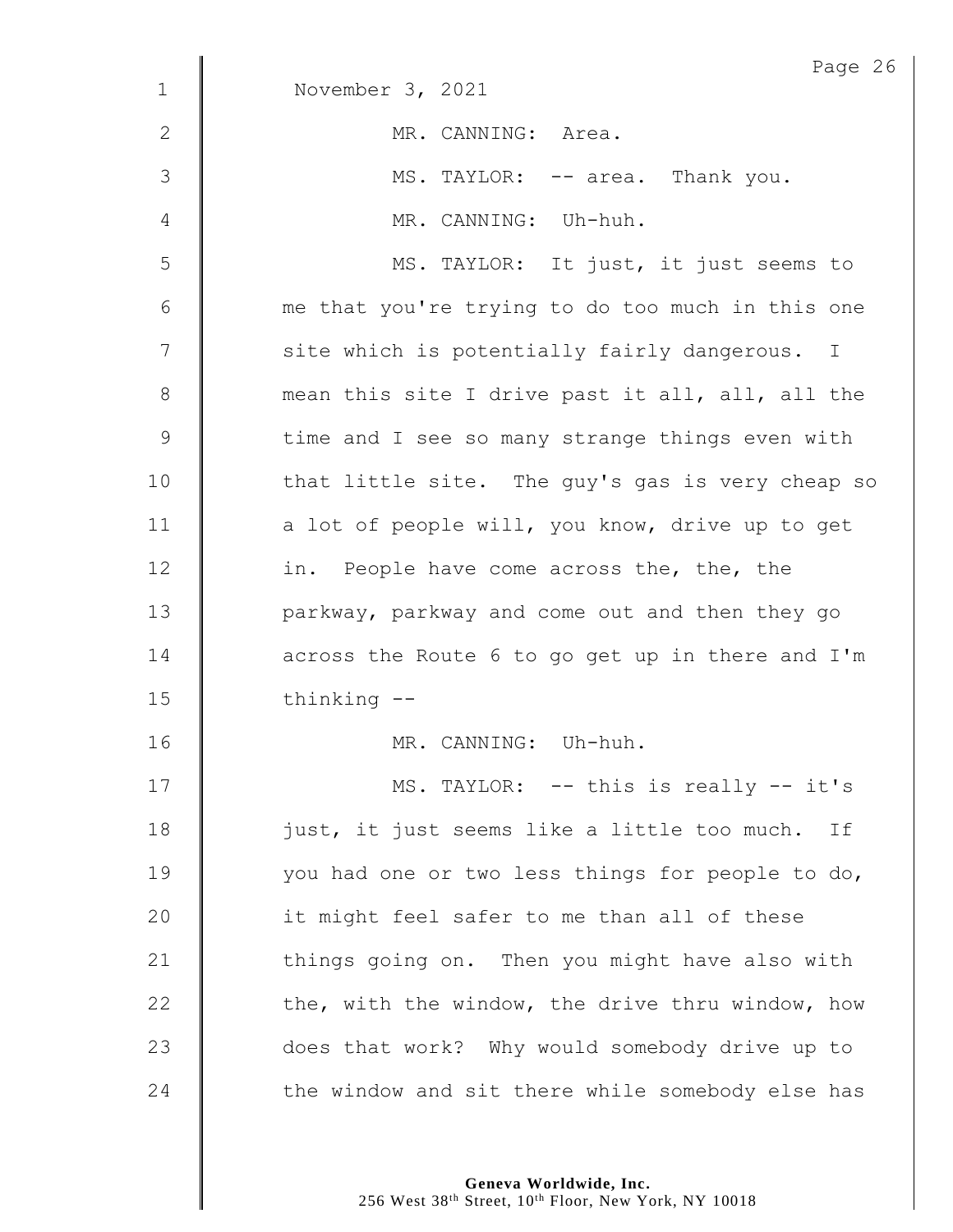|                | Page 27                                           |
|----------------|---------------------------------------------------|
| $\mathbf 1$    | November 3, 2021                                  |
| $\mathbf{2}$   | to go and get something and bring it out? I mean  |
| $\mathcal{S}$  | what, what's going on there? Just seems so        |
| $\overline{4}$ | strange.                                          |
| 5              | MR. CANNING: So Madam Chair, if I may             |
| $\sqrt{6}$     | respond to that in one moment but Ralph has       |
| 7              | something to say as well.                         |
| 8              | MR. MASTROMONACO: Yeah. Good evening.             |
| $\mathsf 9$    | The propane tank is that is shown on the site     |
| 10             | plan is for heating the building as well as the   |
| 11             | emergency generator.                              |
| 12             | MS. TAYLOR: Uh-huh.                               |
| 13             | MR. MASTROMONACO: So there was a plan             |
| 14             | at one time but that we were discussing that they |
| 15             | would have a little place to re- return propane   |
| 16             | tanks but not to fill them there. So since it's   |
| 17             | not shown on the site plan at the moment, there   |
| 18             | is no plan to put a cage with stored propane      |
| 19             | tanks. It's an underground tank only for          |
| 20             | emergency generator and heating the building and  |
| 21             | it's I think I've mentioned this earlier, it's a  |
| 22             | -- for heating the building, it's an interim      |
| 23             | measure because there's been a lot of trouble     |
| 24             | with our contractors getting applications filled  |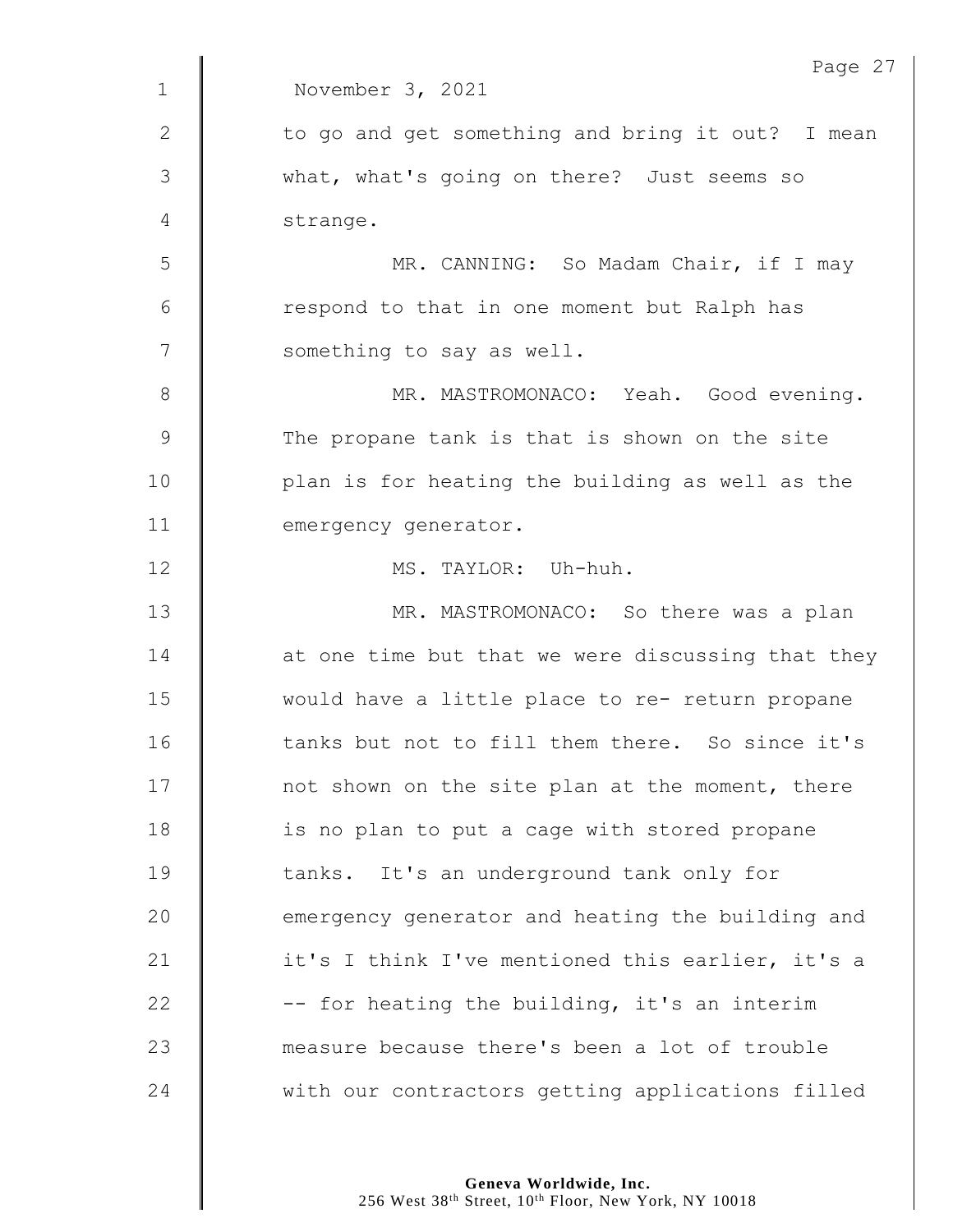|               | Page 28                                           |
|---------------|---------------------------------------------------|
| $\mathbf{1}$  | November 3, 2021                                  |
| $\mathbf{2}$  | at ConEdison when they wanna get gas connections. |
| 3             | They just take months. So that's the purpose of   |
| 4             | the propane tank. It wasn't for anything more     |
| 5             | than that.                                        |
| 6             | MR. ROBERT MAYES: Could I have a                  |
| 7             | follow-up question to that?                       |
| $8\,$         | MR. KIMMERLING: Where's the generator?            |
| $\mathcal{G}$ | MR. MAYES: So you said first that it's            |
| 10            | an underground propane tank, not an above ground  |
| 11            | propane tank?                                     |
| 12            | MR. MASTROMONACO: Yes.                            |
| 13            | MR. MAYES: Okay. And second, is there             |
| 14            | a generator on the plans?                         |
| 15            | MR. MASTROMONACO: No, the generator is,           |
| 16            | the generator is taken to the site on a truck if  |
| 17            | there ever is a prolonged outage, that's how they |
| 18            | get. This is a company. They have these things.   |
| 19            | They bring the generator to the site.             |
| 20            | MR. MAYES: And the second clarifying              |
| 21            | question, you said there would be a spot possibly |
| 22            | you were thinking to return tanks. You're         |
| 23            | talking about an exchange and not just returning? |
| 24            | MR. MASTROMONACO: It's not happening              |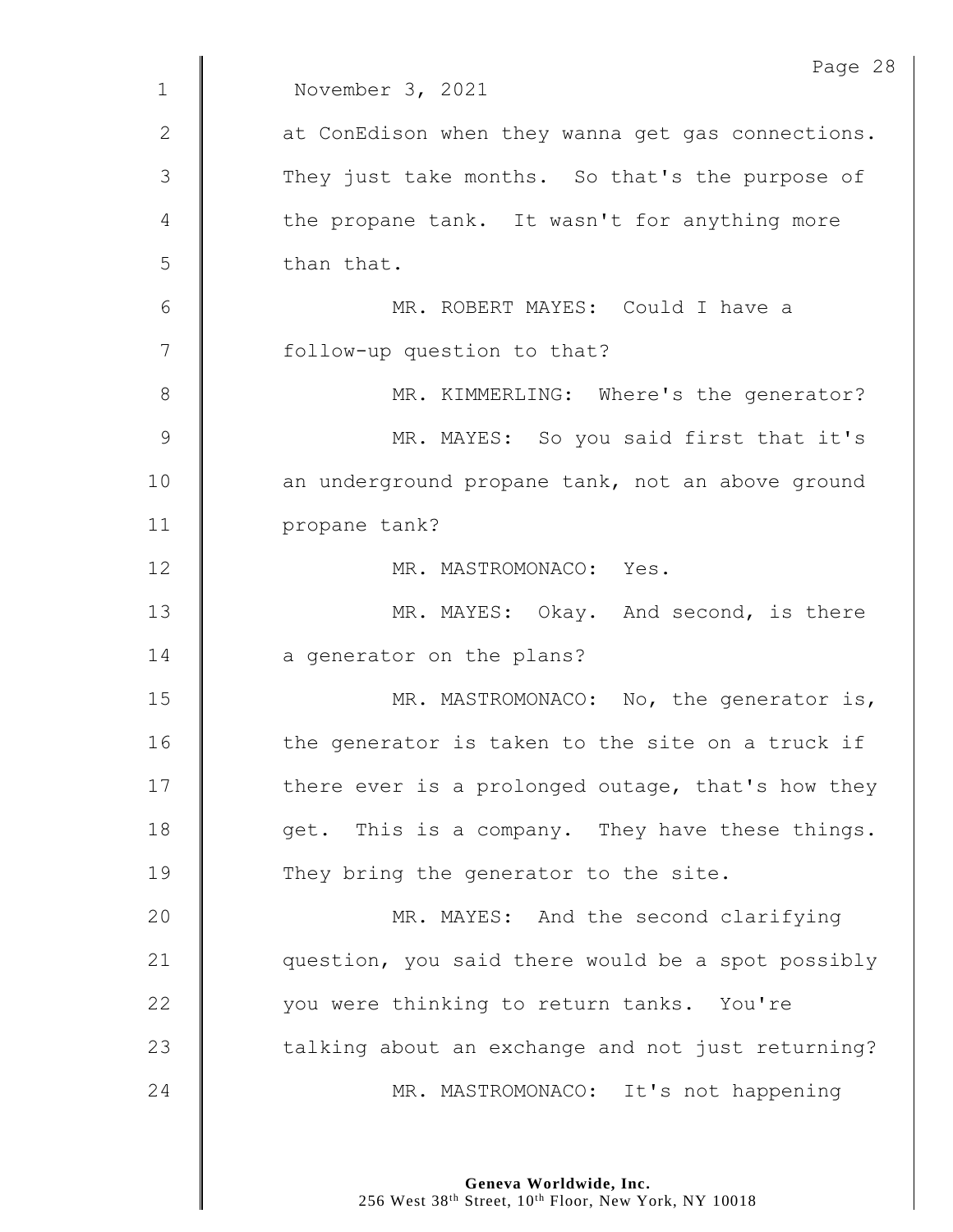|                | Page 29                                           |
|----------------|---------------------------------------------------|
| $\mathbf 1$    | November 3, 2021                                  |
| $\mathbf{2}$   | through. I said it's not--                        |
| $\mathfrak{Z}$ | MR. MAYES: So that's scrapped, that,              |
| $\overline{4}$ | that--                                            |
| 5              | MR. MASTROMONACO: No, it's not                    |
| 6              | happening.                                        |
| 7              | MR. MAYES: Okay.                                  |
| $\,8\,$        | MR. KESSLER: Propane is purely for                |
| $\mathsf 9$    | internal use.                                     |
| 10             | MR. MASTROMONACO: Yes.                            |
| 11             | MR. KESSLER: Thank you.                           |
| 12             | MR. PREZIOSI: The generator permit is             |
| 13             | required to town code is specific on that. New    |
| 14             | York State building code is specific on that so   |
| 15             | they're gonna have to show the generator on the   |
| 16             | site plan even if it's a standby and brought to   |
| 17             | the site. When the building plans are submitted,  |
| 18             | they'll have to be the quick connect and/or the   |
| 19             | interconnect to the building in order to hook up  |
| 20             | the generator. So that needs to be shown so it    |
| 21             | doesn't block fire access, windows, etc.<br>In    |
| 22             | addition, the propane tank should be shown on the |
| 23             | site plan as well as any other utilities          |
| 24             | proposed. That was I believe indicated in one of  |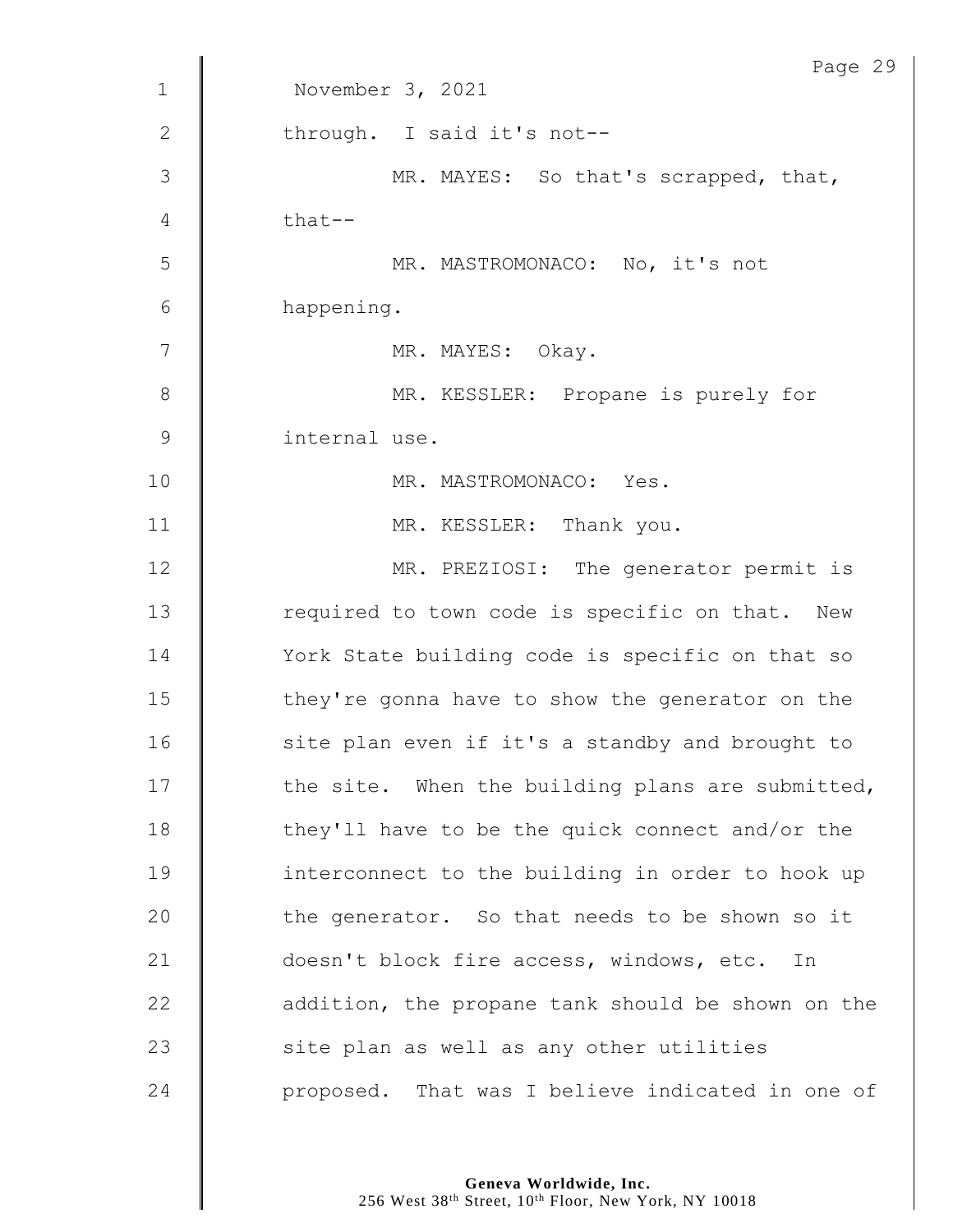|              | Page 3                                            |
|--------------|---------------------------------------------------|
| $\mathbf 1$  | November 3, 2021                                  |
| $\mathbf{2}$ | our earlier review memos to show all existing and |
| 3            | proposed utilities onsite and that would include  |
| 4            | tanks and generators, etc. So the plan should be  |
| 5            | revised to reflect anything that is being         |
| 6            | proposed on this site.                            |
| 7            | MR. MASTROMONACO: The propane tank is             |
| $\,8\,$      | shown on the site.                                |
| 9            | MR. KESSLER: Generator he is saying.              |
| 10           | MR. KIMMERLING: The generator is not.             |
| 11           | MR. MASTROMONACO: Because it's                    |
| 12           | portable. I never heard of that rule that you     |
| 13           | have to show where a portable generator goes.     |
| 14           | It's the first I've ever heard of it but, but as  |
| 15           | Mike said, it is a building permit issue,         |
| 16           | wouldn't it be?                                   |
| 17           | MR. PREZIOSI: With the architectural              |
| 18           | drawings, the MEP, the electrical engineer would  |
| 19           | show the connection, the location but the         |
| 20           | location of a generator does have to meet zoning  |
| 21           | compliance setbacks, noise requirements to the    |
| 22           | property lines, etc., so we would like to see     |
| 23           | where it would be going on the site plan. You     |
| 24           | don't -- you just have to indicate where it's     |
|              |                                                   |

Page 30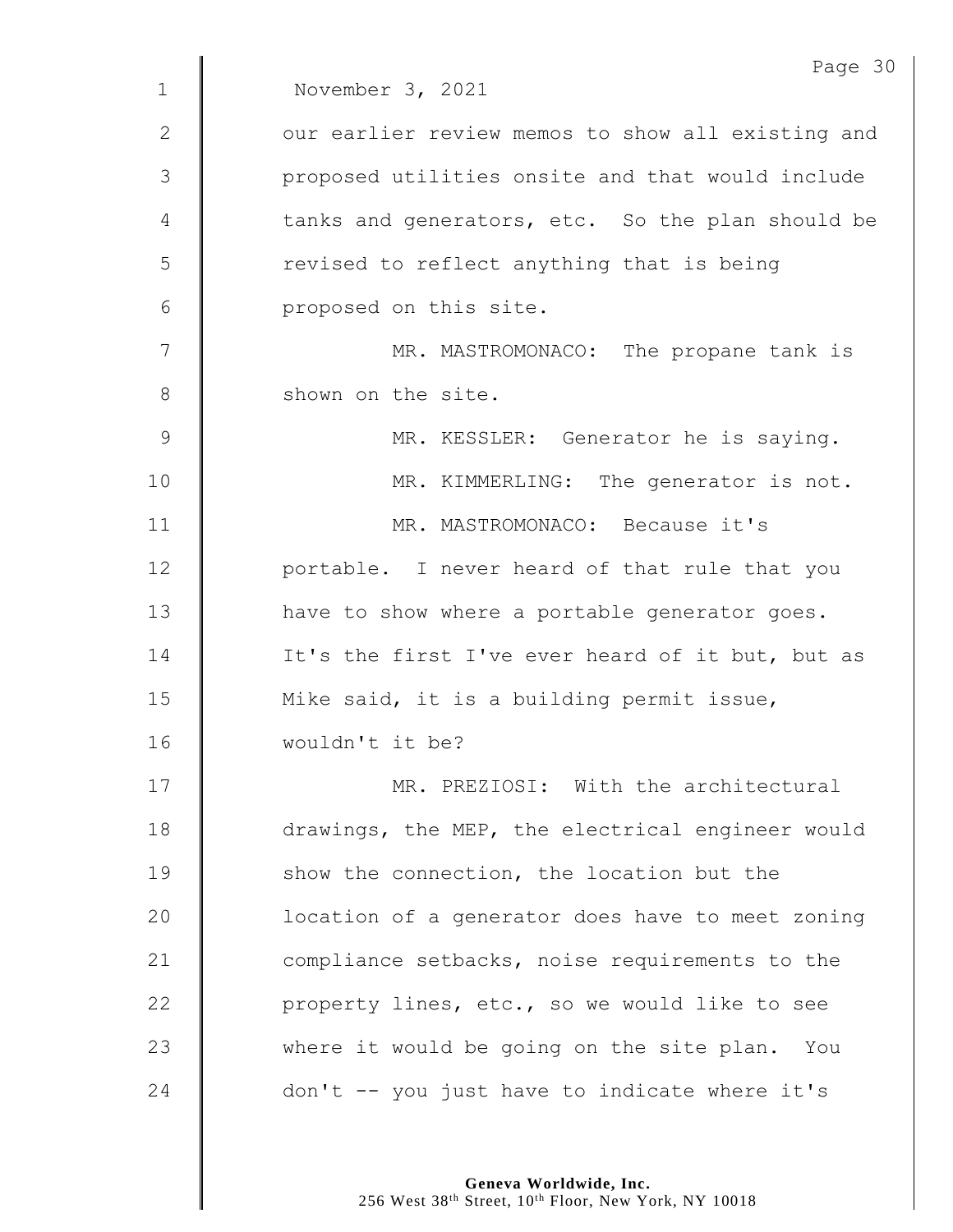|             | Page 31                                          |
|-------------|--------------------------------------------------|
| $\mathbf 1$ | November 3, 2021                                 |
| 2           | gonna be placed relative to the building. If     |
| 3           | you're gonna be bringing it in as a standby      |
| 4           | generator, that's fine, but you still need to    |
| 5           | show where it would conceivably be located so    |
| 6           | that it does not block fire, fire lanes, it does |
| 7           | not block emergency egress to the site, etc.     |
| 8           | MR. MASTROMONACO: But that could be,             |
| $\mathsf 9$ | that could be a condition, Mike?                 |
| 10          | MR. PREZIOSI: It's but to the Board if           |
| 11          | they wanted.                                     |
| 12          | MR. MASTROMONACO: I'm just saying but            |
| 13          | it could be a condition. It's just--             |
| 14          | MR. KEHOE: And it, and it may have been          |
| 15          | obvious but maybe the plan just should say       |
| 16          | underground 500-gallon propane tank?             |
| 17          | MR. MASTROMONACO: Yes.                           |
| 18          | MR. KEHOE: Okay.                                 |
| 19          | MR. BIANCHI: Alright. I, I, I agree              |
| 20          | with Mike on that. I think the hookup has gotta  |
| 21          | be shown where it's going to be and where the    |
| 22          | provision for the standby generator is going to  |
| 23          | be. I, I think that should show up on the site   |
| 24          | plan if that's one of the uses for that propane  |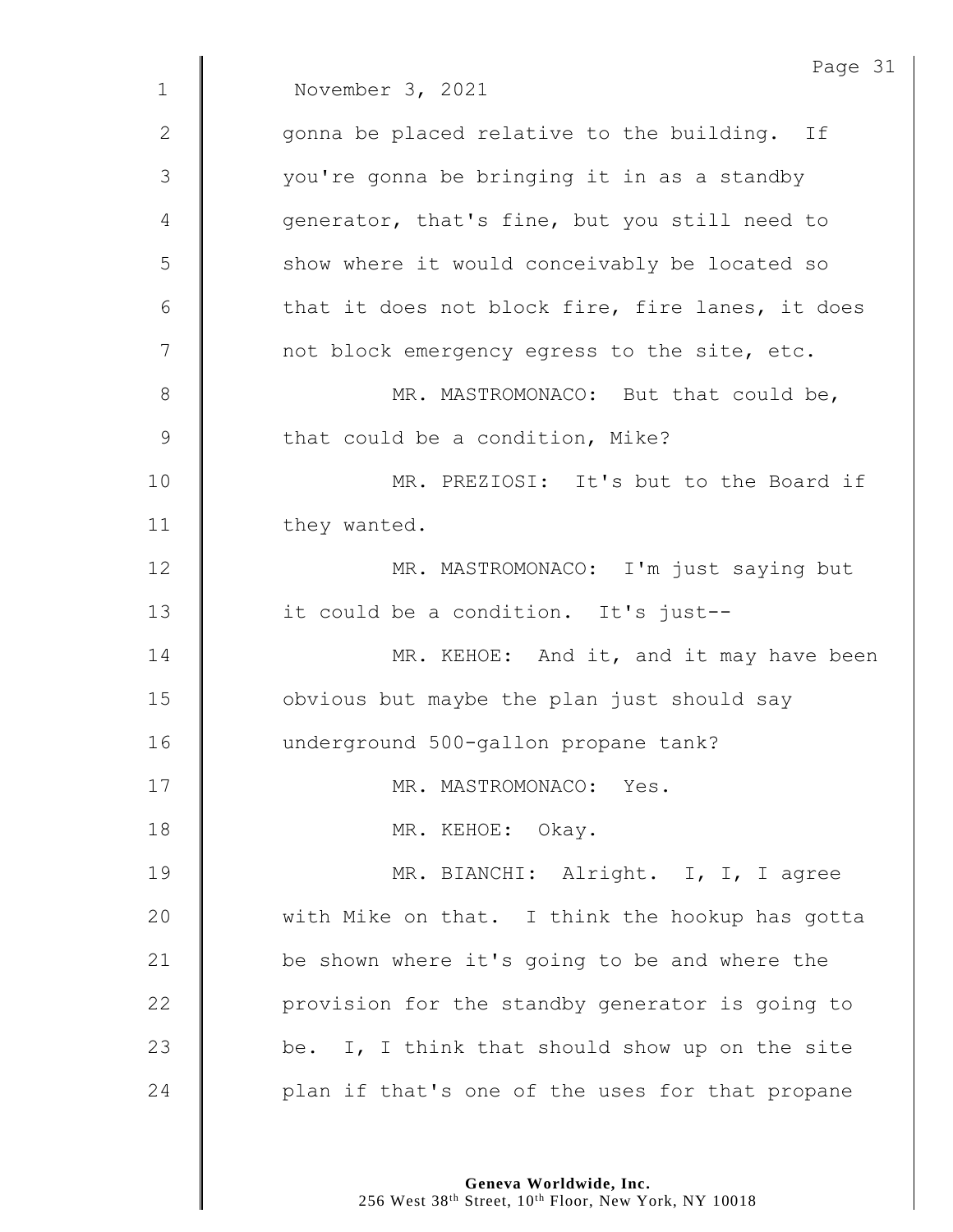|              | Page 32                                           |
|--------------|---------------------------------------------------|
| $\mathbf{1}$ | November 3, 2021                                  |
| $\mathbf{2}$ | tank.                                             |
| 3            | MR. KESSLER: Yeah, I agree.                       |
| 4            | MR. CANNY: So, I'm sorry, Mr. Kessler.            |
| 5            | MR. KESSLER: Yeah, yeah, Chris, can you           |
| 6            | just go to sheet five please?                     |
| 7            | MR. KEHOE: It will take me a second.              |
| 8            | The one will all the -- this one?                 |
| 9            | MR. KESSLER: Yeah. Yeah. It looks                 |
| 10           | better on my paper than it does up there.         |
| 11           | MR. KEHOE: Yeah.                                  |
| 12           | MR. KESSLER: So tell me, Jim, when,               |
| 13           | when the fuel truck comes in, where is it parked? |
| 14           | Which one of those blue lines is where it's       |
| 15           | parked basically?                                 |
| 16           | MR. CANNING: So it's parked basically             |
| 17           | in the top right corner. You can see a truck      |
| 18           | there. It's in that general area. That's where    |
| 19           | the tanks are. So it's, you know, you go to some  |
| 20           | gas stations in, in some of the communities in    |
| 21           | lower Westchester and half a tank is sticking out |
| 22           | into the road because they're older communities   |
| 23           | and they're small. So this plan we can get it     |
| 24           | all the way into the back of the site and you can |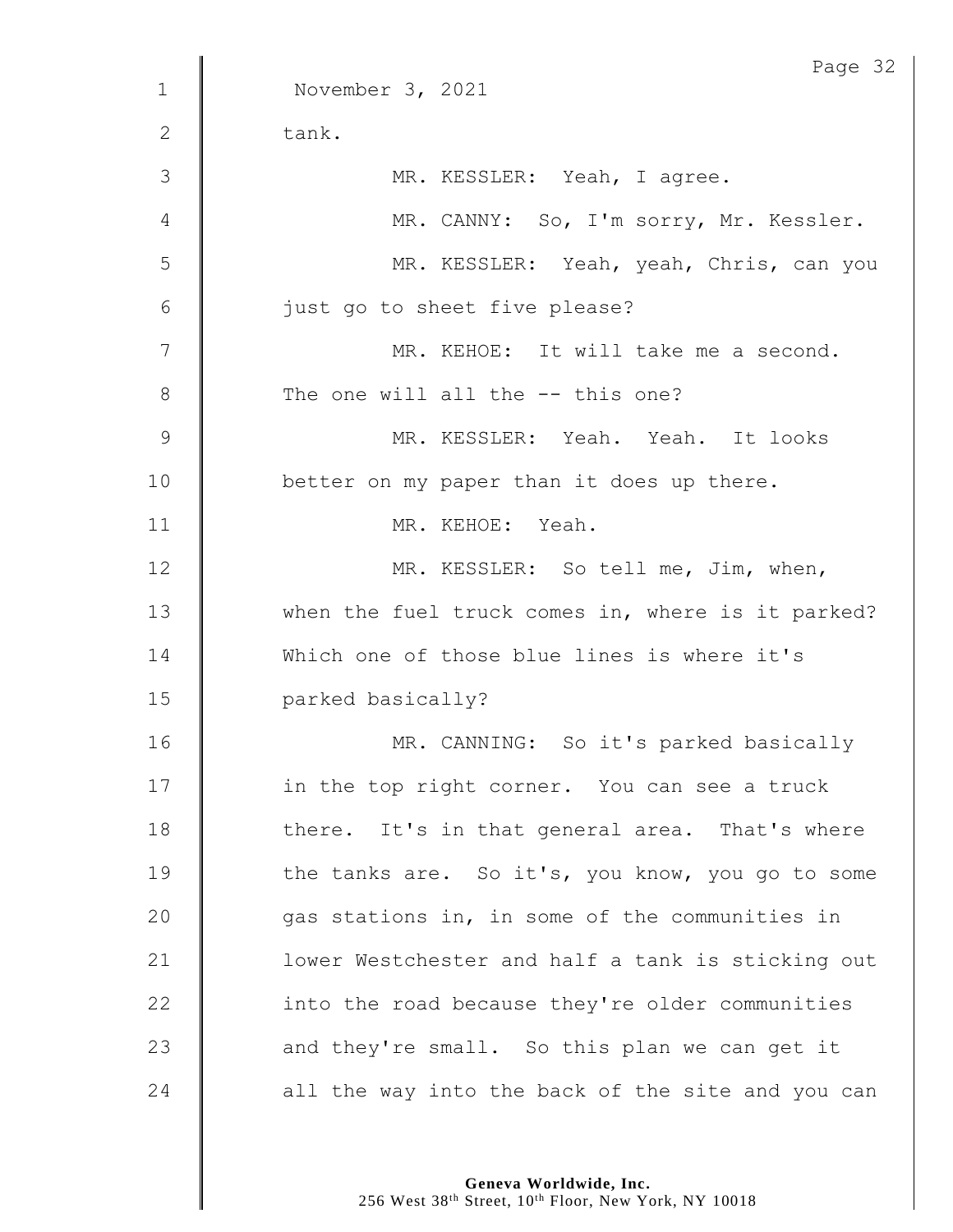|              | Page 33                                           |
|--------------|---------------------------------------------------|
| $\mathbf 1$  | November 3, 2021                                  |
| $\mathbf{2}$ | still access almost all of the pumps.             |
| 3            | MR. KESSLER: And you think you can                |
| 4            | access the upper most pump with that truck parked |
| 5            | there?                                            |
| $\sqrt{6}$   | MR. CANNING: No, you can't but the                |
| 7            | trucks only there for an hour a week. And Madam   |
| $8\,$        | Chair, if I may, to respond I said I would        |
| $\mathsf 9$  | respond to your comments earlier about how much   |
| 10           | is happening at the site. So the -- 95 percent    |
| 11           | of what you're going to do is either gas or       |
| 12           | convenience and it's about 50-50. Probably even   |
| 13           | more on the gas. There's a combination of both,   |
| 14           | right? So if you're going for gas, you're gonna   |
| 15           | pull in, you're gonna mostly go down the right    |
| 16           | side, turn left into a vehicle fueling position,  |
| 17           | get gas. If you want to go into the store, you    |
| 18           | can pull forward and park but most people say I'm |
| 19           | already parked, why am I going to get into my car |
| 20           | and go forward, get out of my car. So walk into   |
| 21           | the store. They spend two minutes in there, then  |
| 22           | come back out and they'll pull out of the vehicle |
| 23           | fueling position and leave. If they're            |
| 24           | convenient, they're do that. Then if you wanna    |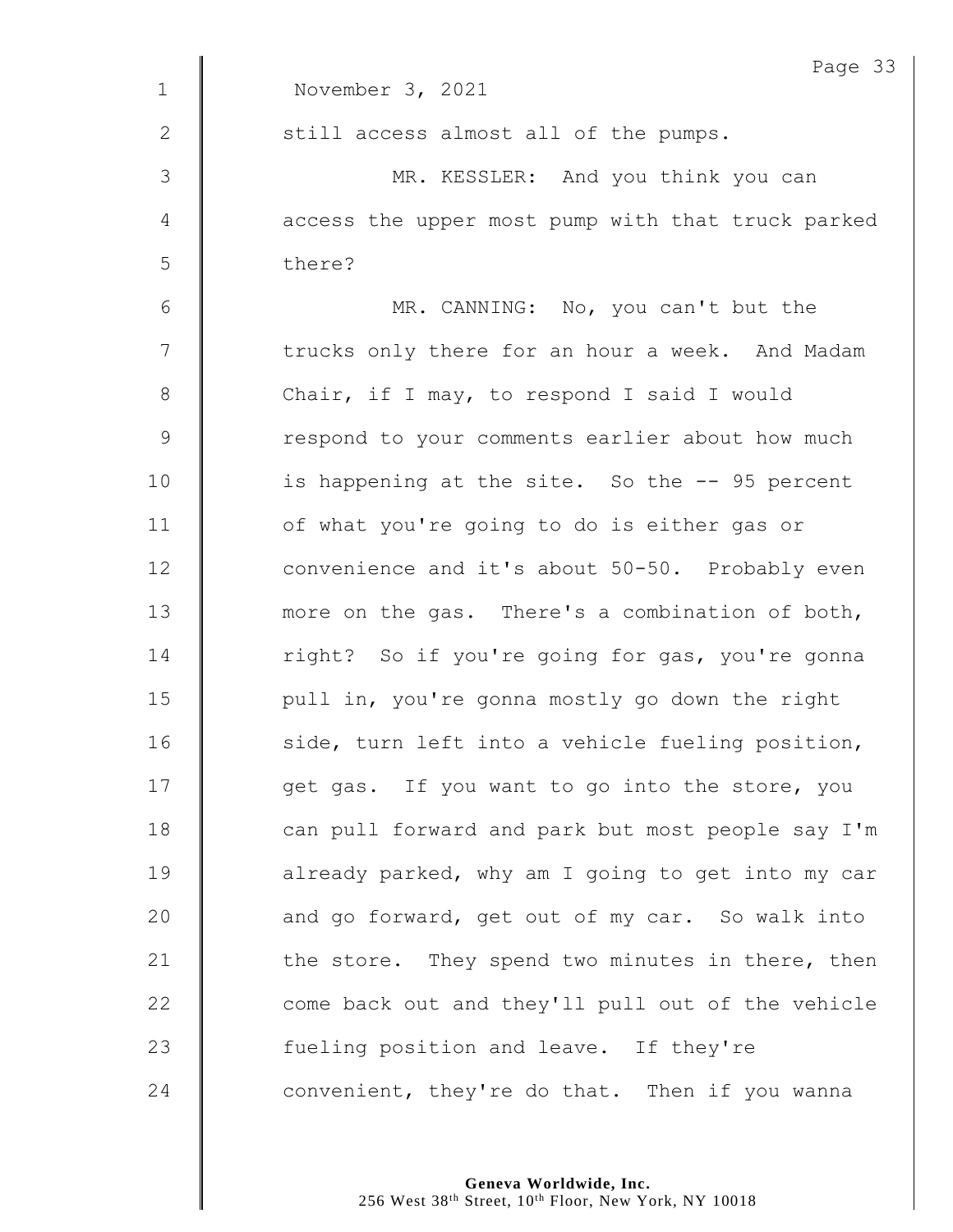**November 3, 2021** 

Page 34

| $\mathbf{2}$    | go to the store specifically so you're not -- you |
|-----------------|---------------------------------------------------|
| $\mathcal{S}$   | don't need gas but you need milk, you'll come in  |
| 4               | probably the, the left aisle there on, on the     |
| 5               | picture. Just drive up, pull into the parking     |
| $6\phantom{.}6$ | space, go and get what you want, back out, and    |
| 7               | drive out. Probably 95 out of a hundred folks     |
| $8\,$           | are going to do that and then maybe five out of a |
| $\mathsf 9$     | hundred are gonna drive in the, the left aisle,   |
| 10              | drive down the back, go around to the wi-, the    |
| 11              | pickup window if they've called something in      |
| 12              | already. The, the beauty of this site from, from  |
| 13              | my perspective, from the owner's perspective and  |
| 14              | from the town's perspective is right now it's a   |
| 15              | nightmare. It's -- there's no signal, you can     |
| 16              | har-, there's a lot of traffic, you can hardly    |
| 17              | see under the bridge, the pumps are right up on   |
| 18              | the street and so you take your life in your      |
| 19              | hands if you're crossing over the Bear Mountain   |
| 20              | crossing over Route 6. Then you get in, then you  |
| 21              | have to make sure there's enough room for you to  |
| 22              | pull in there and there's not somebody there      |
| 23              | already. So we're going to fix all that. We're    |
| 24              | taking the pumps and we're pushing them way, way  |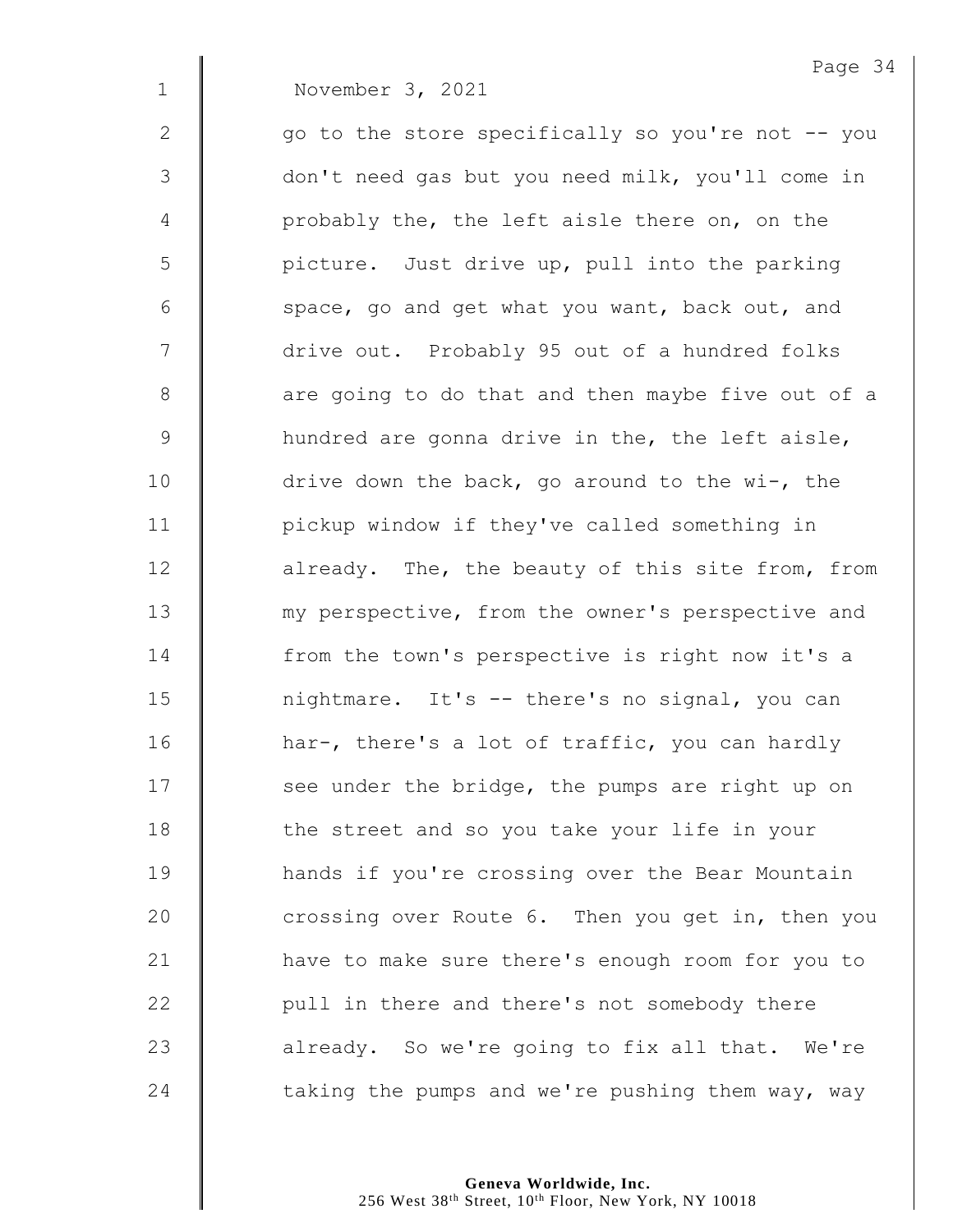|              | Page 35                                           |
|--------------|---------------------------------------------------|
| $\mathbf 1$  | November 3, 2021                                  |
| $\mathbf{2}$ | back twice as far back from the street as they    |
| 3            | are now and we're providing a signal that will    |
| 4            | allow you to wait on the site until you get a     |
| 5            | green light and everybody stopped to either go    |
| 6            | into or out of the site. So from that             |
| 7            | perspective, I think it's a significant           |
| $8\,$        | improvement than what you've got out there right  |
| $\mathsf 9$  | now and that's, you know, one of the reasons we   |
| 10           | think you should consider moving this application |
| 11           | forward and I know we do have some minor changes  |
| 12           | to make to the site plan but we, we think we've   |
| 13           | got a viable plan here that, that meets all of    |
| 14           | the requirements and is a betterment to this      |
| 15           | site.                                             |
| 16           | John, you mentioned the<br>MR. KESSLER:           |
| 17           | pickup window.                                    |
| 18           | MR. CANNING: Yep.                                 |
| 19           | MR. KESSLER: So from what you just                |
| 20           | said, you're saying that people are gonna call    |
| 21           | ahead and say I need a gallon of milk and pick up |
| 22           | and, and--                                        |
| 23           | MR. CANNING: Or they can, they can have           |
| 24           | an app, they can order it on the app. If the C    |
|              |                                                   |

Page 35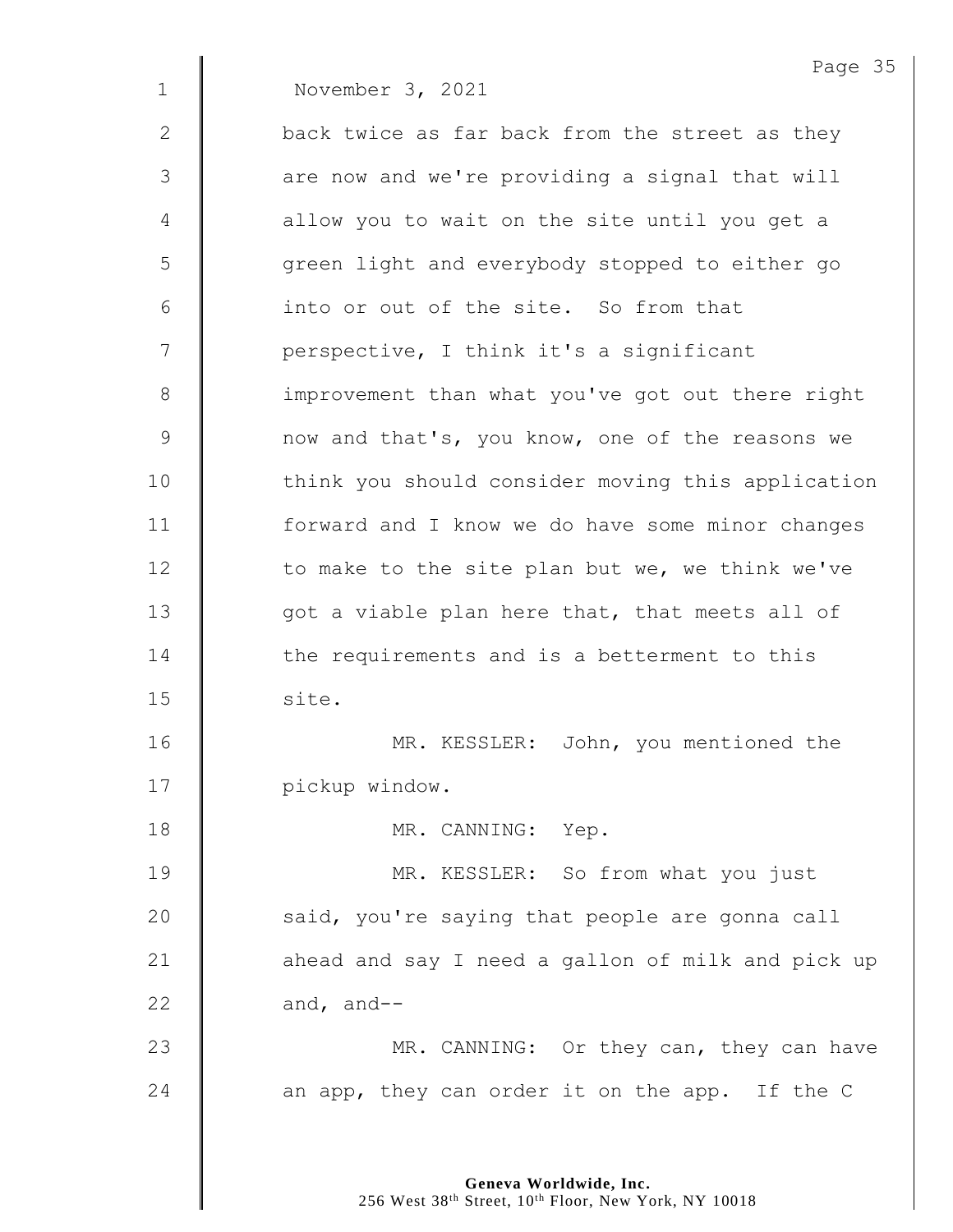|                | Page 36                                           |
|----------------|---------------------------------------------------|
| $\mathbf{1}$   | November 3, 2021                                  |
| $\mathbf{2}$   | store has an app, you can just go online to       |
| $\mathfrak{Z}$ | Stuarts or whatever it is and order milk.         |
| 4              | MR. KESSLER: So you're expecting that             |
| 5              | Sinclair will have an app for this store?         |
| 6              | MR. CANNING: Yes.                                 |
| 7              | MR. KESSLER: And, and how does anyone             |
| 8              | know where the pickup window is? Is there         |
| $\mathcal{G}$  | signage?                                          |
| 10             | MR. CANNING: Well, we have a, we have a           |
| 11             | drive thru sign. It's painted on the, on the      |
| 12             | back. Up above the dinosaur there's it should     |
| 13             | say drive thru there. I can't see it from here    |
| 14             | but I did say -- see it on the plans previously.  |
| 15             | Maybe it's not that one that's--                  |
| 16             | MR. KESSLER: That is the latest one.              |
| 17             | But, but when you go into the site though,        |
| 18             | there's nothing that says where the drive thru is |
| 19             | right?                                            |
| 20             | MR. CANNING: No, at this point, at this           |
| 21             | point, no.                                        |
| 22             | MR. KESSLER: You just got to wan-, you            |
| 23             | guys got to wander around the site to find the    |
| 24             | drive thru window?                                |
|                |                                                   |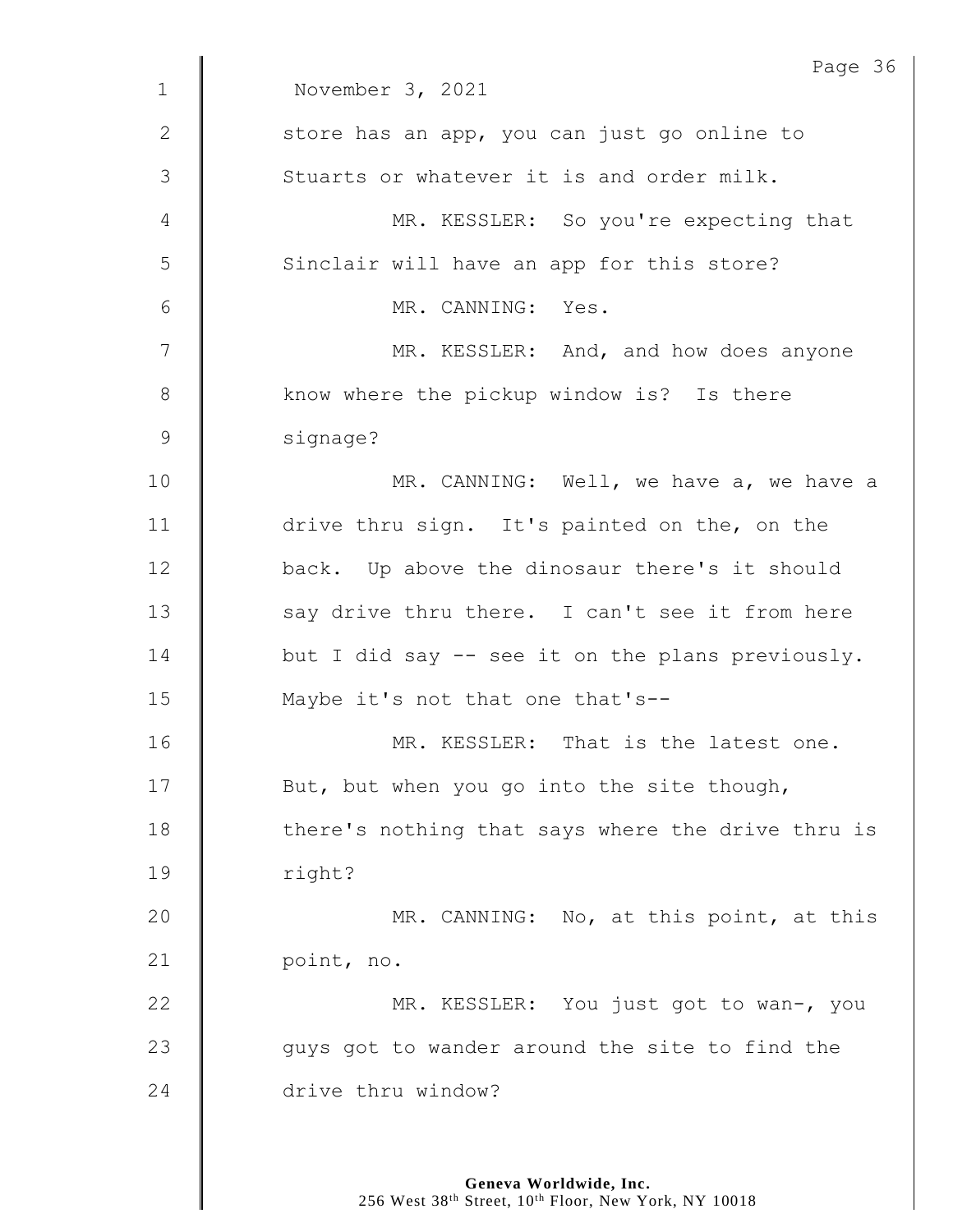|                 | Page 37                                           |
|-----------------|---------------------------------------------------|
| $\mathbf{1}$    | November 3, 2021                                  |
| $\mathbf{2}$    | MR. CANNING: Well, I mean when you go             |
| 3               | in the site, the, the first driveway on the left  |
| 4               | -- there's the building is on the left, the first |
| 5               | driveway on the left has an arrow coming out and  |
| $6\phantom{1}6$ | a do not enter so you don't go in there. So you   |
| 7               | go down the building and you get to the back of   |
| 8               | the building, then you go around, then you come   |
| 9               | back out.                                         |
| 10              | MR. MASTROMONACO: There's pavement                |
| 11              | markings.                                         |
| 12              | MR. CANNING: But we can, we can.                  |
| 13              | There's pavement marking?                         |
| 14              | MR. MASTROMONACO: Pavement marking.               |
| 15              | MR. KESSLER: Starting where Ralph?                |
| 16              | MR. KEHOE: It does say drive thru on              |
| 17              | the ground. That's what he means when he says     |
| 18              | pavement marking. If you could see right there    |
| 19              | on your plan it says drive thru. So I'm assuming  |
| 20              | what you're saying is that would be painted on    |
| 21              | the asphalt.                                      |
| 22              | MR. CANNING: Correct. I mean if, if               |
| 23              | you, if the Board believes that it would be       |
| 24              | beneficial to have a sign there, we'd be more     |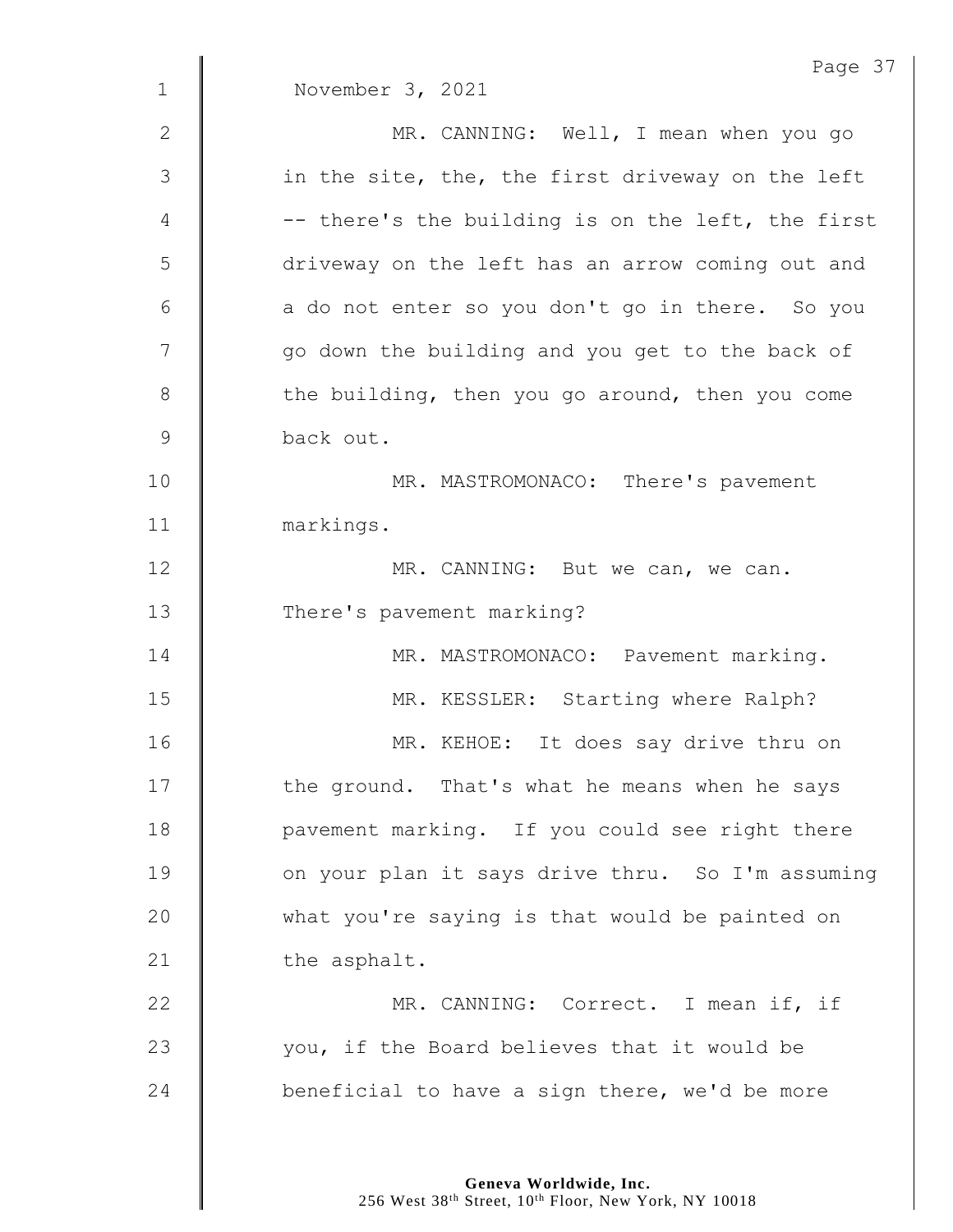|               | Page 38                                          |
|---------------|--------------------------------------------------|
| $\mathbf 1$   | November 3, 2021                                 |
| 2             | than happy to add a sign there certainly.        |
| $\mathcal{S}$ | MS. DECKER: And those other ones are             |
| 4             | pavement--                                       |
| 5             | MS. TAYLOR: Why do you need, why do you          |
| 6             | need a drive thru window? Just, just why do you  |
| 7             | need that?                                       |
| 8             | MR. CANNING: Because it's, it's a                |
| $\mathsf 9$   | convenience business or we could have another    |
| 10            | pandemic. It's, it's a benefit to have it        |
| 11            | because you make a little extra on the           |
| 12            | convenience. Some people might say, you know     |
| 13            | what, and a lot of people do these days, I don't |
| 14            | wanna get out of my car and so they'll use the   |
| 15            | app. They can cruise in, get their gallon of     |
| 16            | milk, and go on their merry way. I'm not a big   |
| 17            | drive thru fan myself frankly but.               |
| 18            | MR. KESSLER: But there's no person               |
| 19            | sitting at the drive thru window?                |
| 20            | MR. CANNING: Not that I believe. No, I           |
| 21            | don't believe so.                                |
| 22            | MR. MASTROMONACO: It's right behind the          |
| 23            | counter.                                         |
| 24            | MR. CANNING: It's behind the counter so          |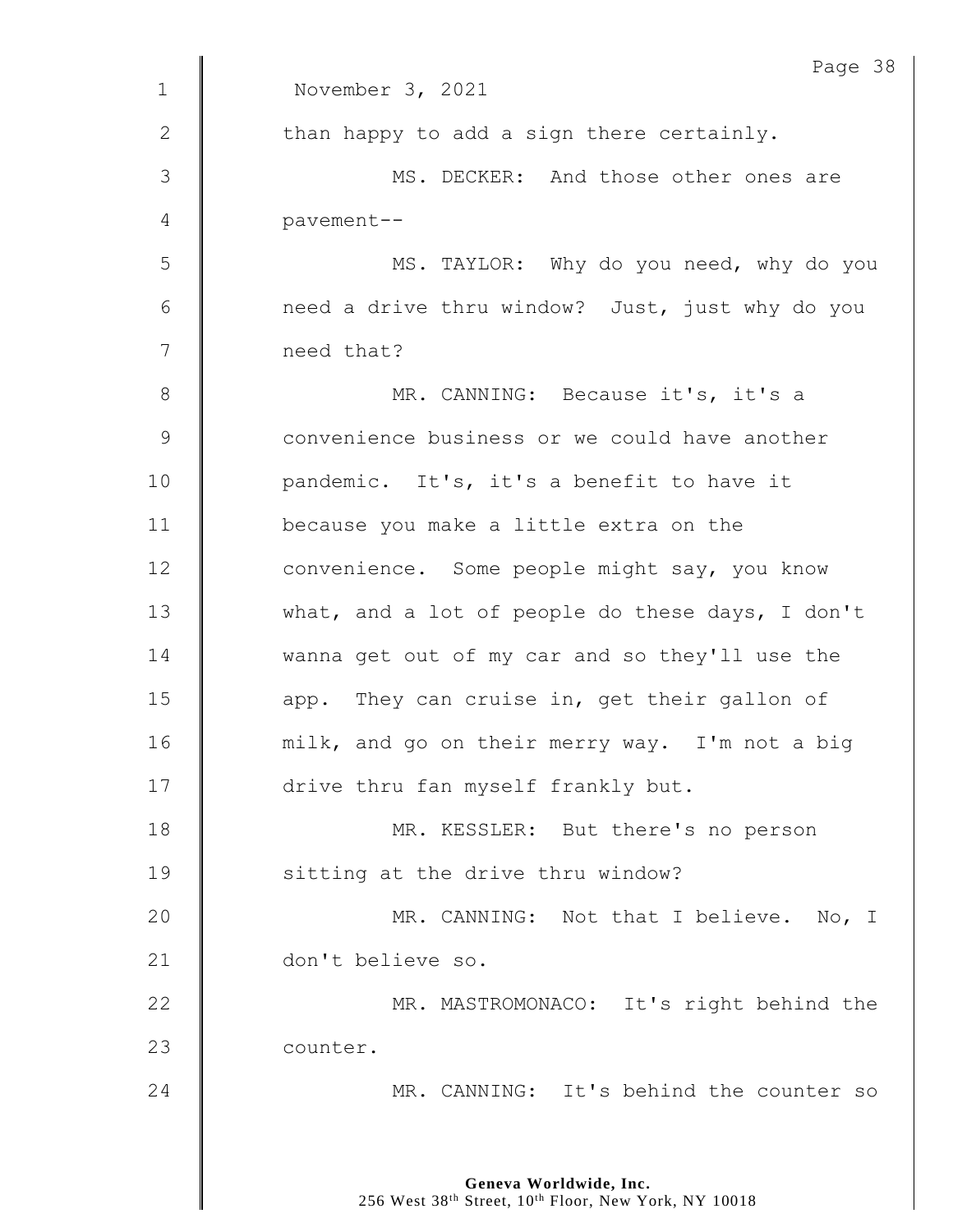|             | Page 39                                          |
|-------------|--------------------------------------------------|
| $\mathbf 1$ | November 3, 2021                                 |
| 2           | I quess they're, they're, it's on, it's behind   |
| 3           | them if they're at the counter.                  |
| 4           | MS. DECKER: And those are pavement               |
| 5           | markings also on the --                          |
| 6           | MR. CANNING: Correct.                            |
| 7           | MS. DECKER: -- like that take you all            |
| $8\,$       | the way around.                                  |
| 9           | MR. CANNING: Correct.                            |
| 10          | MS. DECKER: Right?                               |
| 11          | MR. BIANCHI: What's your experience              |
| 12          | with a cuing for a window?                       |
| 13          | MR. CANNING: So for a window like this,          |
| 14          | the cuing is minimal. It's two vehicles at most. |
| 15          | When you go to something like a CVS, they have a |
| 16          | drive thru. It's four or five. And then when     |
| 17          | you go to Dunkin Donuts and Starbucks, it's like |
| 18          | ten, 12. So it really won't be an issue for this |
| 19          | and that's why we've committed not to have a     |
| 20          | Dunkin Donuts or, you know, a high intensity     |
| 21          | brand independent operator.                      |
| 22          | MR. BIANCHI: What is that on the, the            |
| 23          | bottom I don't know what side it is, the bottom  |
| 24          | of the sor-, past the pickup window, there's a   |
|             |                                                  |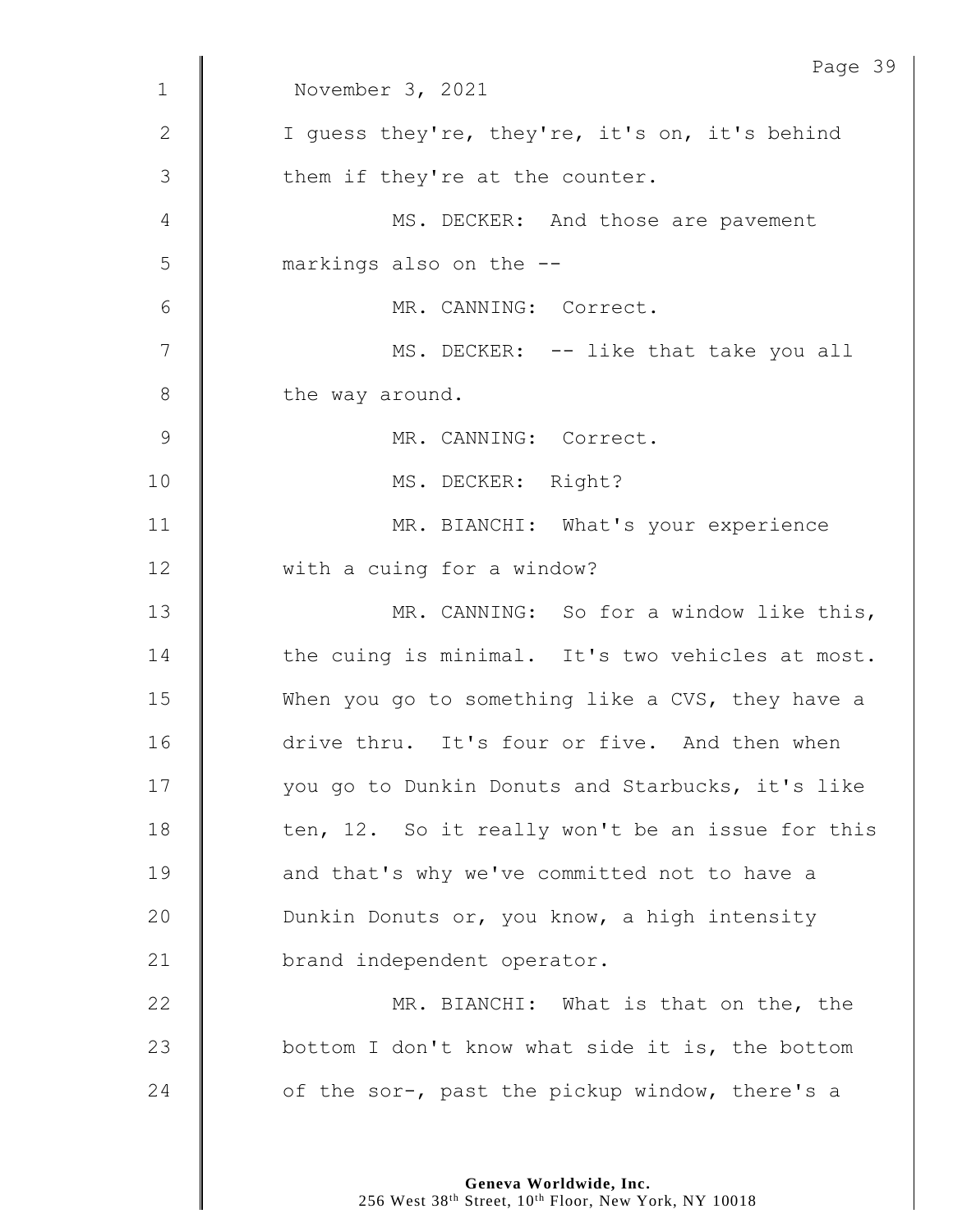| Page 40                                           |
|---------------------------------------------------|
| November 3, 2021                                  |
| hash area. It's right above the note that says    |
| something about the, the landscaping over there.  |
| MR. CANNING: Yes. So the hashed area,             |
| the hashed area is basically you have, you have   |
| the drive thru lane and you have if somebody goes |
| around the back and they said oh, what am I doing |
| around here and they don't want to be around the  |
| back at the drive thru, they can pass somebody    |
| who's at the window but when they get to the      |
| corner, we want people to get back into single    |
| file so we're, we're showing them don't drive on  |
| this hashed area and then they go out to the, to  |
| the plaza if you wanna call it that in the single |
| file because it's more orderly.                   |
| MR. BIANCHI: So you're, you're forcing            |
| a merge at that point to--                        |
| MR. CANNING: Exactly. Yes. But it's               |
| not like there's gonna be a lot of traffic. I     |
| mean we could have not put it on there frankly.   |
| MR. KIMMERLING: John, at the existing             |
| site, how -- the existing gas station 'cause I    |
| know you're saying, you know, it already exists   |
| as a gas station, how many pumps are there at the |
|                                                   |

**Geneva Worldwide, Inc.**

256 West 38th Street, 10th Floor, New York, NY 10018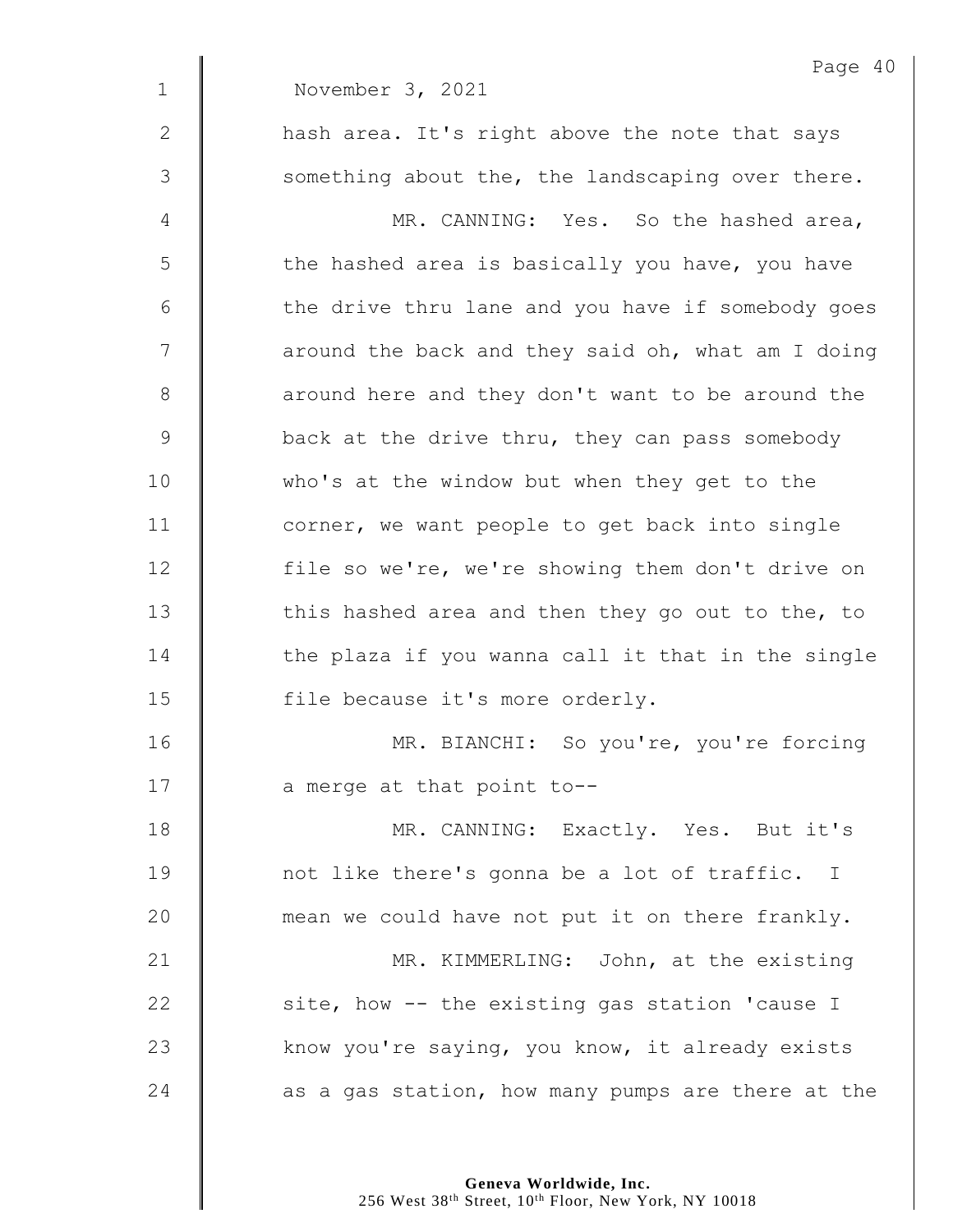|                | Page 41                                          |
|----------------|--------------------------------------------------|
| $\mathbf{1}$   | November 3, 2021                                 |
| $\mathbf{2}$   | gas station?                                     |
| 3              | MR. CANNING: I believe there's two               |
| 4              | pumps, four vehicle fueling positions.           |
| 5              | MR. KIMMERLING: Two pumps.                       |
| 6              | MR. CANNING: Yeah.                               |
| 7              | MR. KIMMERLING: Okay. And this is six,           |
| 8              | is that right?                                   |
| $\overline{9}$ | MR. CANNING: This is six pumps. So               |
| 10             | it's three times as many pumps but the pumps are |
| 11             | like ten feet off the street.                    |
| 12             | MR. KIMMERLING: Yeah, yeah, yeah.                |
| 13             | Yeah.                                            |
| 14             | MR. CANNING: And the building is 25              |
| 15             | feet off the street.                             |
| 16             | MR. KIMMERLING: Yeah. And so, so                 |
| 17             | that's great and then in terms of the current    |
| 18             | convenient store, how big is the current         |
| 19             | convenient store at the site?                    |
| 20             | MR. CANNING: Oh, I honesty -- Ralph, do          |
| 21             | you know that? It's probably about 1,000 square  |
| 22             | feet. I, I don't know.                           |
| 23             | MR. MASTROMONACO: It's shown on the              |
| 24             | plans.                                           |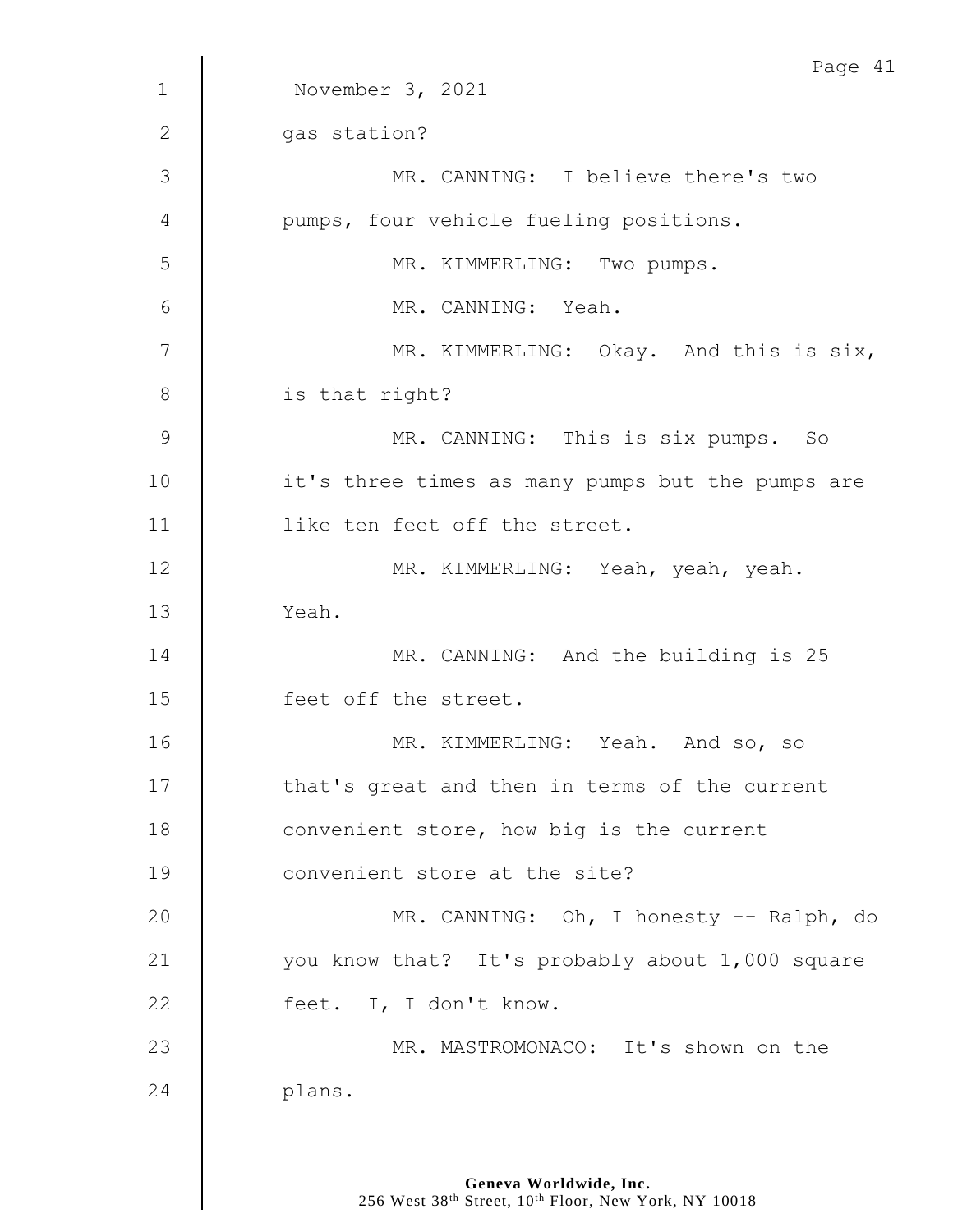|                | Page 42                                          |
|----------------|--------------------------------------------------|
| $\mathbf 1$    | November 3, 2021                                 |
| $\mathbf{2}$   | MR. CANNING: Is it shown on, is there            |
| $\mathfrak{Z}$ | an existing conditions plan there that you can   |
| 4              | pull up. I'm making, making you go all the way   |
| 5              | back now, Chris. I'm sorry.                      |
| 6              | MR. KIMMERLING: It's, it's like a full-          |
| 7              | service convenience store?                       |
| $8\,$          | MR. CANNING: It's, it's, it's, I                 |
| $\mathsf 9$    | wouldn't say it's a full service. You've got     |
| 10             | your basic stuff. You know, you can get your     |
| 11             | cans of coke and you can get your oil and but    |
| 12             | it's not anything like what would be proposed    |
| 13             | with this where you can go in and you can get    |
| 14             | toilet paper and, you know, basically essentials |
| 15             | that, that we need along with candy which we     |
| 16             | don't need and soda and beer, I quess.           |
| 17             | MR. MASTROMONACO: Right.                         |
| 18             | [unintelligible] [00:37:20].                     |
| 19             | MR. CANNING: Yeah. It currently is a,            |
| 20             | is a service station as well.                    |
| 21             | MR. KIMMERLING: But there won't be any           |
| 22             | of that.                                         |
| 23             | MR. CANNING: There won't be no, no auto          |
| 24             | repairs.                                         |
|                |                                                  |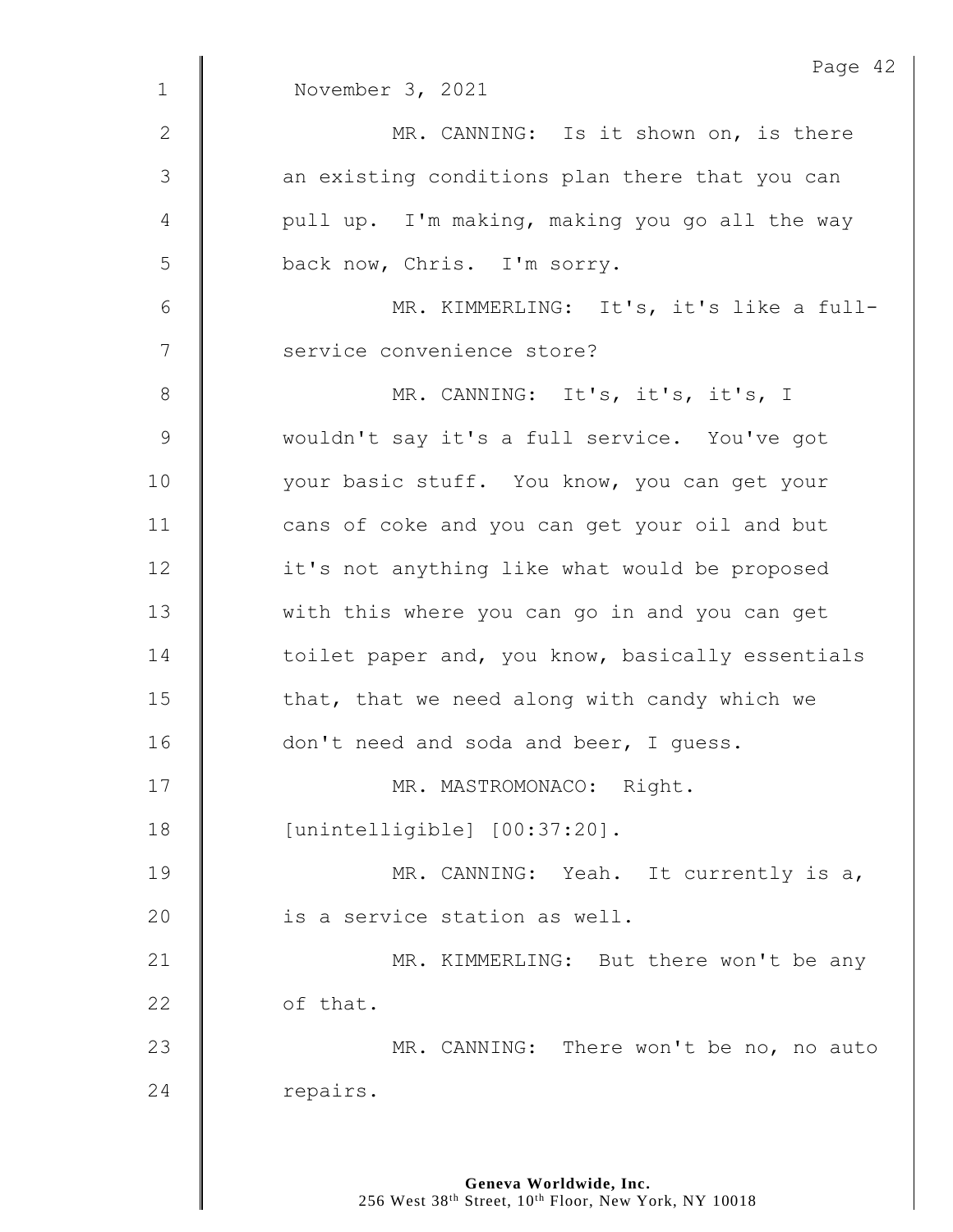|              | Page 43                                           |
|--------------|---------------------------------------------------|
| $\mathbf{1}$ | November 3, 2021                                  |
| 2            | MR. KIMMERLING: No auto repairs.                  |
| 3            | MR. CANNING: Yeah. So, so that's I                |
| 4            | quess a benefit, right?                           |
| 5            | MR. KIMMERLING: So from two to six                |
| 6            | pumps.                                            |
| 7            | MR. CANNING: Yes. Yeah.                           |
| $8\,$        | MR. KIMMERLING: And then like a full-             |
| 9            | service convenience store where there is just     |
| 10           | maybe a small base to get some drinks currently   |
| 11           | and a can of oil and maybe -- okay. So the, so    |
| 12           | the, the building, the new building is 3,000      |
| 13           | square feet.                                      |
| 14           | MR. CANNING: Correct.                             |
| 15           | MR. KIMMERLING: Give or take, right?              |
| 16           | And the existing one is 1,000 square feet.        |
| 17           | MR. CANNING: Well, actually, now that I           |
| 18           | look at it, it's bigger but, but a lot of it is   |
| 19           | given over to the garage where the--              |
| 20           | MR. KIMMERLING: Most of it, most of it            |
| 21           | is repair --                                      |
| 22           | MR. CANNING: Yeah. Yes.                           |
| 23           | MR. KIMMERLING: -- bays. Okay. So                 |
| 24           | that's kind of a substantial different, right, in |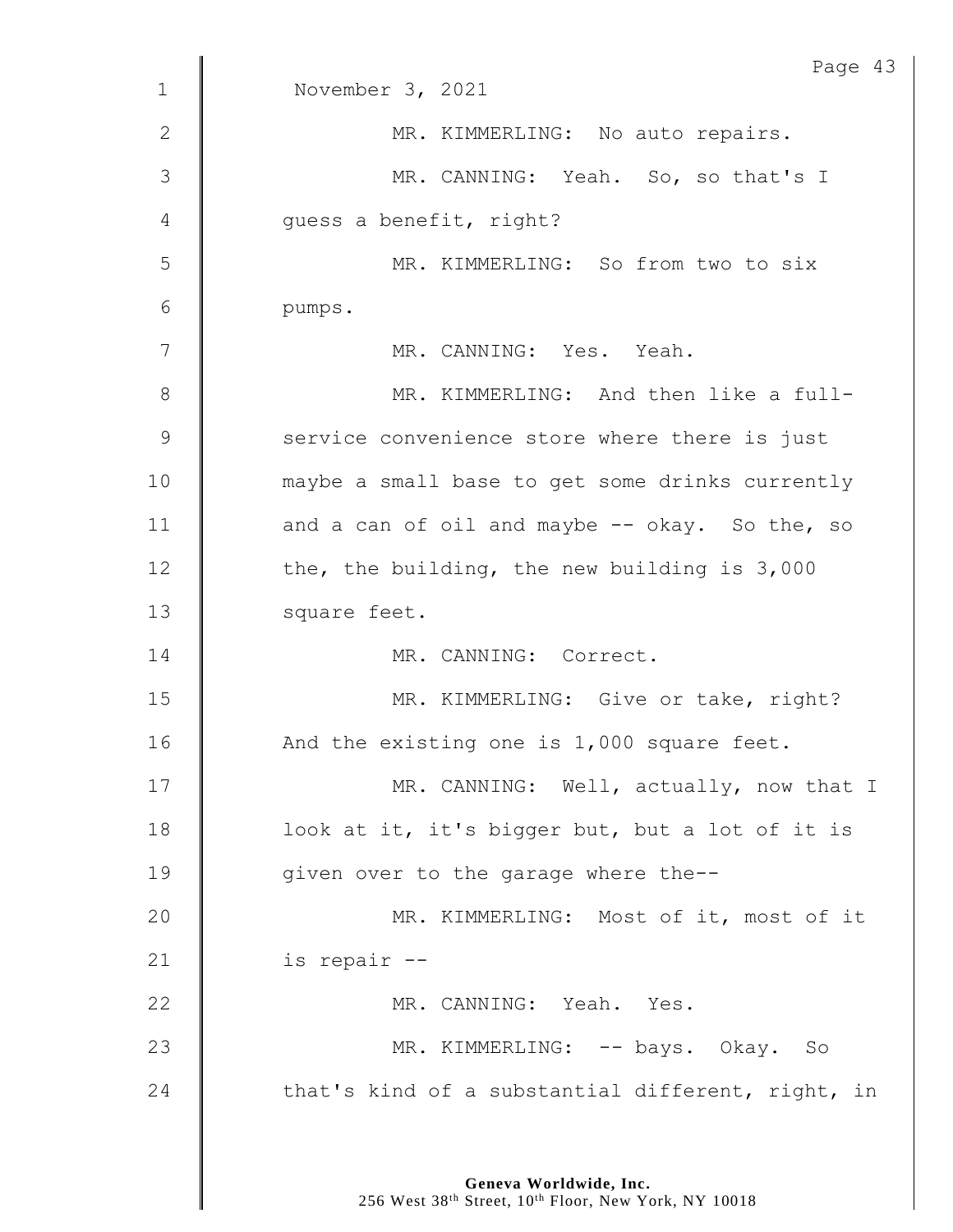|              | Page 44                                          |
|--------------|--------------------------------------------------|
| $\mathbf 1$  | November 3, 2021                                 |
| $\mathbf{2}$ | terms of use of the site.                        |
| 3            | MR. CANNING: Yes.                                |
| 4            | MR. KIMMERLING: No longer auto repair -          |
| 5            |                                                  |
| 6            | MR. CANNING: Yes. Yeah, no. I mean --            |
| 7            | MR. KIMMERLING: -- much larger.                  |
| 8            | MR. CANNING: -- from, from the                   |
| $\mathsf 9$  | perspective of --                                |
| 10           | MR. KIMMERLING: Convenience store.               |
| 11           | MR. CANNING: You know, you have motor            |
| 12           | fuels and all that other stuff that you have at  |
| 13           | an auto repair. You're taking the risk of that   |
| 14           | which hopefully would be modest and you're       |
| 15           | replacing it with minimal risk of having a, a    |
| 16           | retail store.                                    |
| 17           | MR. KIMMERLING: So in terms of --                |
| 18           | MR. CANNING: And we, we--                        |
| 19           | MR. KIMMERLING: -- traffic to the new            |
| 20           | site would be a lot more traffic to the new site |
| 21           | because of the store. It's not like people are   |
| 22           | pulling in and getting their car fixed and       |
| 23           | walking away, right? It's okay.                  |
| 24           | MS. DECKER: Yeah, although it could be           |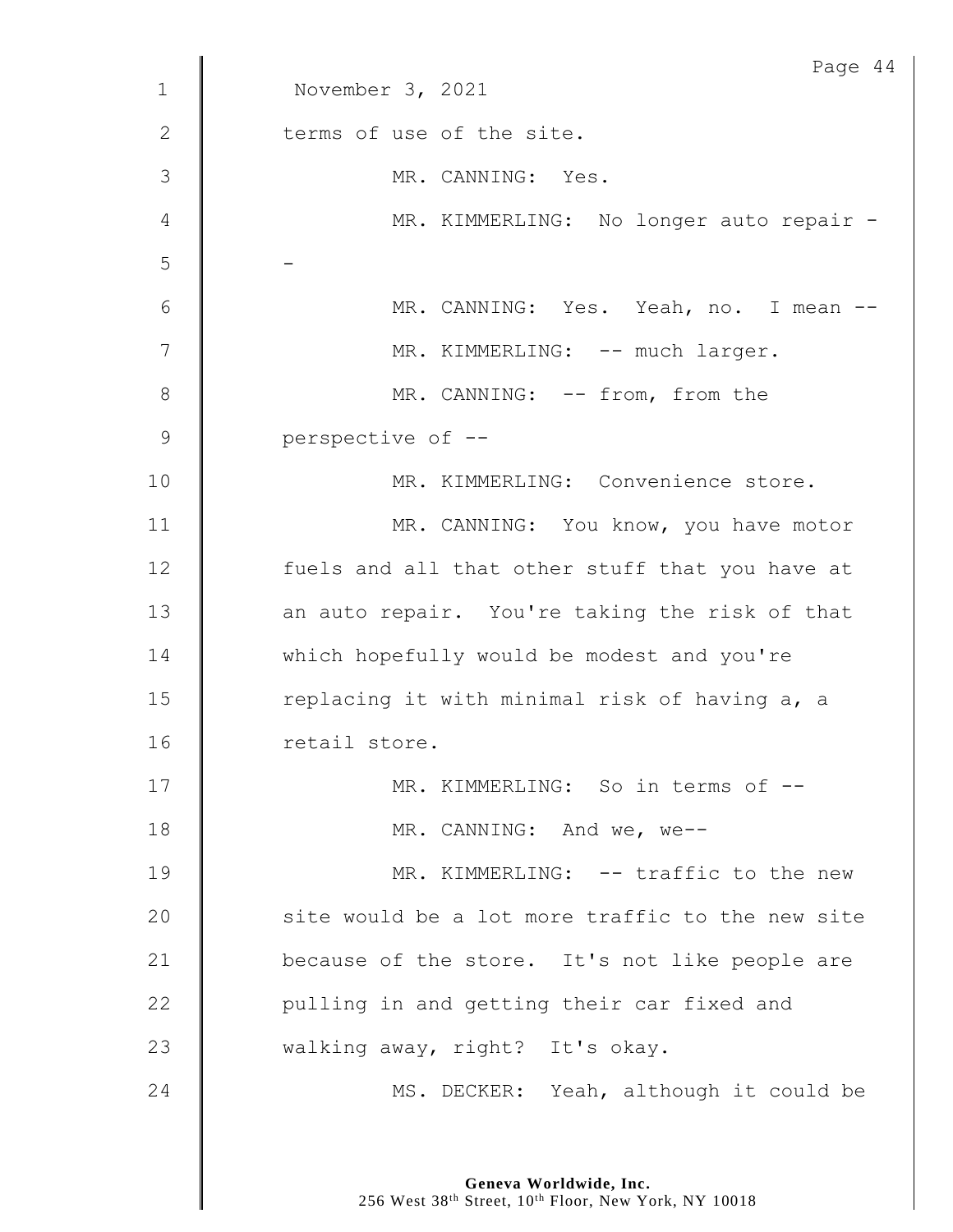|               | Page 45                                           |
|---------------|---------------------------------------------------|
| $\mathbf{1}$  | November 3, 2021                                  |
| $\mathbf{2}$  | less because it's less of a destin-, you know,    |
| 3             | you go to the auto mechanic as opposed to just    |
| 4             | pulling into the nearest convenience store.       |
| 5             | MR. KIMMERLING: I don't, I don't quite            |
| 6             | follow that.                                      |
| 7             | MR. CANNING: Well, I, I think you're              |
| 8             | gonna, you're gonna --                            |
| $\mathcal{G}$ | MS. DECKER: Like it's less of a                   |
| 10            | destination but a convenience.                    |
| 11            | MR. CANNING: -- have an increase in               |
| 12            | the, in the gas sales 'cause you got more pumps.  |
| 13            | You have a decrease in the auto repair sales      |
| 14            | quantifiably I'm not sure how much that is and    |
| 15            | you'll have another increase from the better C    |
| 16            | Store. So overall, it's probably more but it's    |
| 17            | not as much as if you didn't have an existing gas |
| 18            | station and existing repair shop.                 |
| 19            | MR. KEHOE: But one think you were all             |
| 20            | on the site inspection, right, and I'm sure you   |
| 21            | know this but this is the existing condition. So  |
| 22            | you wouldn't really know but you're standing here |
| 23            | at the existing gas station, you know, they're    |
| 24            | taking this house down. It doesn't even seem      |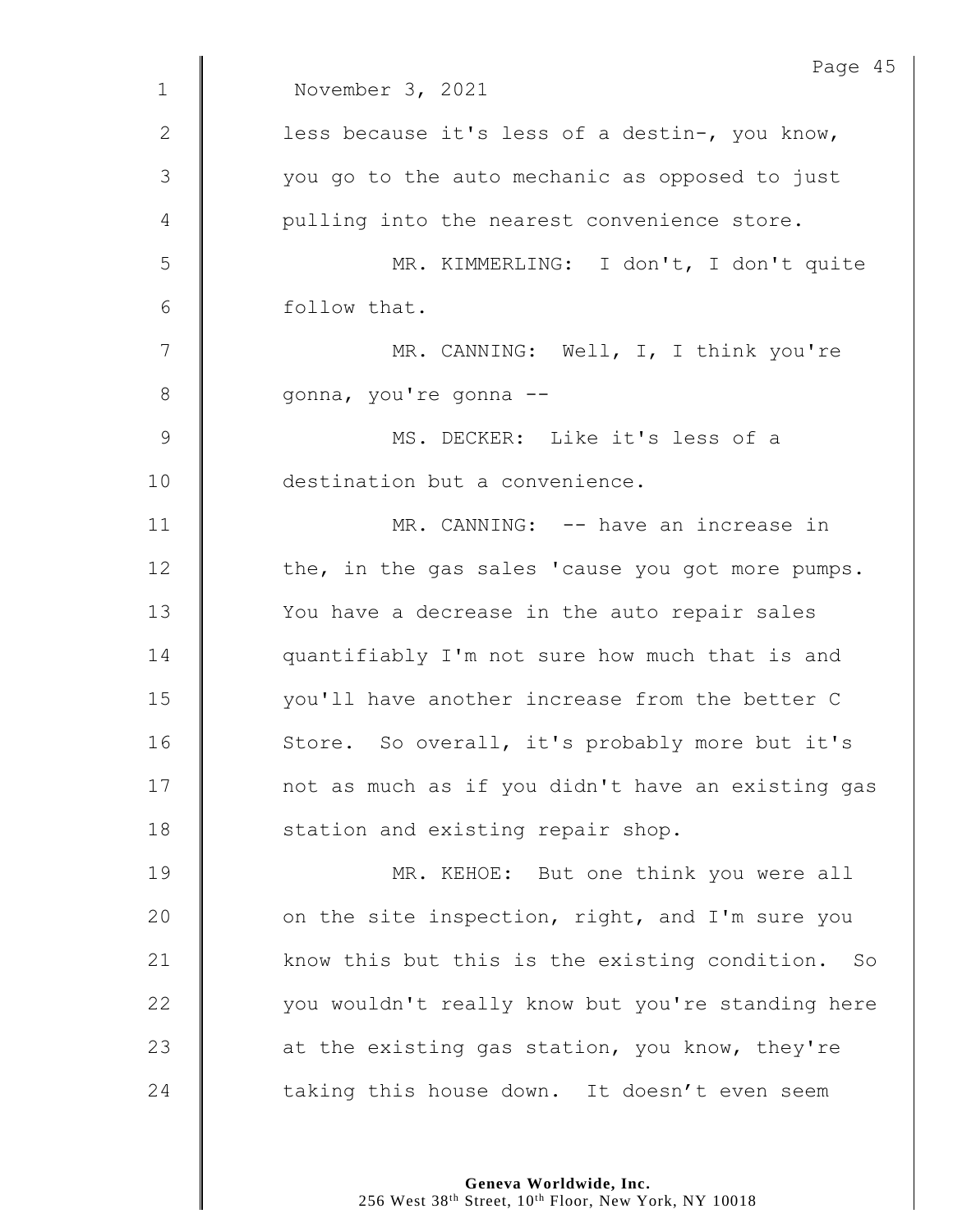|               | Page 46                                           |
|---------------|---------------------------------------------------|
| $\mathbf 1$   | November 3, 2021                                  |
| 2             | like it's part of this site and then obviously    |
| 3             | what Bob has been interested in is the bar back   |
| 4             | here. So the site will appear to be three times   |
| 5             | bigger than it appears from the site inspection   |
| 6             | especially with the house on the right-hand side. |
| 7             | It's obvious to me that Popeye's and the gas      |
| 8             | station are sort of on the same lot but it's the  |
| $\mathcal{G}$ | house over on the right that's also coming down.  |
| 10            | MR. KIMMERLING: That's clear.                     |
| 11            | MR. CANNING: Yes.                                 |
| 12            | MR. KEHOE: We, we discussed at the work           |
| 13            | session the idea of whether we need more of an    |
| 14            | opinion from our traffic consultant if there is a |
| 15            | benefit to a reduction in pump fueling stations.  |
| 16            | So, you know, unless the Board has been convinced |
| 17            | and you wanna close the public hearing, I think   |
| 18            | the, the only other option is to try to get some  |
| 19            | professional opinion about from our traffic       |
| 20            | consultants about.                                |
| 21            | MR. CANNING: I'm actually glad you                |
| 22            | mentioned that because the difference will be     |
| 23            | modest, right? It's sort of a curve and so you    |
| 24            | start off with two and, and, and nobody wants to  |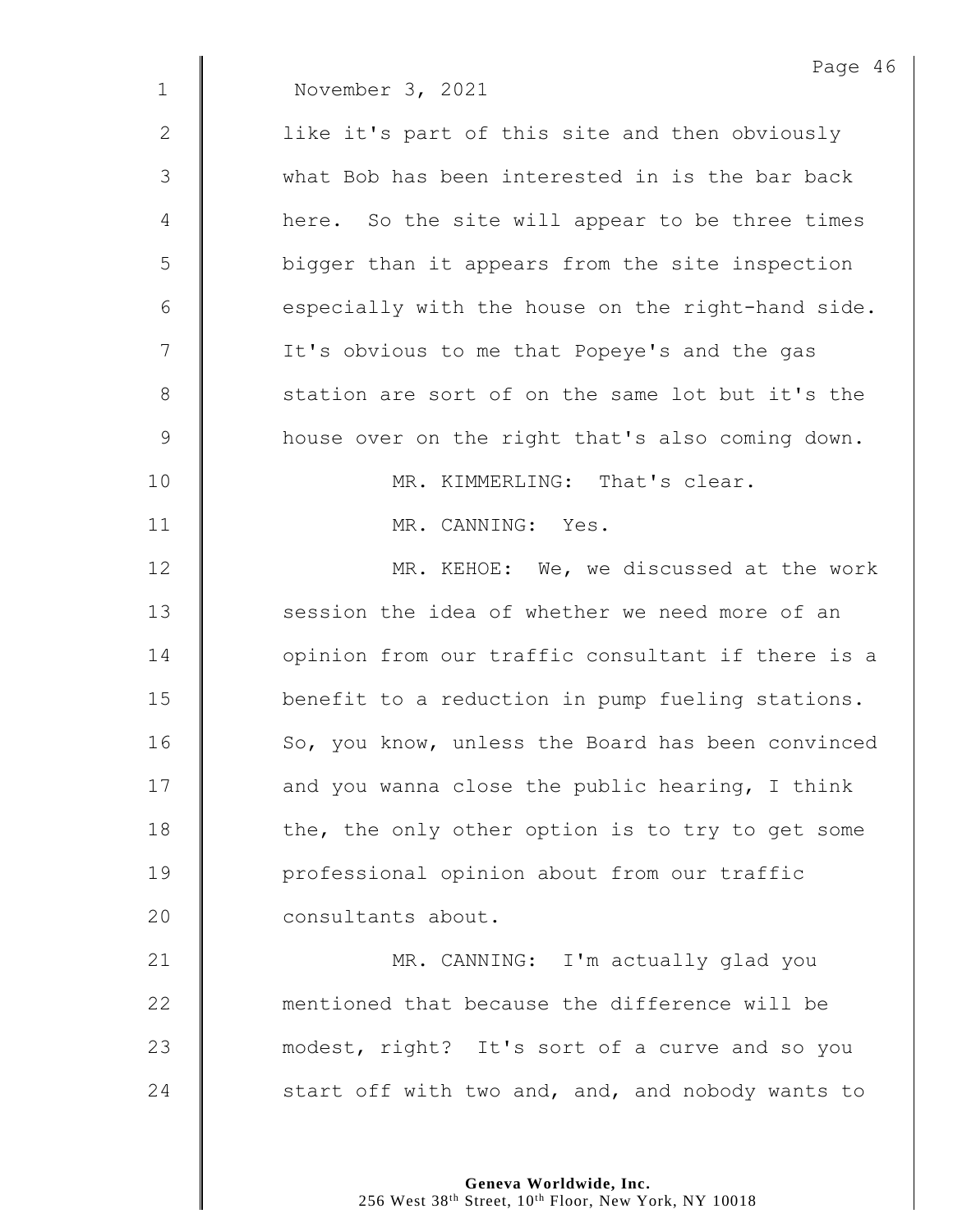|  | November 3, 2021 |  |  |
|--|------------------|--|--|
|--|------------------|--|--|

2 || qo to a two-pump gas station 'cause there's 3 | always two people there. Then you get up into  $4 \parallel$  the middle range and it's like that's where you, 5 most customers come and then you get up on the  $6 \parallel$  top end and you've already got it for, for most 7 | of the time but it helps your busy peaks. So if 8 | vou remove two vehicle fueling positions, yes, 9  $\parallel$  there will be a reduction in traffic but it will 10 be modest because it's at the top end of the 11 | range. It's like diminishing returns. It's 12 | important to the, to the applicant because it's 13 **dollars and cents but from a traffic perspective** 14 **and, and, you know, I'm happy to have your** 15 **deger** 15 consultant have a look at that and provide an 16 | opinion but it's, it's, you know, a diminished 17 The return because it's a, it's a curve sort of 18 thing.

19 || MR. ROTHFEDER: Well, I'm not sure even **J** our traffic consultant could, you know, determine 21 | like how would you determine how many cars are  $\parallel$  sitting at the pumps the, the rear pumps and, you  $\parallel$  know, if a truck comes in, a larger car with big  $\parallel$  tires and stuff how easily can they get around.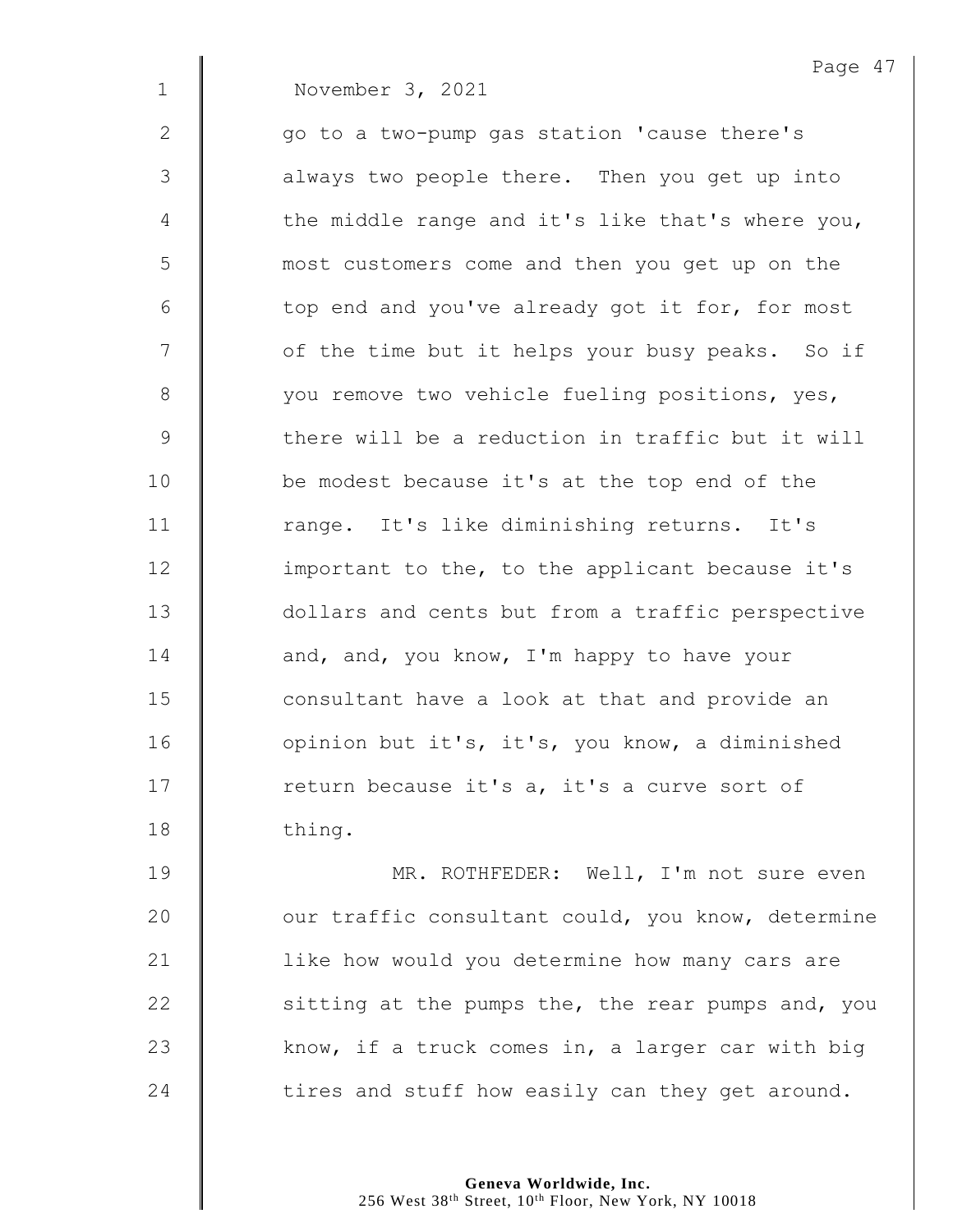|               | Page 48                                          |
|---------------|--------------------------------------------------|
| $\mathbf 1$   | November 3, 2021                                 |
| 2             | I mean that's, that's more the concern that I    |
| $\mathcal{S}$ | have is that there's a bunch of stuff going on   |
| 4             | back there.                                      |
| 5             | MR. KEHOE: It's more of a site plan              |
| 6             | issue and less of a traffic issue per se.        |
| 7             | MR. ROTHFEDER: Yeah. Yeah. So I'm--              |
| 8             | MR. KESSLER: And we keep saying cars             |
| $\mathsf 9$   | but, you know, you know, utility trucks pull in. |
| 10            | I mean, you know, I see it at Lupicella's        |
| 11            | [phonetic] all the time.                         |
| 12            | MR. ROTHFEDER: Right.                            |
| 13            | MR. KESSLER: You know, I see RVs pull            |
| 14            | in there.                                        |
| 15            | MR. CANNING: Sure. But, but this, this           |
| 16            | is not Lupicella's. This is--                    |
| 17            | MR. ROTHFEDER: But it's a big                    |
| 18            | convenience store.                               |
| 19            | MR. KESSLER: It's a gas station. I'm             |
| 20            | not talking about the repair shop. I'm talking   |
| 21            | about the gas station next door.                 |
| 22            | MR. CANNING: Okay. Alright.                      |
| 23            | MR. KESSLER: Okay. That's what I'm               |
| 24            | talking about.                                   |
|               |                                                  |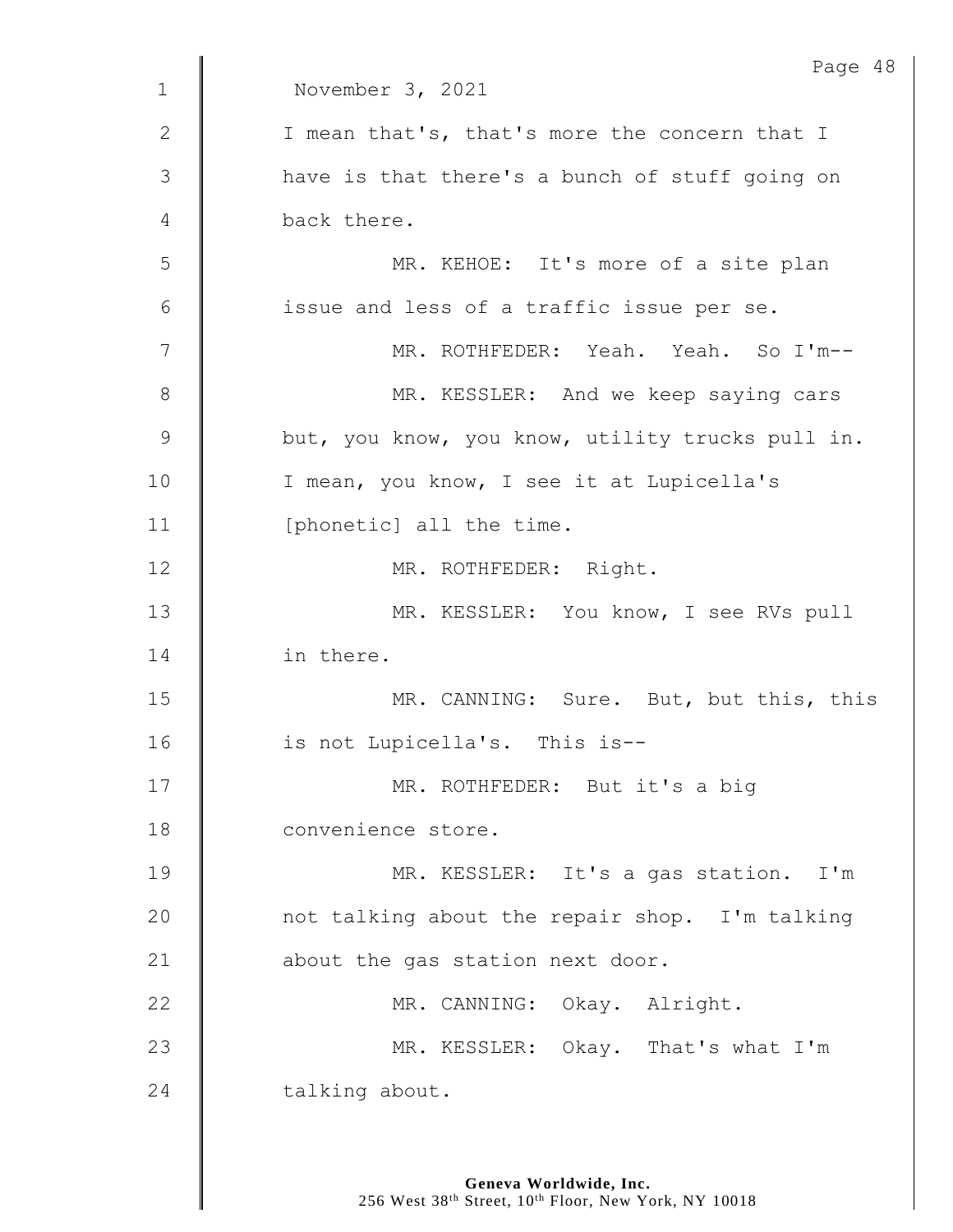|               | Page 49                                           |
|---------------|---------------------------------------------------|
| $\mathbf 1$   | November 3, 2021                                  |
| 2             | MR. CANNING: Okay. And we have, you               |
| $\mathcal{S}$ | know, the, the right-side drive aisle is 34 feet  |
| 4             | wide. The left side drive aisle is 32 feet wide.  |
| 5             | The rear aisle is I think 32 feet wide. So we     |
| 6             | have -- the proportions are very generous. And,   |
| 7             | and by the way, it's not like I'm listening to    |
| 8             | you guys honestly.                                |
| $\mathsf 9$   | MR. ROTHFEDER: Sounds a little bit like           |
| 10            | that.                                             |
| 11            | MR. CANNING: Well, it's, I, I'm doing             |
| 12            | my best.                                          |
| 13            | MS. DECKER: Chris, if you zoom in, it             |
| 14            | feels less crowded when you zoom in and realize   |
| 15            | that those are car -- it doesn't feel             |
| 16            | particularly crowded to me. I would -- I mean     |
| 17            | eyeballing it, I would guess that the distance    |
| 18            | between the actual pumps is like three times what |
| 19            | they have at Lupicella's for the car -- there's   |
| 20            | hardly any clearance. Like I keep looking at      |
| 21            | that and thinking that once the cars are actually |
| 22            | at the gas pumps but the, the cars are pretty far |
| 23            | apart even the ones that are right next to each   |
| 24            | other.                                            |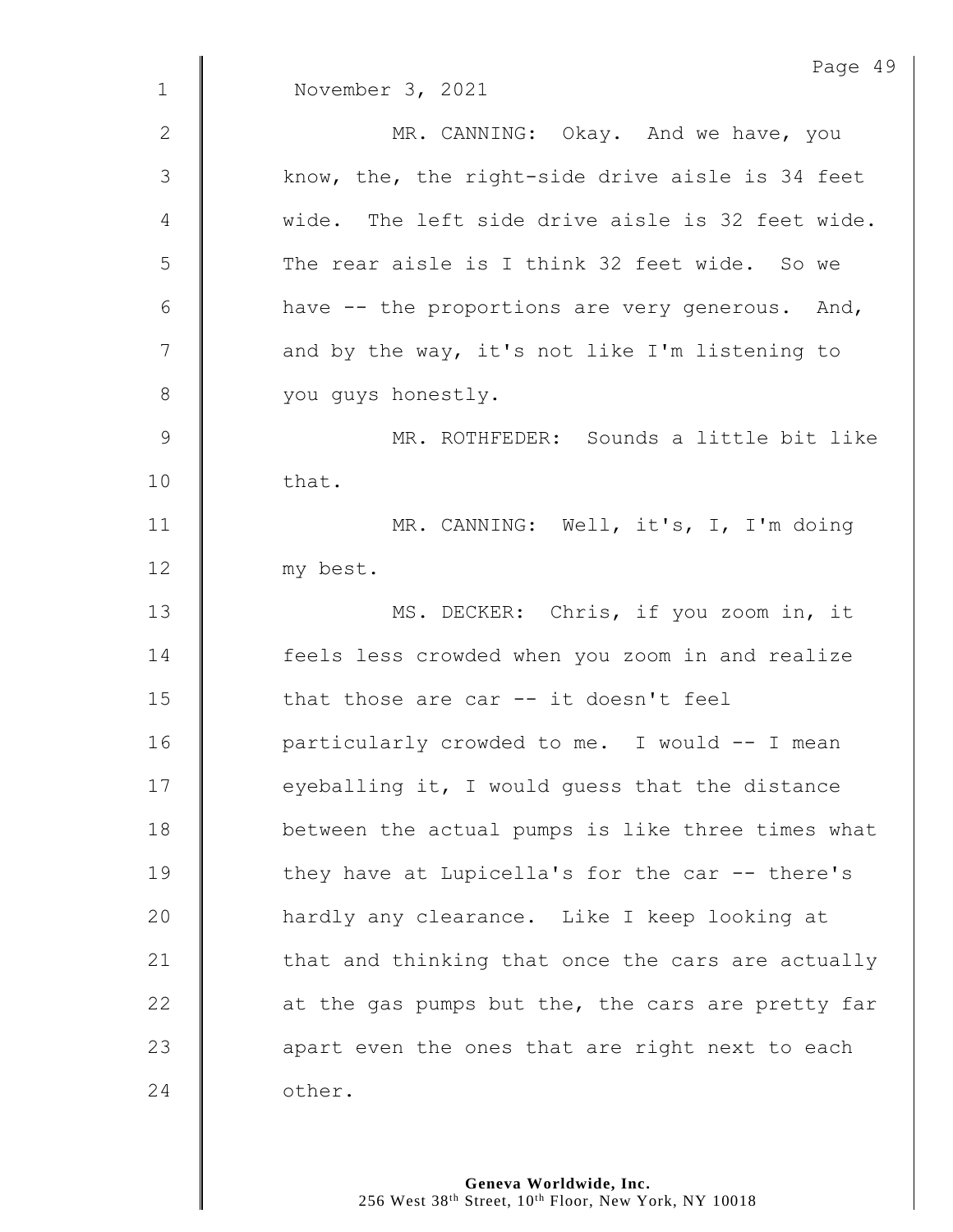|              | Page 50                                          |
|--------------|--------------------------------------------------|
| $\mathbf{1}$ | November 3, 2021                                 |
| 2            | MR. ROTHFEDER: Yeah, but Lupicella's             |
| 3            | there's a lot more room as you're going towards  |
| 4            | the convenience store. I, I feel like it's a     |
| 5            | much more open.                                  |
| 6            | MS. DECKER: No, I don't think so. I              |
| 7            | mean I'm sure there's a real answer but.         |
| 8            | MR. ROTHFEDER: I, yeah, I, I, I do               |
| $\mathsf 9$  | 'cause I, I feel like there's gonna be a lot of  |
| 10           | activity back there and, and because people are  |
| 11           | going to be actually be going to the convenience |
| 12           | store through there where at Lupicella's you     |
| 13           | don't have to go among the pumps to go to the    |
| 14           | convenience store. But anyway, we don't need to  |
| 15           | compare it to Lupicella's but.                   |
| 16           | MS. DECKER: No, no, no. It seems a               |
| 17           | little more spacious.                            |
| 18           | MR. ROTHFEDER: Yeah. I, I just I have            |
| 19           | a problem with that. And I don't think it's      |
| 20           | gonna make a huge difference in, in the          |
| 21           | applicant's sales so. Which is not my business I |
| 22           | understand but I just don't think it will make   |
| 23           | that.                                            |
| 24           | MS. DECKER: But you're taking out 30             |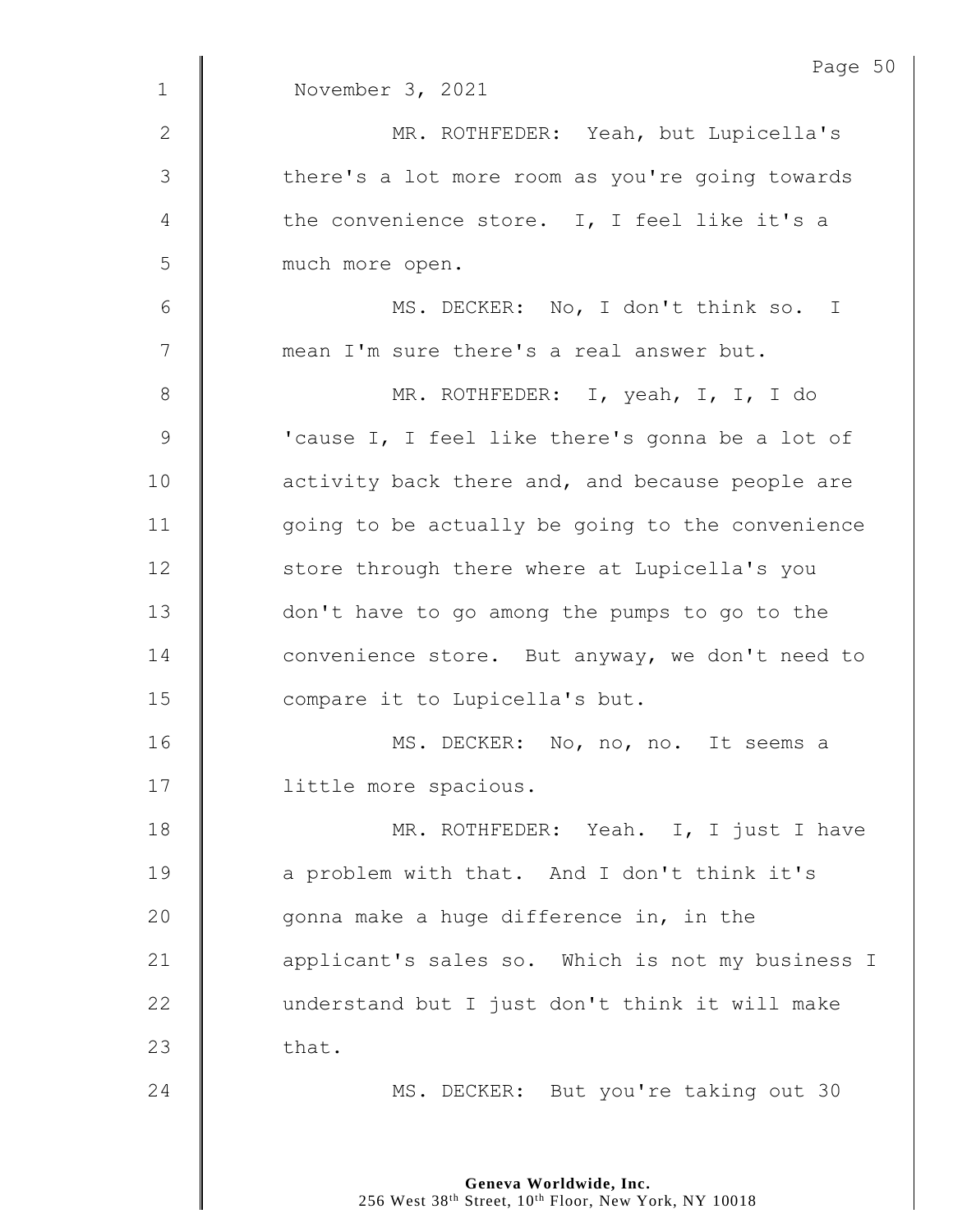|                 | Page 51                                          |
|-----------------|--------------------------------------------------|
| $\mathbf{1}$    | November 3, 2021                                 |
| $\mathbf{2}$    | percent of the pumps if we take out two pumps.   |
| 3               | MR. CANNING: Well, I think in fairness,          |
| 4               | I think the suggestion was take out two fueling  |
| 5               | positions rather than two pumps.                 |
| $6\phantom{1}6$ | MS. DECKER: Oh, two, okay.                       |
| 7               | MR. KESSLER: Right. Right.                       |
| 8               | MR. ROTHFEDER: Yeah. That's it.                  |
| 9               | MR. KESSLER: Basically, yeah, you                |
| 10              | combine the two up on top just with one. That's  |
| 11              | what we're talking about last time.              |
| 12              | MR. CANNING: That is, yeah.                      |
| 13              | MR. KESSLER: So the car if there's               |
| 14              | somebody fueling there, they're more central.    |
| 15              | MR. CANNING: Yes.                                |
| 16              | MR. KIMMERLING: We talked a little bit           |
| 17              | about pavement markers. There was just one I was |
| 18              | curious about. Sort of in the center toward the  |
| 19              | bottom, there's the arrow pointing to the right  |
| 20              | between the two driveways, that one.             |
| 21              | MR. CANNING: Yeah.                               |
| 22              | MR. KIMMERLING: So you wouldn't be able          |
| 23              | to come in from that far right driveway and cut  |
| 24              | across, right? That's sort of a one way out      |
|                 |                                                  |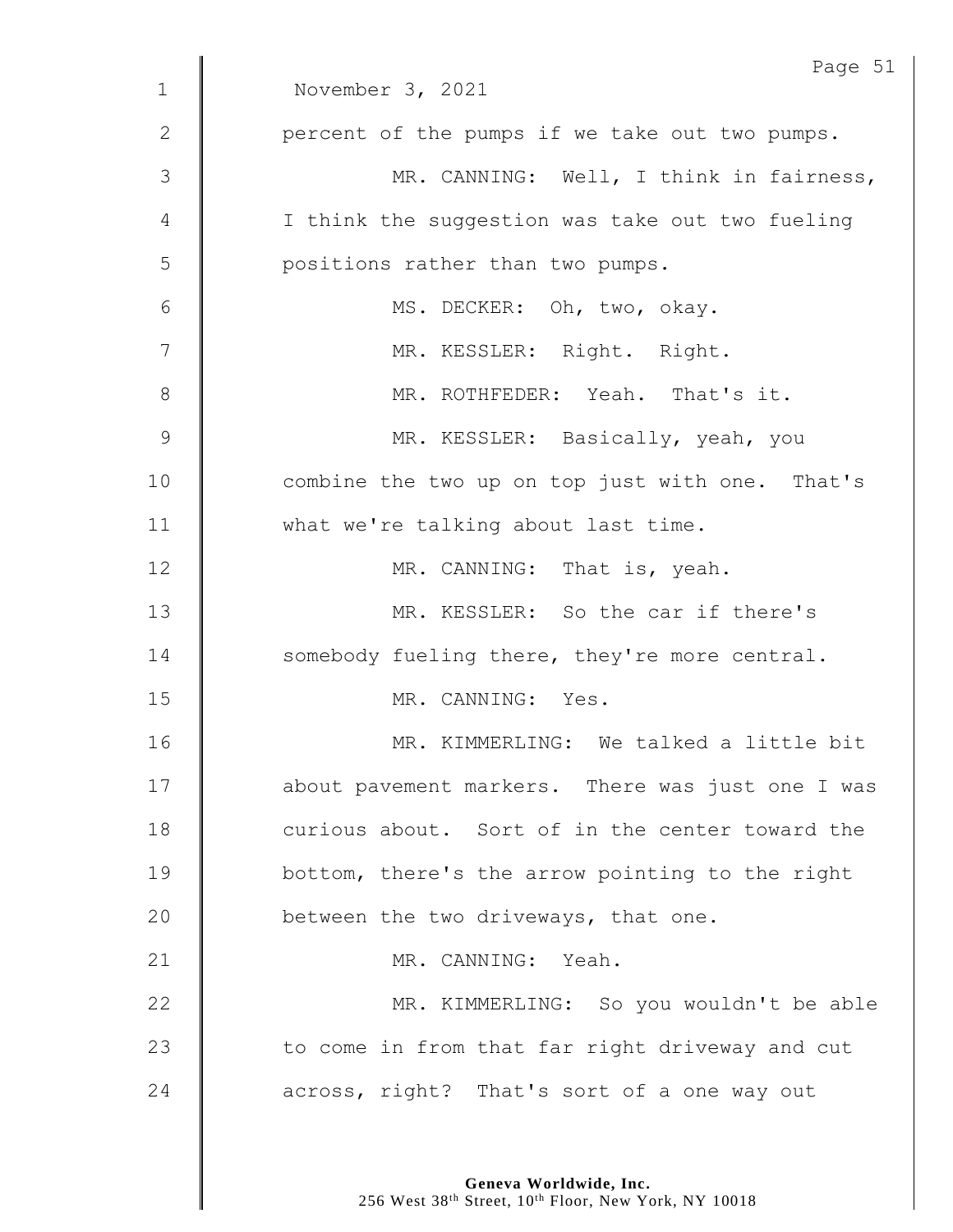|               | Page 52                                          |
|---------------|--------------------------------------------------|
| $\mathbf{1}$  | November 3, 2021                                 |
| 2             | only. You can only go in that direction. You     |
| $\mathcal{S}$ | can't come in the first driveway and cut across  |
| 4             | and go to the store.                             |
| 5             | MR. KEHOE: Well, that, that's a good             |
| 6             | question. Who would be making that movement      |
| 7             | 'cause you can't go out that way, right? This    |
| 8             | arrow.                                           |
| $\mathcal{G}$ | MS. DECKER: When you change your mind            |
| 10            | about which pump to use, you gotta keep going    |
| 11            | around.                                          |
| 12            | MR. KEHOE: Yeah. Just to go around.              |
| 13            | MR. KESSLER: That's what you'd have to           |
| 14            | do.                                              |
| 15            | MR. KIMMERLING: So you're saying you             |
| 16            | have to, you have to come in that first driveway |
| 17            | and go all the way around to get to the store.   |
| 18            | MR. CANNING: No, you can go straight             |
| 19            | up.                                              |
| 20            | MR. DECKER: Really?                              |
| 21            | MR. CANNING: Oh, if you come in the              |
| 22            | right driveway. I beg your pardon.               |
| 23            | MR. KIMMERLING: The right driveway.              |
| 24            | MR. CANNING: Yes.                                |
|               |                                                  |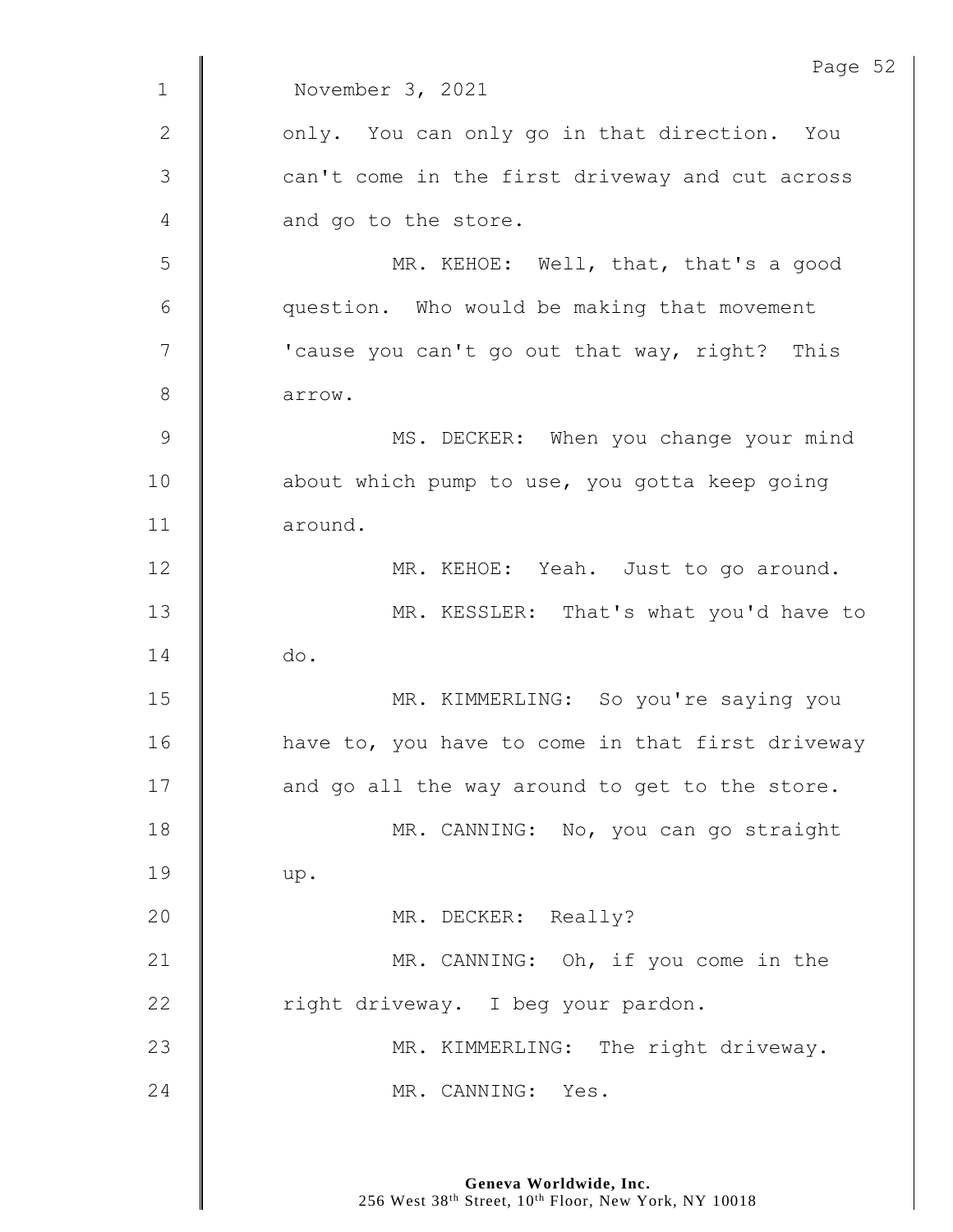| $\mathbf{1}$ | Page 53<br>November 3, 2021                       |
|--------------|---------------------------------------------------|
| $\mathbf{2}$ | MR. KIMMERLING: The right driveway.               |
|              |                                                   |
| 3            | MR. CANNING: Yes.                                 |
| 4            | MR. KIMMERLING: You have to go in and             |
| 5            | you have to go all the way around to go to the    |
| 6            | store, you can't make that quick.                 |
| 7            | MR. CANNING: That's what we're                    |
| 8            | encouraging -- I mean we're listening to you.     |
| $\mathsf 9$  | We're trying to encourage people to go in all in  |
| 10           | the same direction.                               |
| 11           | MR. KIMMERLING: Yeah, yeah, yeah.                 |
| 12           | MS. DECKER: But the, but the drive                |
| 13           | thru--                                            |
| 14           | MR. PREZIOSI: I, I think the, the main            |
| 15           | issue is vehicles that would be entering the site |
| 16           | making a left turn or coming through the off ramp |
| 17           | or the bare mountain going through the            |
| 18           | intersection need to be channelized to the right. |
| 19           | Otherwise, you're gonna have conflicting turning  |
| 20           | movements.                                        |
| 21           | MR. KESSLER: Right.                               |
| 22           | MR. PREZIOSI: To the convenience store.           |
| 23           | So you're gonna enter the site and make a right   |
| 24           | to loop around in a counterclockwise position.    |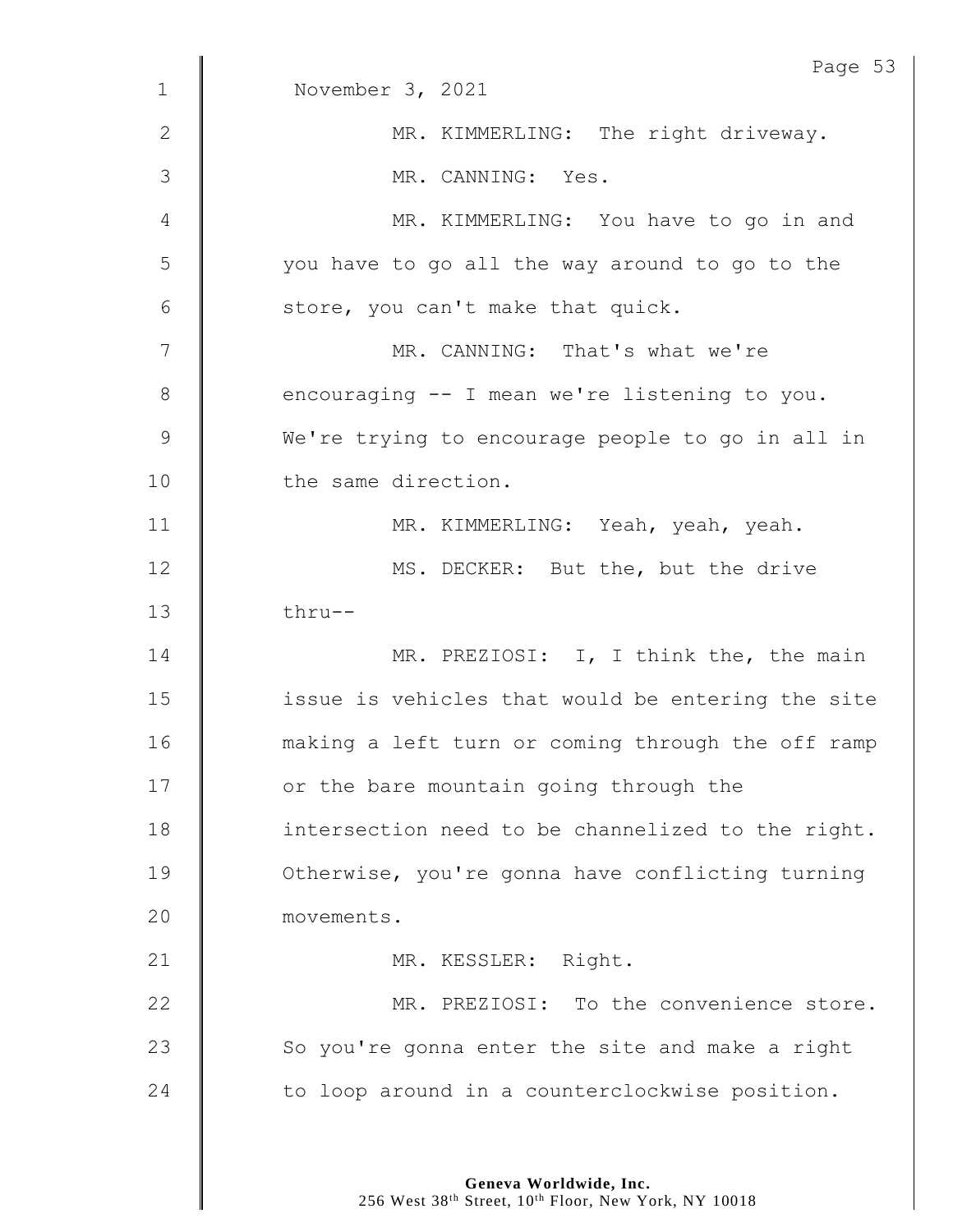|               | Page 54                                          |
|---------------|--------------------------------------------------|
| $\mathbf 1$   | November 3, 2021                                 |
| $\mathbf{2}$  | MR. KESSLER: So it's almost like a do            |
| $\mathcal{S}$ | not enter --                                     |
| 4             | MR. PREZIOSI: Correct. Right.                    |
| 5             | MR. KESSLER: -- right there, right?              |
| 6             | MR. CANNING: Yes.                                |
| 7             | MR. KESSLER: There's gotta be a--                |
| 8             | MR. PREZIOSI: 'Cause you have an, an             |
| $\mathcal{G}$ | arrow conflicting to the north of the site plan  |
| 10            | showing that it is an exit only down. So you     |
| 11            | wanna make sure.                                 |
| 12            | MR. KESSLER: Right. So you don't want            |
| 13            | somebody going straight up and parking in the    |
| 14            | convenience store, right?                        |
| 15            | MR. CANNING: So, so I would not object           |
| 16            | to that frankly. I mean I'm here to discuss it   |
| 17            | with the Board. I believe that you're already 50 |
| 18            | feet from the street. You're probably doing ten  |
| 19            | miles an hour and, and there's not a lot of      |
| 20            | traffic and you've come directly and off the     |
| 21            | parkway.                                         |
| 22            | MR. KESSLER: You said you went them to           |
| 23            | go right into the convenience store?             |
| 24            | MR. CANNING: If they wanna go to the             |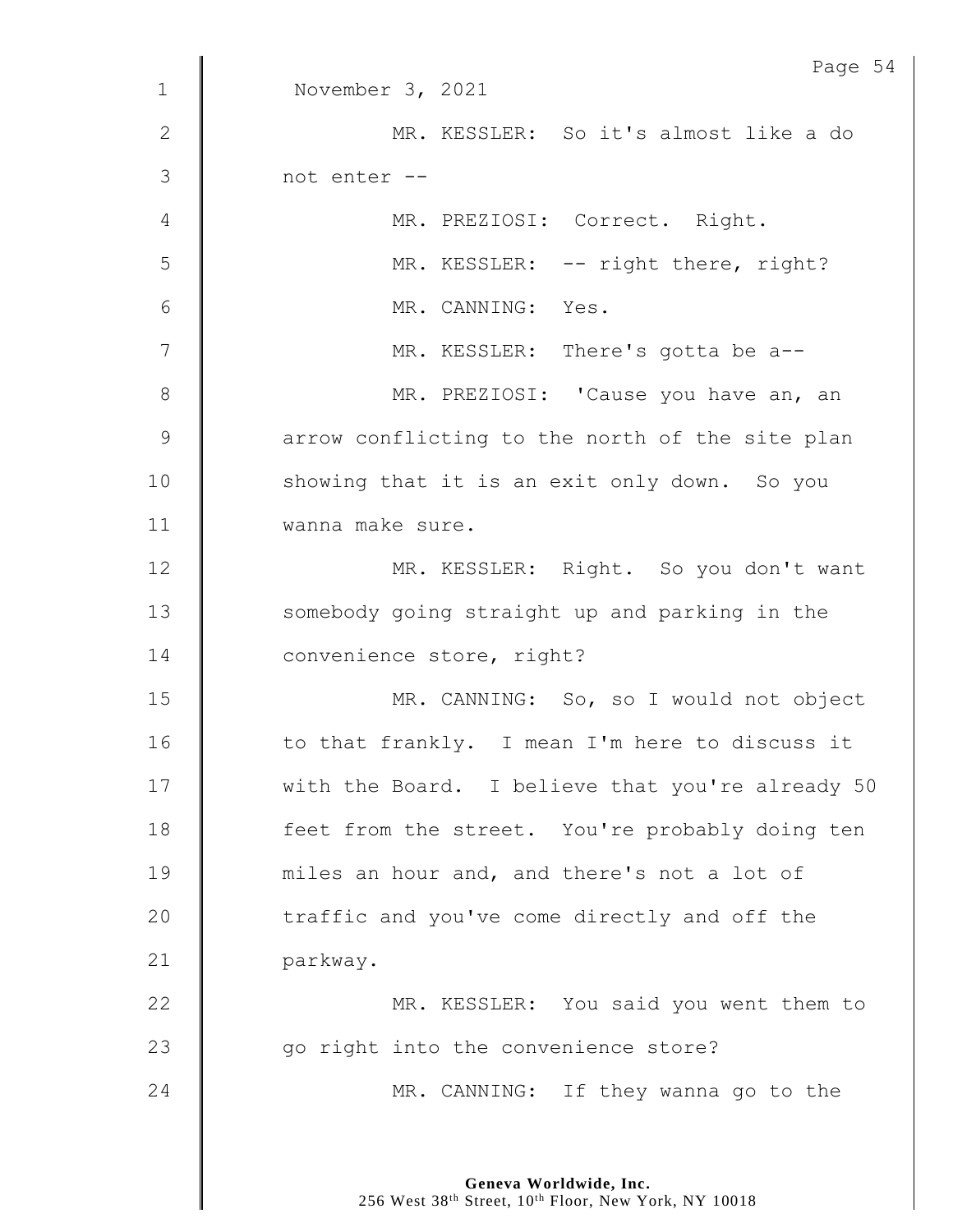|               | Page 55                                          |
|---------------|--------------------------------------------------|
| $\mathbf{1}$  | November 3, 2021                                 |
| 2             | convenience store, sure. Or if, if you, if you   |
| $\mathcal{S}$ | wanna go to the convenience store, you can pass  |
| 4             | the first driveway and make a right in. It's 32  |
| 5             | feet wide which is the, you know, standard lane  |
| 6             | is 12 feet so you, you have enough room for two  |
| 7             | and a half lanes there. So you could go up the   |
| $8\,$         | right side and make a left turn and park.        |
| $\mathcal{G}$ | MS. TAYLOR: It's getting scarier.                |
| 10            | MR. BIANCHI: Well.                               |
| 11            | MS. TAYLOR: Just me. So I'm not sure             |
| 12            | where I'm gonna be on this one here.             |
| 13            | MR. CANNING: Well, Madam Chair, you              |
| 14            | certainly have given us something to think about |
| 15            | and I know it's a public hearing so I would like |
| 16            | to see if there's anybody here to speak on the   |
| 17            | matter. Certainly, if there's more questions,    |
| 18            | yes.                                             |
| 19            | MR. BIANCHI: Just, just I'd like to              |
| 20            | take this up on the traffic consultants' opinion |
| 21            | on the elimination of two pump if that's         |
| 22            | impacting.                                       |
| 23            | MR. KEHOE: Two fueling stations.                 |
| 24            | MR. BIANCHI: Stations. I'm sorry.                |
|               |                                                  |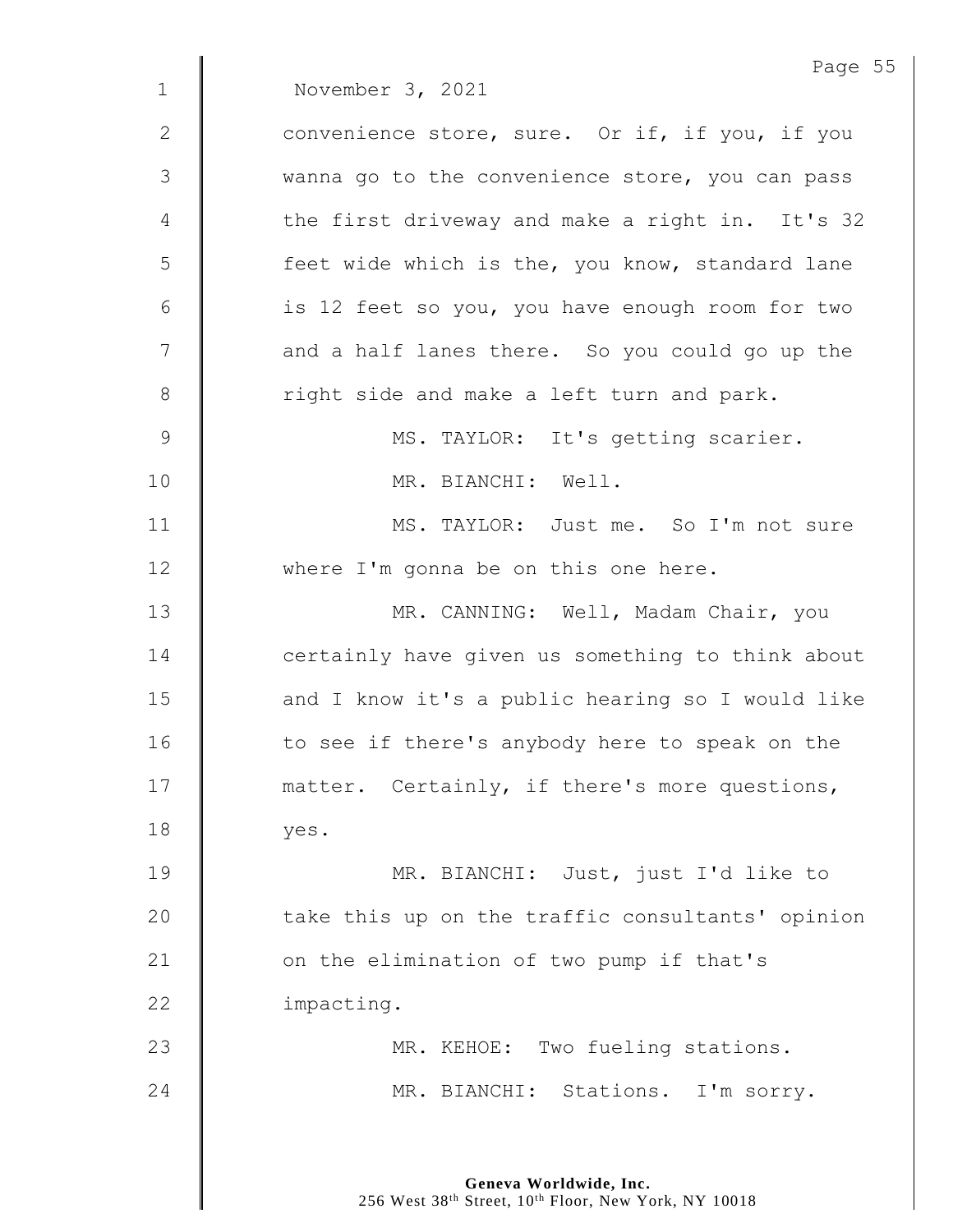| $\mathbf{1}$   | Page 56<br>November 3, 2021                      |
|----------------|--------------------------------------------------|
|                |                                                  |
| $\mathbf{2}$   | MR. KEHOE: Yeah.                                 |
| 3              | MR. BIANCHI: And also, maybe add to              |
| 4              | that any commenting they have on this pickup     |
| 5              | window.                                          |
| 6              | MR. KEHOE: I think we might be back to           |
| $\overline{7}$ | a she now.                                       |
| 8              | MR. BIANCHI: She?                                |
| 9              | MR. KEHOE: I think Marissa might be              |
| 10             | back. I'm not sure.                              |
| 11             | MR. BIANCHI: Alright. She.                       |
| 12             | MS. TAYLOR: Alright. Let's, let's,               |
| 13             | let's just go into the audience and see if       |
| 14             | there's anybody here who wants --                |
| 15             | MR. CANNING: Thank you, everybody.               |
| 16             | MS. TAYLOR: -- to make con-, yes, thank          |
| 17             | you. Make a comment on this application. We      |
| 18             | don't appear to have anyone who wants to comment |
| 19             | on it.                                           |
| 20             | MR. KEHOE: What do you feel about the            |
| 21             | public hearing?                                  |
| 22             | MR. ROTHFEDER: Well, we have to adjourn          |
| 23             | it.                                              |
| 24             | MR. KEHOE: Okay.                                 |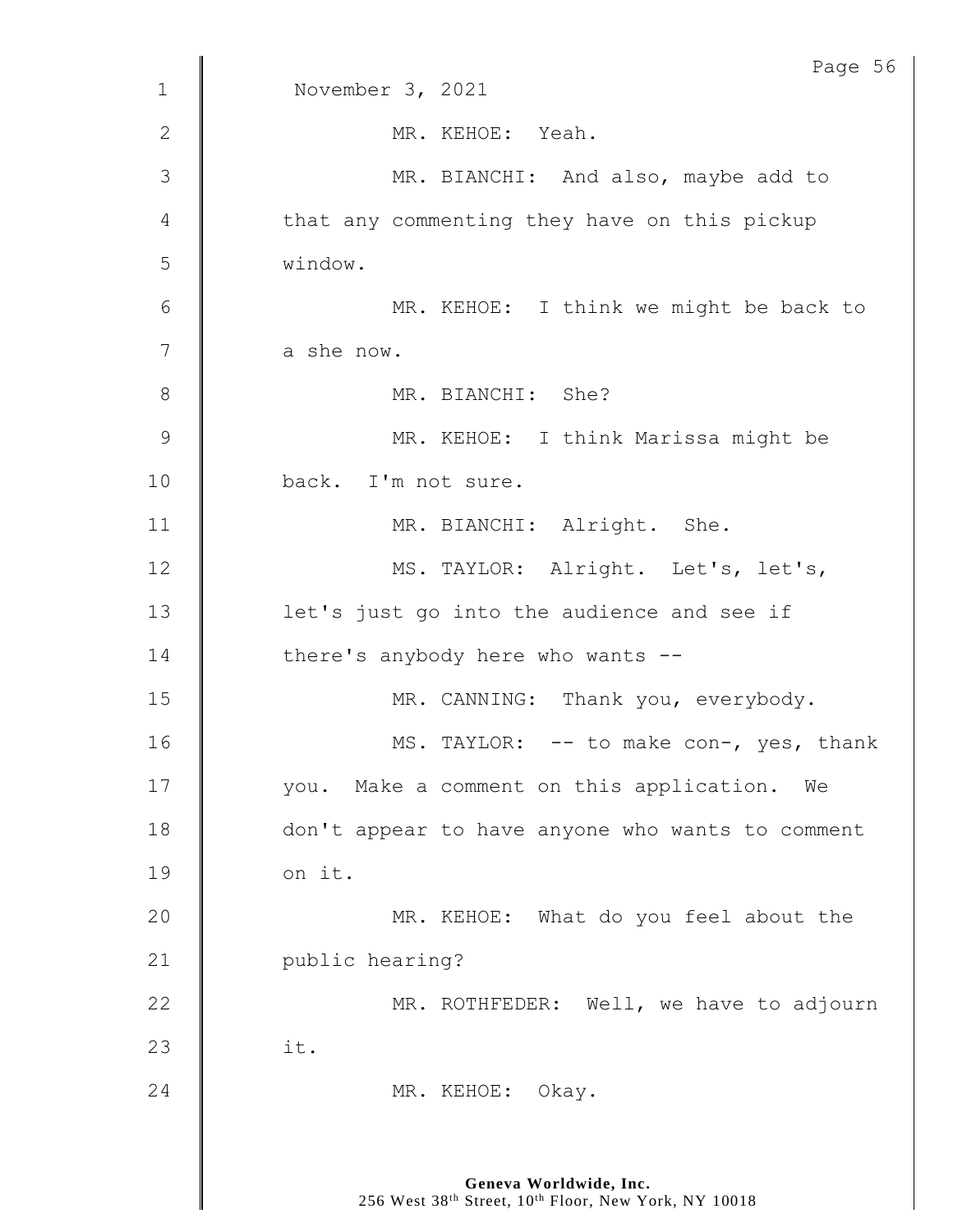|                | Page 57                                           |
|----------------|---------------------------------------------------|
| $\mathbf{1}$   | November 3, 2021                                  |
| $\mathbf{2}$   | MR. ROTHFEDER: Right?                             |
| 3              | MS. TAYLOR: Yeah. I, I would just                 |
| 4              | adjourn it. Yeah.                                 |
| 5              | MR. ROTHFEDER: Should we do it? Yeah?             |
| 6              | Madam Chair, I move that we adjourn the public    |
| $\overline{7}$ | hearing to the December 7th meeting.              |
| $\,8\,$        | MS. TAYLOR: Okay.                                 |
| $\mathcal{G}$  | MR. KIMMERLING: Second.                           |
| 10             | MS. TAYLOR: Thank you.                            |
| 11             | MR. CANNING: Just point of                        |
| 12             | clarification if I may? I just wanna make sure    |
| 13             | what we need to get you before the next meeting - |
| 14             |                                                   |
| 15             | MS. TAYLOR: Okay.                                 |
| 16             | MR. CANNING: -- which is clearly                  |
| 17             | anything to do with outdoor merchandise. We,      |
| 18             | we've committed not to have the tanks but just to |
| 19             | make sure there's no other outdoor merchandise    |
| 20             | and I guess we'll figure out if we need to        |
| 21             | although we could do the location of a temporary  |
| 22             | generator which the intent was to bring it there  |
| 23             | if there was no power and people needed gas. We,  |
| 24             | we could think about not doing it as an           |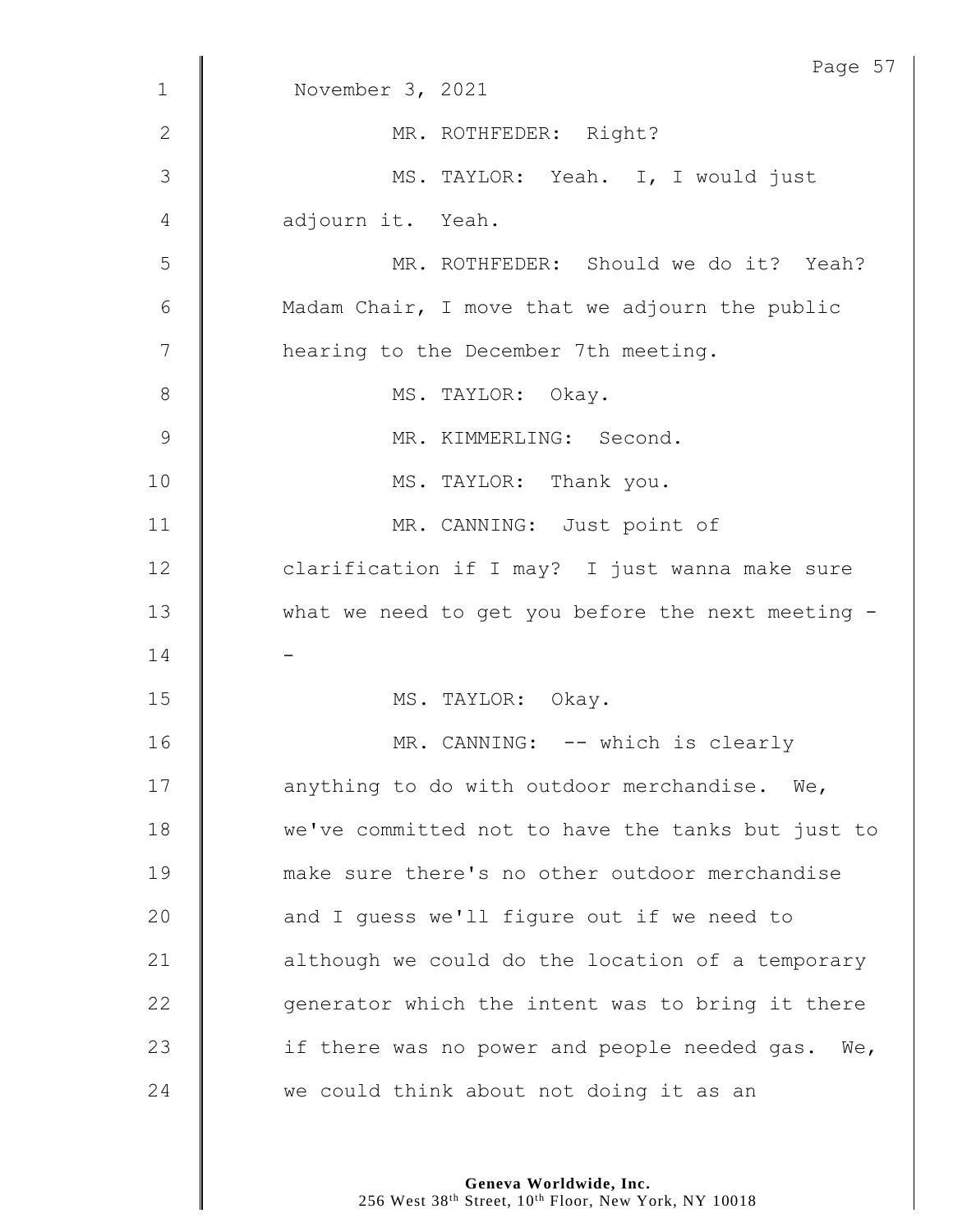| $\mathbf 1$    | Page 58<br>November 3, 2021                      |
|----------------|--------------------------------------------------|
|                |                                                  |
| 2              | alternative I guess but.                         |
| $\mathfrak{Z}$ | MR. PREZIOSI: Well, I think the point            |
| 4              | that needs to be impressed upon the owner is     |
| 5              | pretty much show what you wanna use and utilize  |
| 6              | the site for. So if you wanna put a generator,   |
| 7              | you're allowed to have a generator. Just show    |
| 8              | the proposed location. That's what we're trying  |
| $\mathsf 9$    | to impress upon.                                 |
| 10             | MR. CANNING: Right.                              |
| 11             | MR. KEHOE: Well, and we, we also and we          |
| 12             | went through this I think with Gas Land, we      |
| 13             | specifically have a set section of our code that |
| 14             | permits reasonable outside sales and storage --  |
| 15             | MR. CANNING: Yes.                                |
| 16             | MR. KEHOE: -- for windshield wiper               |
| 17             | fluid, wood, whatever --                         |
| 18             | MR. CANNING: Yeah.                               |
| 19             | MR. KEHOE: -- 'cause all of the gas              |
| 20             | stations do it but it should be shown on the     |
| 21             | plan. It's a mathematical formula about how big  |
| 22             | of a rectangle it can be. It should be shown.    |
| 23             | MR. CANNING: Okay. Thank you. Okay.              |
| 24             | Thanks everybody.                                |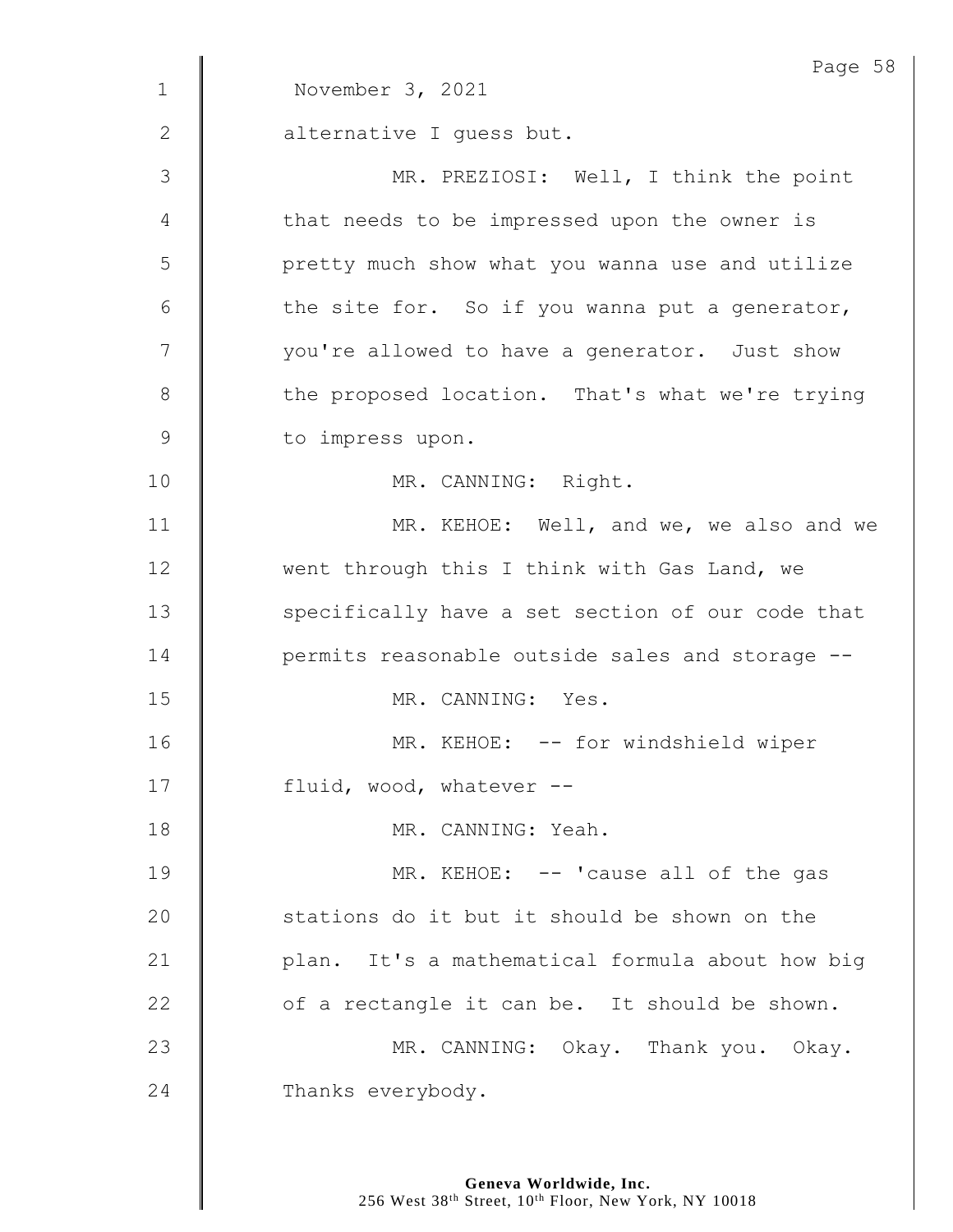| $\mathbf 1$    | Page 59<br>November 3, 2021                      |
|----------------|--------------------------------------------------|
|                |                                                  |
| $\mathbf{2}$   | MS. TAYLOR: Alright.                             |
| 3              | MR. KEHOE: And, and also so I'm gonna            |
| 4              | reach out to our traffic consultant. That's part |
| 5              | of the motion. Alright.                          |
| $\sqrt{6}$     | MS. TAYLOR: Yes. Okay.                           |
| $\overline{7}$ | MR. KESSLER: Did we vote?                        |
| $\,8\,$        | MR. BIANCHI: Did we vote?                        |
| $\overline{9}$ | MS. TAYLOR: No, we were getting --               |
| 10             | MR. KESSLER: We're on the question?              |
| 11             | MS. TAYLOR: -- to be on the question.            |
| 12             | On the question -- I'm sorry. Everybody's        |
| 13             | looking at me. Is there something that somebody  |
| 14             | wanted to say something? Okay. All in favor?     |
| 15             | MULTIPLE: Aye.                                   |
| 16             | MS. TAYLOR: Opposed? Alright.                    |
| 17             | Alrighty. So we're moving to a new public        |
| 18             | hearing. It is PB 2021-5 on the application of   |
| 19             | Percy and Barbara Montes for the renewal of the  |
| 20             | childcare special permit for the Little Lamb     |
| 21             | Child Care Center located at 18 Radio Terrace.   |
| 22             | Latest revised drawings are June 11, 2007. Okay. |
| 23             | MS. BARBARA MONTES: Good evening.                |
| 24             | MR. PERCY MONTES: Hello, how are you?            |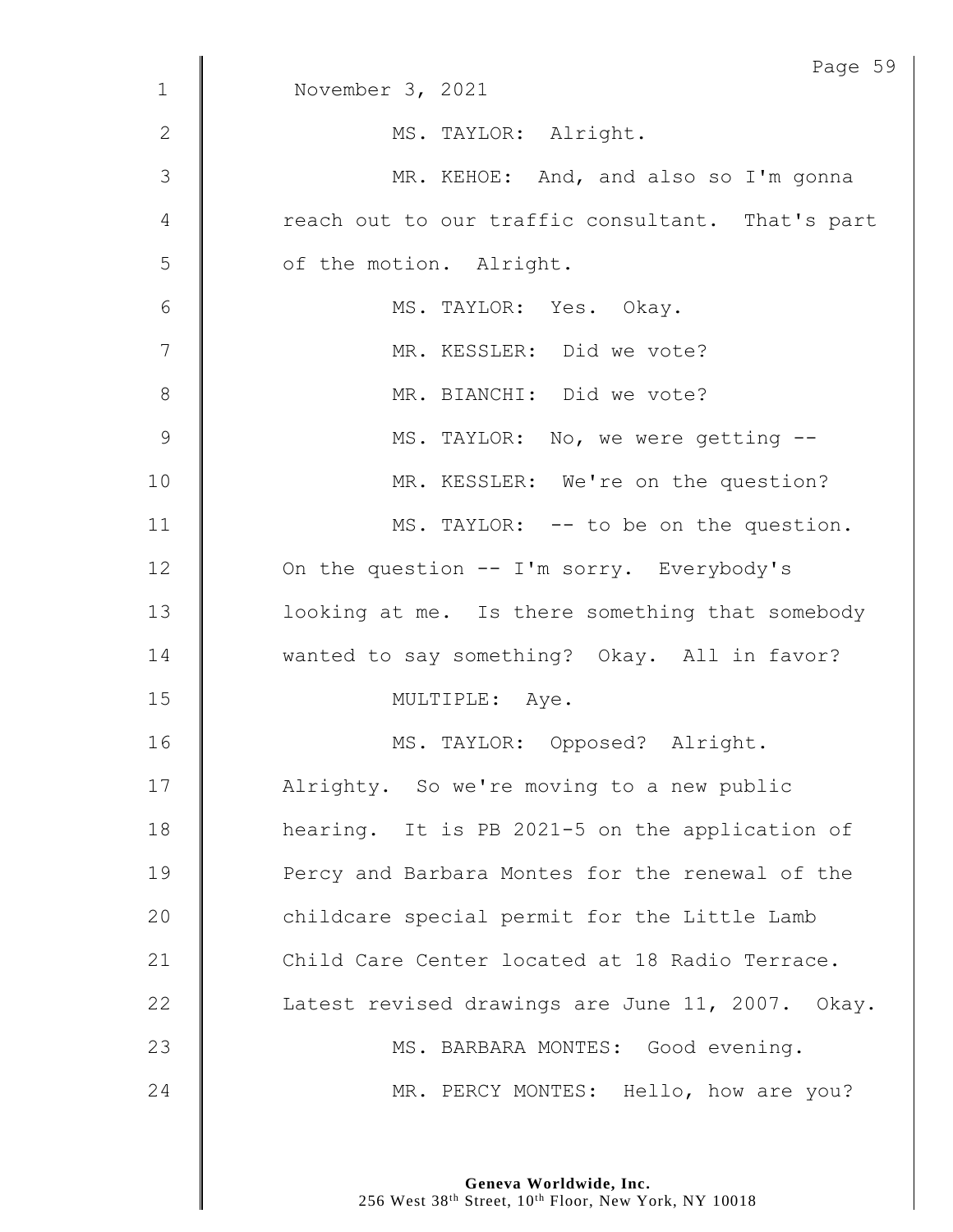|              | Page 60                                           |
|--------------|---------------------------------------------------|
| $\mathbf{1}$ | November 3, 2021                                  |
| 2            | MR. KIMMERLING: Hi.                               |
| 3            | MR. MONTES: Here we are again.                    |
| 4            | MS. MONTES: Yes, so daycare had --                |
| 5            | daycare is going well up on Radio Terrace.        |
| 6            | MR. KEHOE: I'm sorry, Barb, could you             |
| 7            | just say your name. I know we didn't make them    |
| 8            | say their names but it's                          |
| $\mathsf 9$  | MS. MONTES: Yep. I'm sorry. Barbara               |
| 10           | Montes. My husband Percy Montes. We are now       |
| 11           | actually, we actually own and operate the daycare |
| 12           | center. The ladies who --                         |
| 13           | MR. MONTES: Started.                              |
| 14           | MS. MONTES: -- started the daycare                |
| 15           | center when we first came have since retired.     |
| 16           | But we're servicing we probably have about 50     |
| 17           | families right now and we went through some tough |
| 18           | times during the pandemic but we have some really |
| 19           | happy families who are being serviced up on, on   |
| 20           | Radio Terrace. We renamed our business Happy      |
| 21           | Tots. We're now Little Lamb Child Care and it's   |
| 22           | going really well.                                |
| 23           | MR. KEHOE: And obviously it's a public            |
| 24           | hearing so the sign went up and the notices went  |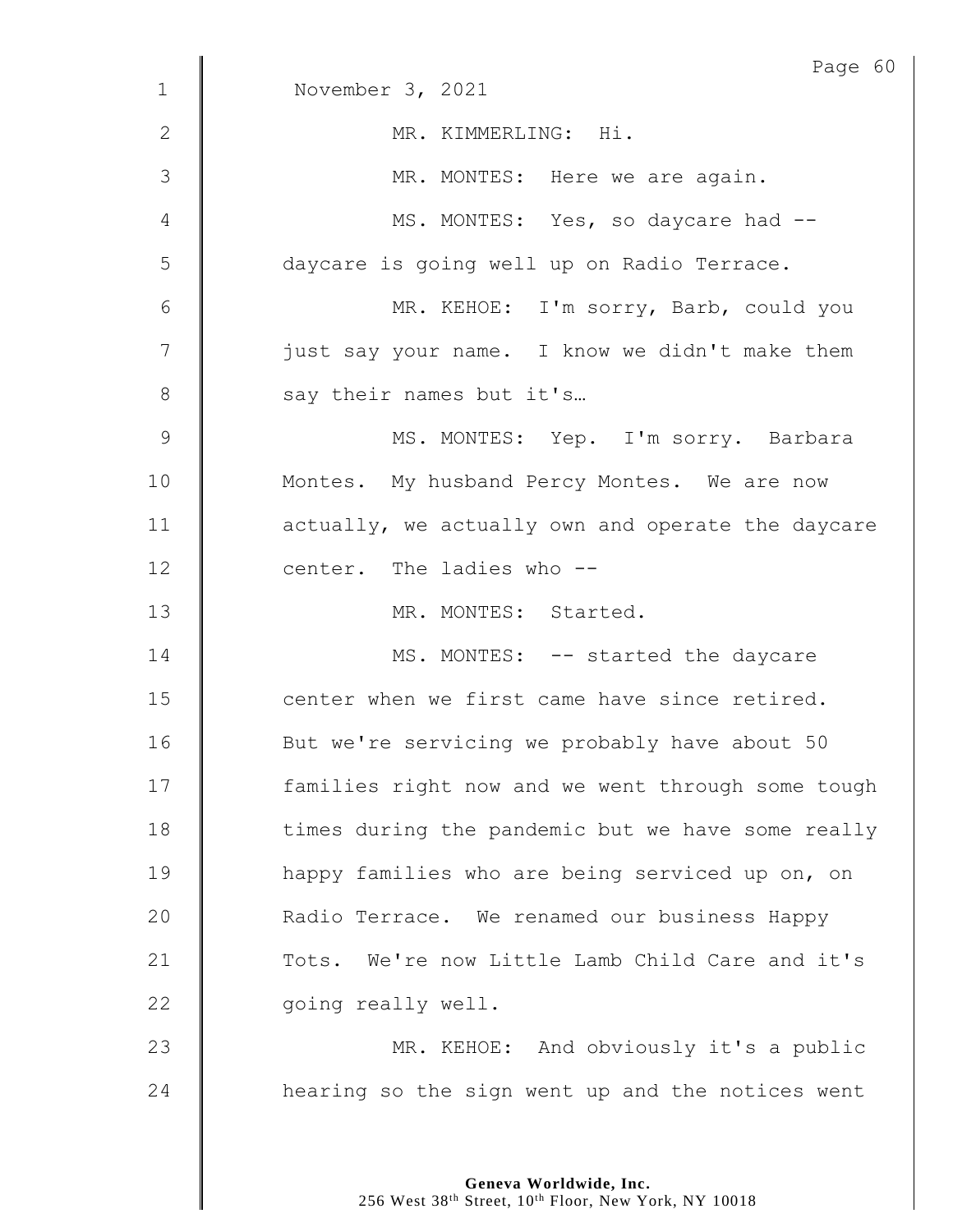|               | Page 61                                           |
|---------------|---------------------------------------------------|
| $\mathbf{1}$  | November 3, 2021                                  |
| $\mathbf{2}$  | out and we received no phone calls. I don't       |
| $\mathcal{S}$ | believe there have been any complaints about the  |
| 4             | facility.                                         |
| 5             | MS. TAYLOR: Alright. I, I don't think             |
| 6             | there's anybody sitting here who has a complaint. |
| 7             | The chairs are empty. So --                       |
| 8             | MR. KESSLER: We'll close it and.                  |
| $\mathsf 9$   | MR. KIMMERLING: We're good.                       |
| 10            | MS. TAYLOR: Yeah.                                 |
| 11            | MR. KIMMERLING: Madam Chair, I move               |
| 12            | that we close the public hearing and adopt        |
| 13            | resolution 2021 granting the renewal of this      |
| 14            | permit.                                           |
| 15            | MR. ROTHFEDER: Second.                            |
| 16            | MS. TAYLOR: Thank you.                            |
| 17            | MS. MONTES: Thank you.                            |
| 18            | MR. MONTES:<br>Thank you.                         |
| 19            | MS. TAYLOR: On the--                              |
| 20            | MR. MONTES: Have a good night.                    |
| 21            | MS. TAYLOR: No, one second. We got to             |
| 22            | vote.                                             |
| 23            | MS. MONTES: Okay.                                 |
| 24            | MS. TAYLOR: On the question, all in               |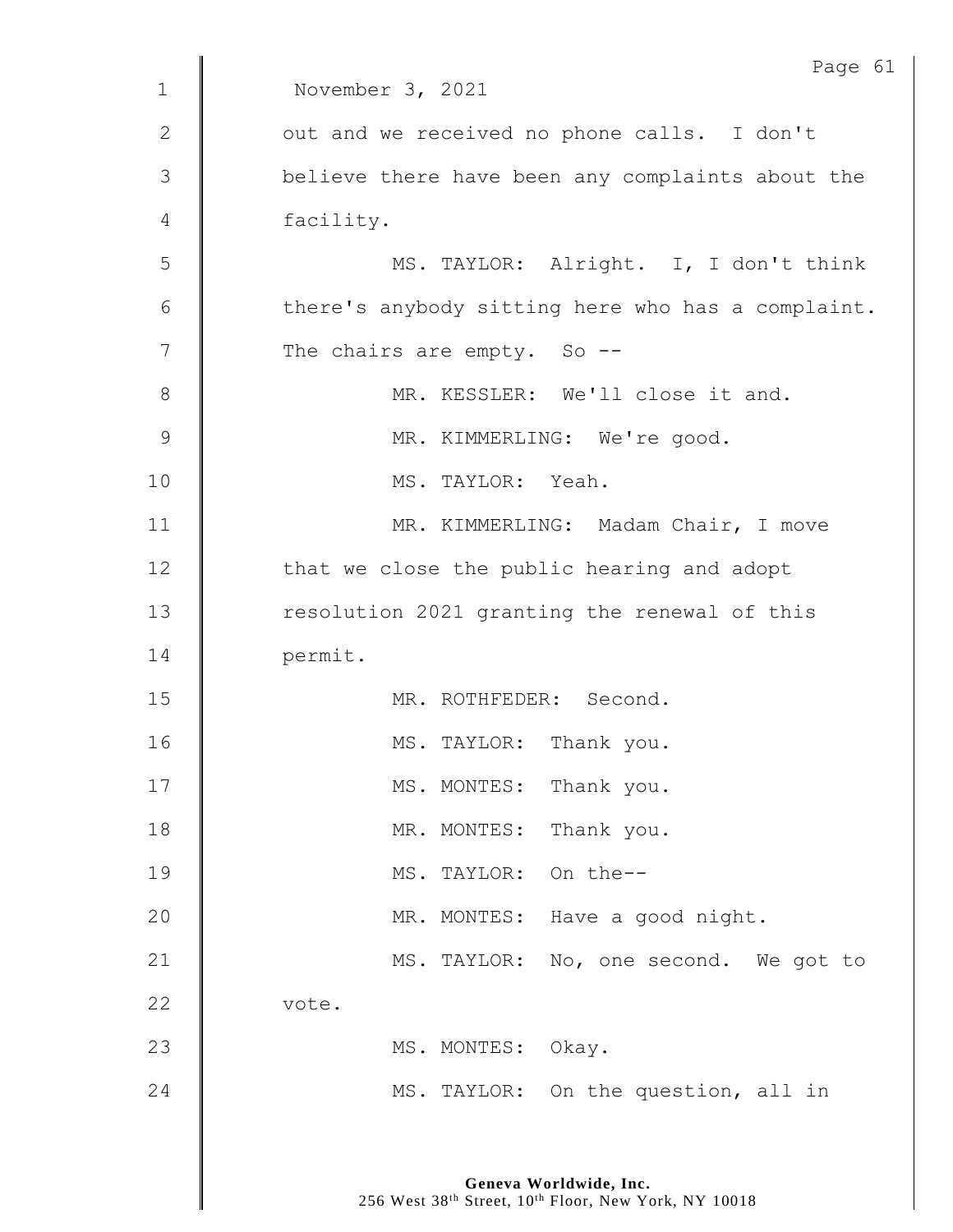|                 | Page 62                                          |
|-----------------|--------------------------------------------------|
| $\mathbf{1}$    | November 3, 2021                                 |
| $\mathbf{2}$    | favor?                                           |
| 3               | MULTIPLE: Aye.                                   |
| 4               | MS. TAYLOR: Opposed? Now you can--               |
| 5               | MS. MONTES: So send your children and            |
| $6\phantom{1}6$ | your grandchildren to Little Lamb Child Care.    |
| 7               | MR. KIMMERLING: I got to get some                |
| 8               | first.                                           |
| 9               | MS. TAYLOR: Okay.                                |
| 10              | MS. MONTES: Take care then.                      |
| 11              | MS. TAYLOR: Alright.                             |
| 12              | MR. KESSLER: Alright. See you in a few           |
| 13              | years.                                           |
| 14              | MS. MONTES: Okay.                                |
| 15              | MS. TAYLOR: Alrighty.                            |
| 16              | MR. KESSLER:<br>Maybe.                           |
| 17              | MS. TAYLOR: Alrighty. Now we have an             |
| 18              | item of new business which is the PB 2021-6, the |
| 19              | application of Yeshiva Ohr Hameir for a renewal  |
| 20              | of a special permit for a university college or  |
| 21              | seminary for property, property located at 141   |
| 22              | Furnace Woods Roads as described in a letter     |
| 23              | dated October 13, 2021 from David Steinmetz.     |
| 24              | It's and it's shown on a three-page set of       |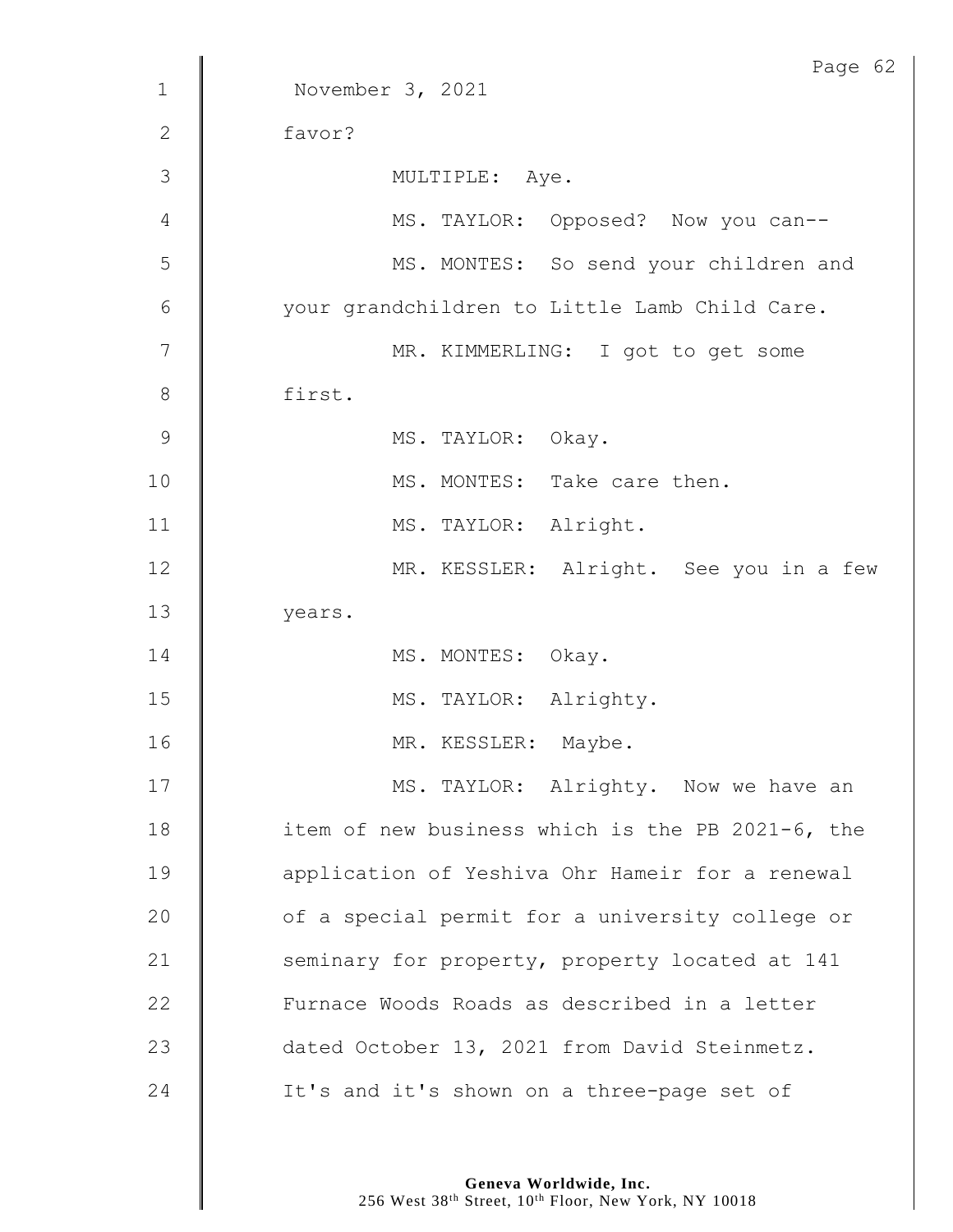|               | Page 63                                           |
|---------------|---------------------------------------------------|
| $\mathbf{1}$  | November 3, 2021                                  |
| $\mathbf{2}$  | drawings entitled site plan prepared by CRC       |
| $\mathcal{S}$ | Engineering. Latest revision is June 19, 2014.    |
| 4             | Good evening.                                     |
| 5             | MR. DANIEL RICHMOND: Good evening,                |
| 6             | Madam Chair, Members of the Board, Staff. My      |
| 7             | name is Daniel Richmond for the record. I'm a     |
| $8\,$         | partner with the Law Firm Zarin and Steinmetz     |
| $\mathsf 9$   | here on behalf of Yeshiva Ohr Hameir to           |
| 10            | especially request that your Board renewal it's   |
| 11            | special permit. As you recall, the Board          |
| 12            | originally granted the Yeshiva special permit     |
| 13            | pursuant to resolution number 1-10 and renewed    |
| 14            | that resolution by nine -- resolution number 4-19 |
| 15            | which was adopted in February of 2019. As your    |
| 16            | Board is aware, special permit renewal like the   |
| 17            | Yeshiva's application is a type two action under  |
| 18            | SEQR presumptively has no environmental impacts   |
| 19            | and as the courts have held in the absence of a   |
| 20            | material change and conditions or evidence of a   |
| 21            | violation, a renewal should be granted without    |
| 22            | unduly burdening the applicant. Here, the use of  |
| 23            | the Yeshiva on the and its property and its       |
| 24            | improvements remain the same. Moreover, Yeshiva   |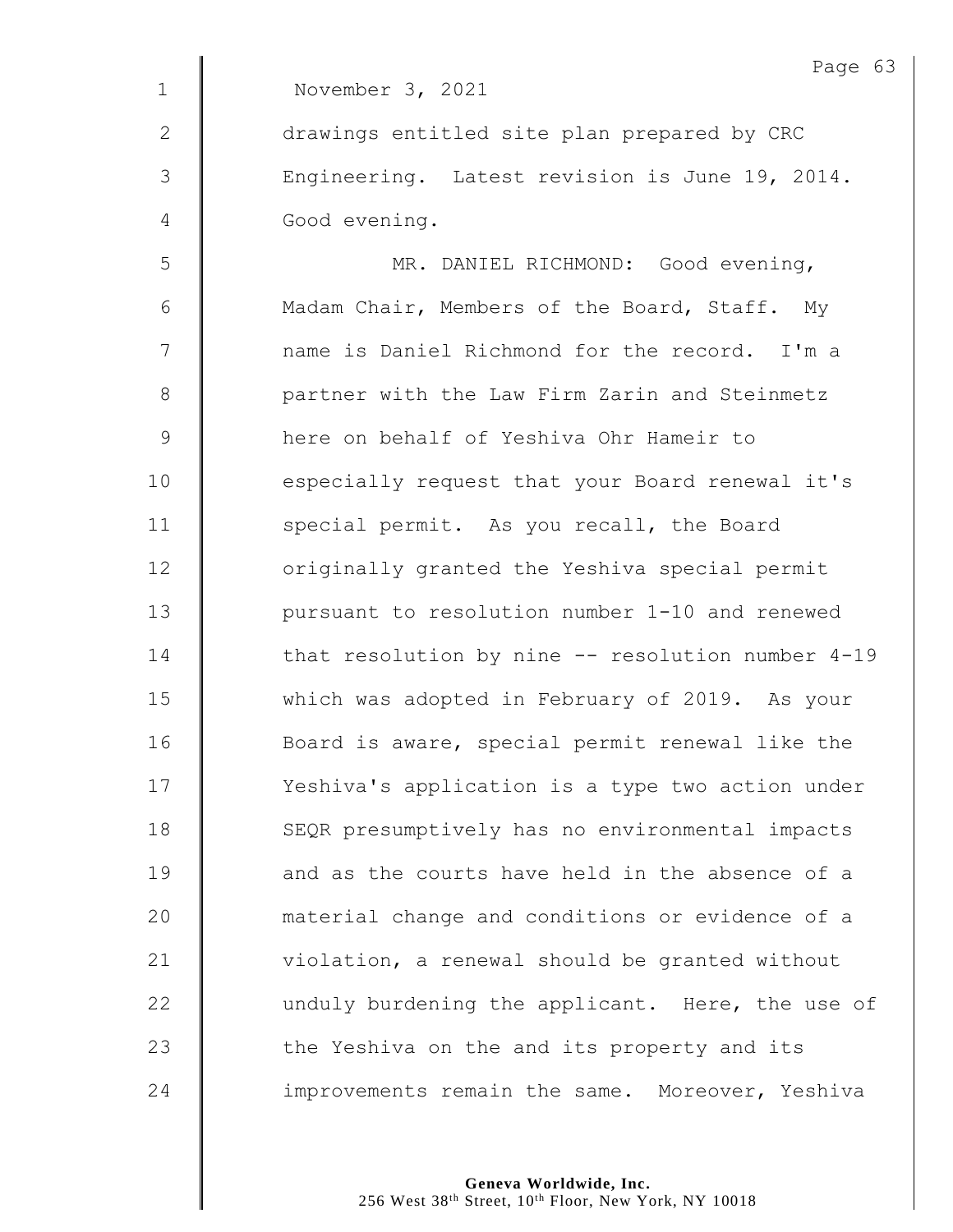|               | Page 64                                           |
|---------------|---------------------------------------------------|
| $\mathbf 1$   | November 3, 2021                                  |
| $\mathbf{2}$  | continues to work with and has regular contact    |
| 3             | with the town, Armond [phonetic] Technical        |
| 4             | Services and the Westchester County Department of |
| 5             | Health on a construction of a sewer main that     |
| 6             | would be able to serve the Yeshiva and connects   |
| 7             | with the creation of a Furnace Woods sewer        |
| $8\,$         | district. Yeshiva understands to this end that    |
| $\mathcal{G}$ | DOTS has provided DOH with a revised plan for     |
| 10            | this sewer main. That DOTS signature of these     |
| 11            | plans is imminent. Yeshiva further understands    |
| 12            | that once these plans are signed, the town will   |
| 13            | be able to complete the bid documents and place   |
| 14            | the sewer project out to bid and that following   |
| 15            | an award a bid construction on the sewer project  |
| 16            | could commence as early as spring of 2022.        |
| 17            | Yeshiva stands ready to connect to such sewer as  |
| 18            | soon as possible. The Yeshiva is aware that       |
| 19            | there was an odor complaint and conducted an      |
| 20            | inspection of its septic field with the town and  |
| 21            | Department of Health to determine what the source |
| 22            | was. At the inspection, there was no F1 on the    |
| 23            | ground as would indicate septic failure.          |
| 24            | Nevertheless, at the town's request, the Yeshiva  |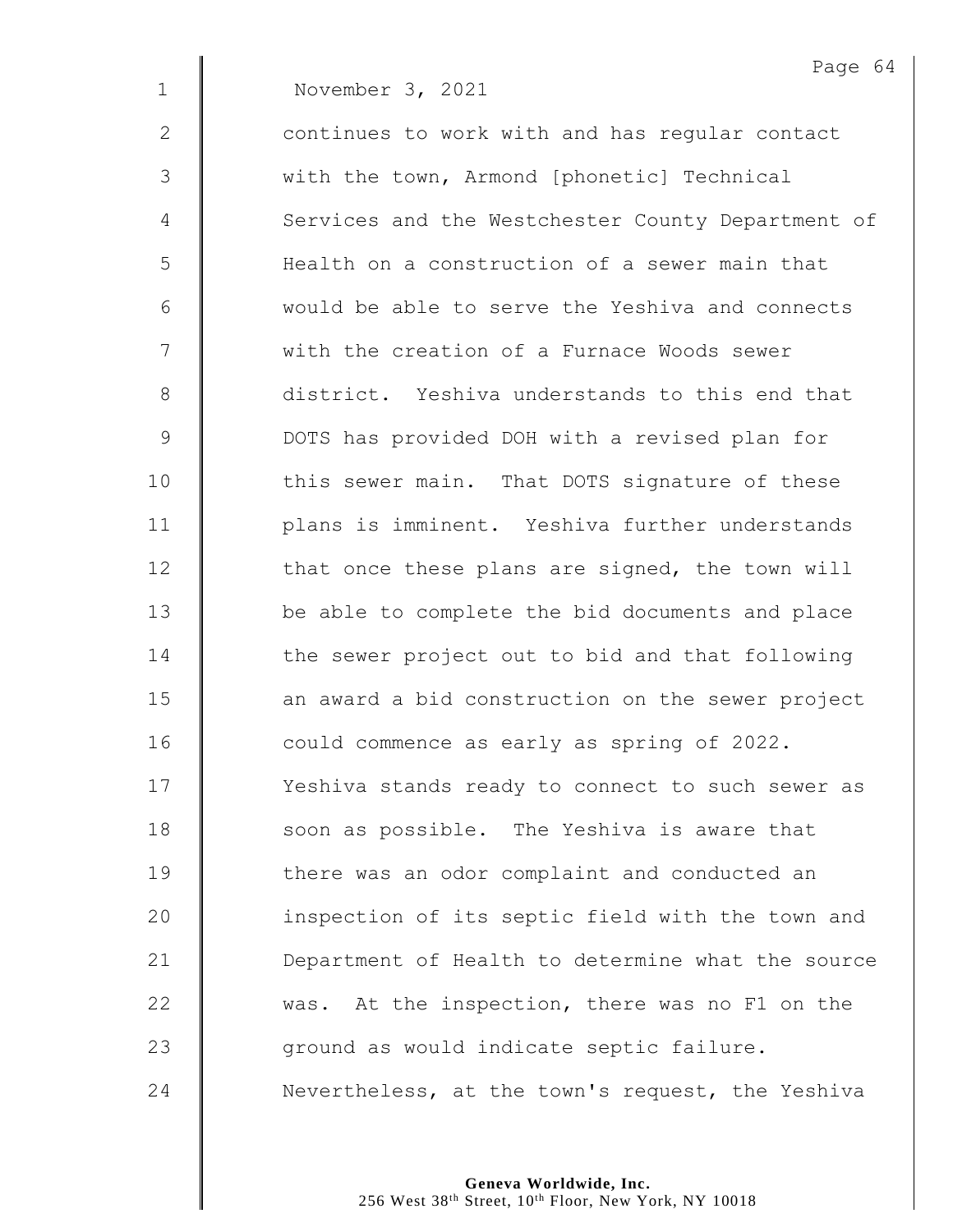|              | Page 65                                           |
|--------------|---------------------------------------------------|
| $\mathbf{1}$ | November 3, 2021                                  |
| 2            | conducted a dye test. No dye was subsequently     |
| 3            | visible on the ground as would suggest a problem. |
| 4            | In any event, at the town's suggestion, the       |
| 5            | observation ports on the septic fields were       |
| 6            | capped and the pump chamber was sealed with       |
| 7            | silicone to prevent water or odor from emanating  |
| 8            | from it. Otherwise, with respect to condition     |
| $\mathsf 9$  | number two of your Board's resolution 5-16, we're |
| 10           | unaware of any other issues or outstanding code   |
| 11           | violations and respectfully request that the      |
| 12           | special permit be renewed.                        |
| 13           | MS. TAYLOR: Alrighty. We have, yeah,              |
| 14           | we have a resolution, don't we?                   |
| 15           | MR. KEHOE: No.                                    |
| 16           | MS. TAYLOR: Okay.                                 |
| 17           | MR. MAYES: Madam Chair, I move that we            |
| 18           | schedule a public hearing for December 5th.       |
| 19           | MR. KESSLER: Second.                              |
| 20           | MS. TAYLOR: Okay. Very good. On the               |
| 21           | question, all in favor?                           |
| 22           | MULTIPLE: Aye.                                    |
| 23           | MS. TAYLOR: Opposed? Very good.                   |
| 24           | MR. RICHMOND: Thank you very much,                |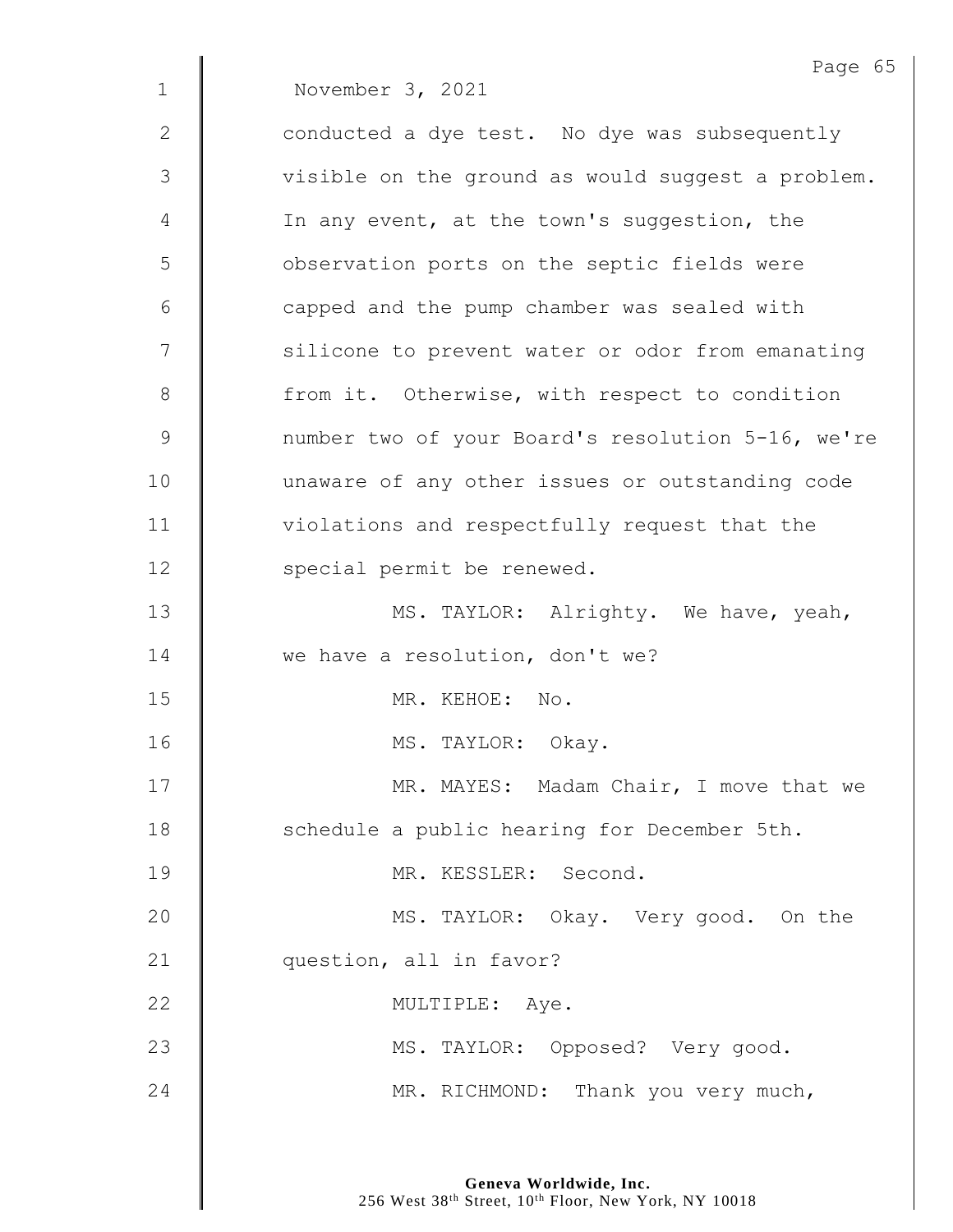|              | Page 66                                          |
|--------------|--------------------------------------------------|
| $\mathbf{1}$ | November 3, 2021                                 |
| $\mathbf{2}$ | Madam, Chair Members.                            |
| 3            | MS. TAYLOR: Okay. Alright. Favorite              |
| 4            | part of the meeting. There was a final item that |
| 5            | we have already indicated we would not be taking |
| 6            | up tonight and--                                 |
| 7            | MR. PREZIOSI: Just a quick correction.           |
| $8\,$        | I think the next planning board meeting is       |
| 9            | December 7th.                                    |
| 10           | MS. TAYLOR: Yes.                                 |
| 11           | MR. MAYES: My sheet was wrong.                   |
| 12           | MR. KESSLER: Two days.                           |
| 13           | MR. KEHOE: Yes.                                  |
| 14           | MS. TAYLOR: Yes.                                 |
| 15           | MR. KESSLER: Uh-huh.                             |
| 16           | MS. TAYLOR: So we were going to adjourn          |
| 17           | it for the applicant. Yes? Tom? We're            |
| 18           | adjourning for the applicant?                    |
| 19           | MR. BIANCHI: You want me to do it?               |
| 20           | Alright. Madam Chair, I'll move that we adjourn  |
| 21           | this application to our December meeting.        |
| 22           | MS. TAYLOR: Okay.                                |
| 23           | MR. KESSLER: Second.                             |
| 24           | MS. TAYLOR: Thank you. On the                    |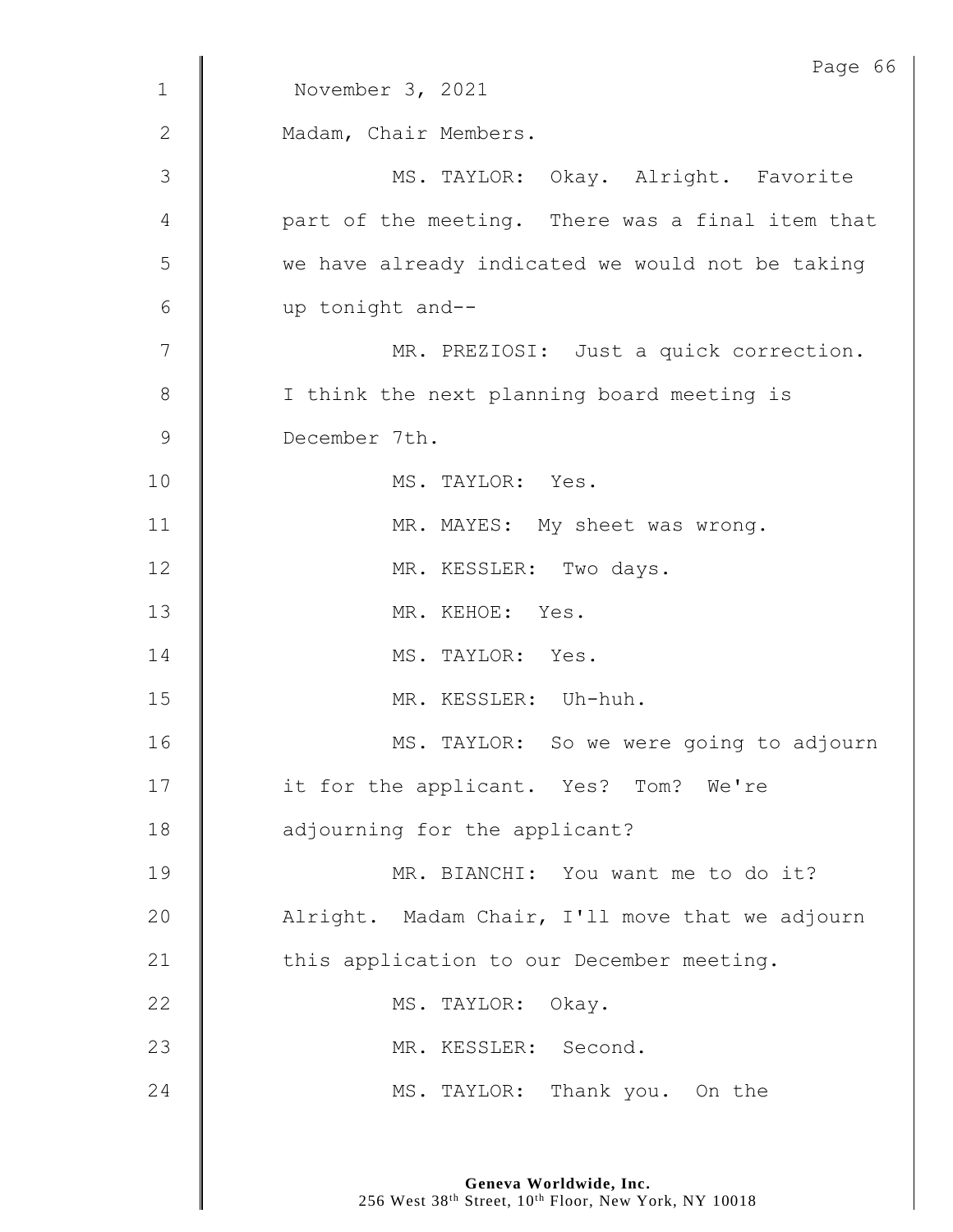|                | Page 67                                          |
|----------------|--------------------------------------------------|
| $\mathbf{1}$   | November 3, 2021                                 |
| $\mathbf{2}$   | question, all in favor?                          |
| 3              | MULTIPLE: Aye.                                   |
| 4              | MS. TAYLOR: Opposed? Alright. Very               |
| 5              | good.                                            |
| 6              | MR. KEHOE: Someone at this end.                  |
| 7              | MR. KESSLER: Suzanne.                            |
| 8              | MS. TAYLOR: Suzanne.                             |
| $\overline{9}$ | MS. DECKER: Oh, meeting adjourned.               |
| 10             | MR. TOM CARRIGAN: Excuse me. My name             |
| 11             | is Tom Carrigan. I represent the project, the    |
| 12             | Lexington Avenue project. I know it was first on |
| 13             | the agenda tonight. There was some confusion. I  |
| 14             | apologize for my lateness. I'm not sure how you  |
| 15             | guys resolved that this evening.                 |
| 16             | MR. KEHOE: The resolution granting the           |
| 17             | one-year time extension was approved.            |
| 18             | MR. CARRIGAN:                                    |
| 19             | MR. KEHOE: And your office and Heiki             |
| 20             | and Mr. Ahern [phonetic] will get a copy of that |
| 21             | resolution mailed to them.                       |
| 22             | MR. CARRIGAN: Thank you very much.               |
| 23             | (The planning board meeting concluded at         |
| 24             | 7:57 p.m.                                        |
|                |                                                  |